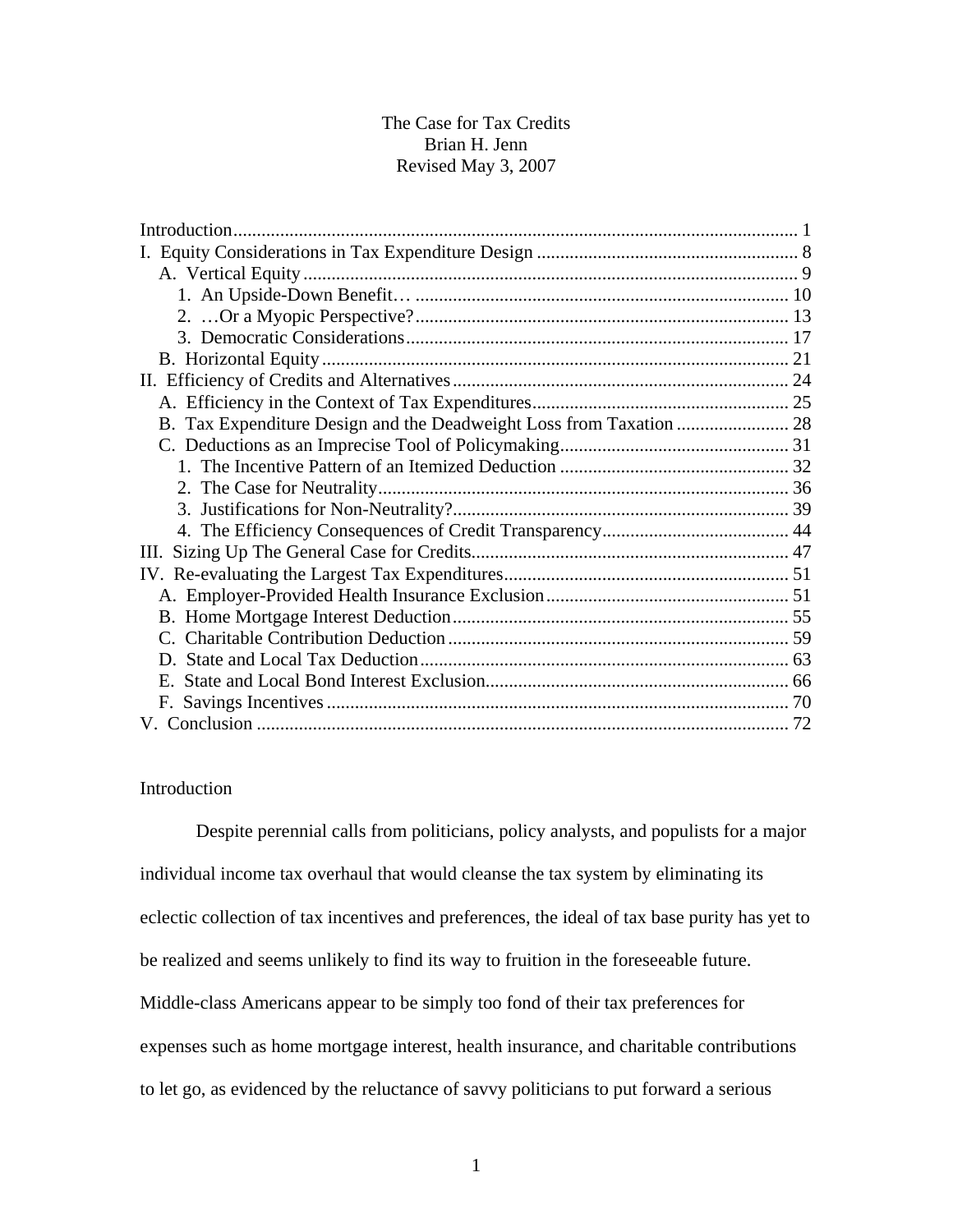reform package that eliminates those tax benefits.<sup>1</sup> For the 2007 fiscal year, the largest 25 tax expenditures reported in the President's Budget were expected to have a total value of over \$750 billion in terms of foregone revenue.<sup>2</sup> By comparison, the entire amount of revenue raised by the federal individual income tax during the same period was only \$1.096 trillion,<sup>3</sup> meaning that total revenue would be over 70 percent higher without these tax preferences if current tax rates were unchanged.<sup>4</sup>

 Given that this most prominent feature of the federal tax landscape is apparently here to stay in one form or another, the pertinent policy question becomes whether there is a better way to implement tax preferences and incentives through deductions, exemptions, and exclusions. One proposal that has been advanced and implemented with greater regularity in recent years—and that received prominent notice with the reforms proposed in 2005 by the President's Advisory Panel on Tax Reform<sup>5</sup>—is the conversion of existing deductions and exclusions into partial tax credits (i.e. credits for some fraction of eligible expenditure).<sup>6</sup>

<sup>&</sup>lt;sup>1</sup> Neither of the tax reform plans put forward by the President's Advisory Panel on Federal Tax Reform eliminated preferences for these preference items, although the Panel did propose a credit-based alternatives to the current home mortgage interest deduction as well as to the . *See* PRESIDENT'S ADVISORY PANEL ON FEDERAL TAX REFORM, SIMPLE, FAIR, & PRO-GROWTH: PROPOSALS TO FIX AMERICA'S TAX SYSTEM 108, 157 (2005) [hereinafter TAX PANEL REPORT]. Similarly, the Kemp Commission "waffled" on the home mortgage interest and state and local tax deductions, ultimately suggesting a "national discussion" on the best way to achieve the goals of these deductions. *See* William Gale, *The Kemp Commission and the Future of Tax Reform*, 70 TAX NOTES 717, 718 (1996). 2

 $2$  Author's calculations, based on OFFICE OF MANAGEMENT AND BUDGET, BUDGET OF THE UNITED STATES GOVERNMENT, FISCAL YEAR 2007: ANALYTICAL PERSPECTIVES 296 (2006) [hereinafter FY2007 BUDGET].

FY2007 BUDGET, *supra* note 2, at 237. 4

<sup>&</sup>lt;sup>4</sup> Estimates drawn from the tax expenditure budget do not necessarily equal the change in federal revenues that would result from eliminating particular provisions. First, the estimates do not account for behavioral responses to incentives created by the provisions in question. Moreover, tax expenditures estimates are interdependent, so repeal of a single provision will affect revenue generated or lost through other provisions. FY2007 BUDGET, *supra* note 2, at 286,

<sup>&</sup>lt;sup>*s*</sup> See TAX PANEL REPORT, *supra* note 1, at 108, 157.

<sup>&</sup>lt;sup>6</sup> Unless otherwise noted, the term 'credit' as used in this paper refers to a partial credit.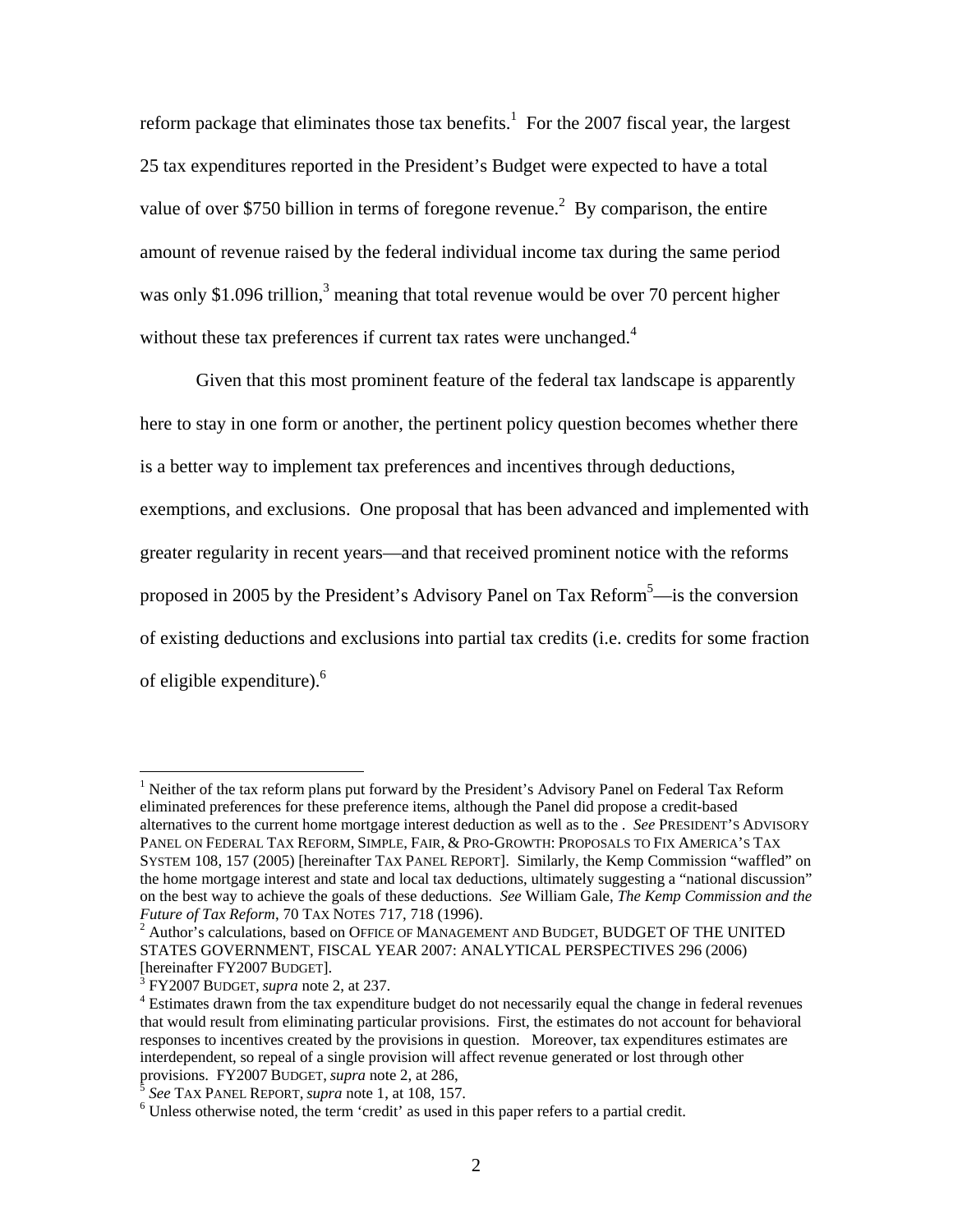Converting a deduction into a credit fairly straightforward in light of the basic equivalence between credits and deductions. For a taxpayer in the 15 percent tax bracket with positive tax liability, the replacement of a deduction for a particular expenditure with a 15 percent tax credit for the same expenditure should be a matter of indifference since it leaves the taxpayer's tax bill unchanged.<sup>7</sup> On the other hand, where the taxpayer's marginal tax rate exceeds the credit rate, the conversion of a deduction into a credit results in a higher final tax bill. Where the rates are below 15 percent, the credit is more attractive than the deduction. Nevertheless, it is the basic equivalence between credits and deductions where the credit rate and taxpayer's marginal tax rate are the same that, as a matter of tax mechanics, makes possible proposals to transform deductions into credits.

 An awareness of the equivalence of deductions and credits under certain conditions is evident in the tax policy literature at least as early as the middle of last century, but the credit alternative did not gain serious currency until more recent decades. Although the foreign tax credit has existed from  $1919<sup>8</sup>$  it was not until 1948 that Prof. William Vickery, motivated by equity concerns, suggested replacing an existing deduction with a tax credit. $9$  Vickery did not extend his proposal beyond the charitable deduction, however, and it was not until the early 1970s that serious discussion of these

<sup>&</sup>lt;sup>7</sup> Here it is assumed that the deduction is an above-the-line deduction so that the taxpayer can take full advantage of the deduction regardless of whether he or she chooses to claim the standard deduction. <sup>8</sup> 40 Stat. 1080 (1919). The purpose of the foreign tax credit is to eliminate double taxation that can result

where foreign source income is subject to tax in both the United States and a foreign jurisdiction. The implementation of a tax expenditure as a credit rather than a deduction is motivated by different concerns. <sup>9</sup> *See* William J. Turnier & Douglas G. Kelly, *The Economic Equivalence of Standard Tax Credits,* 

*Deductions, and Exemptions*, 36 U. FLA. L. REV. 1003, 1005 (1984); WILLIAM VICKERY, AGENDA FOR PROGRESSIVE TAXATION 131 (1947). Turnier and Kelly point to Vickery's proposal that the deduction for charitable contributions be replaced by a 25 percent credit as the first suggestion by a commentator that a credit replace a deduction.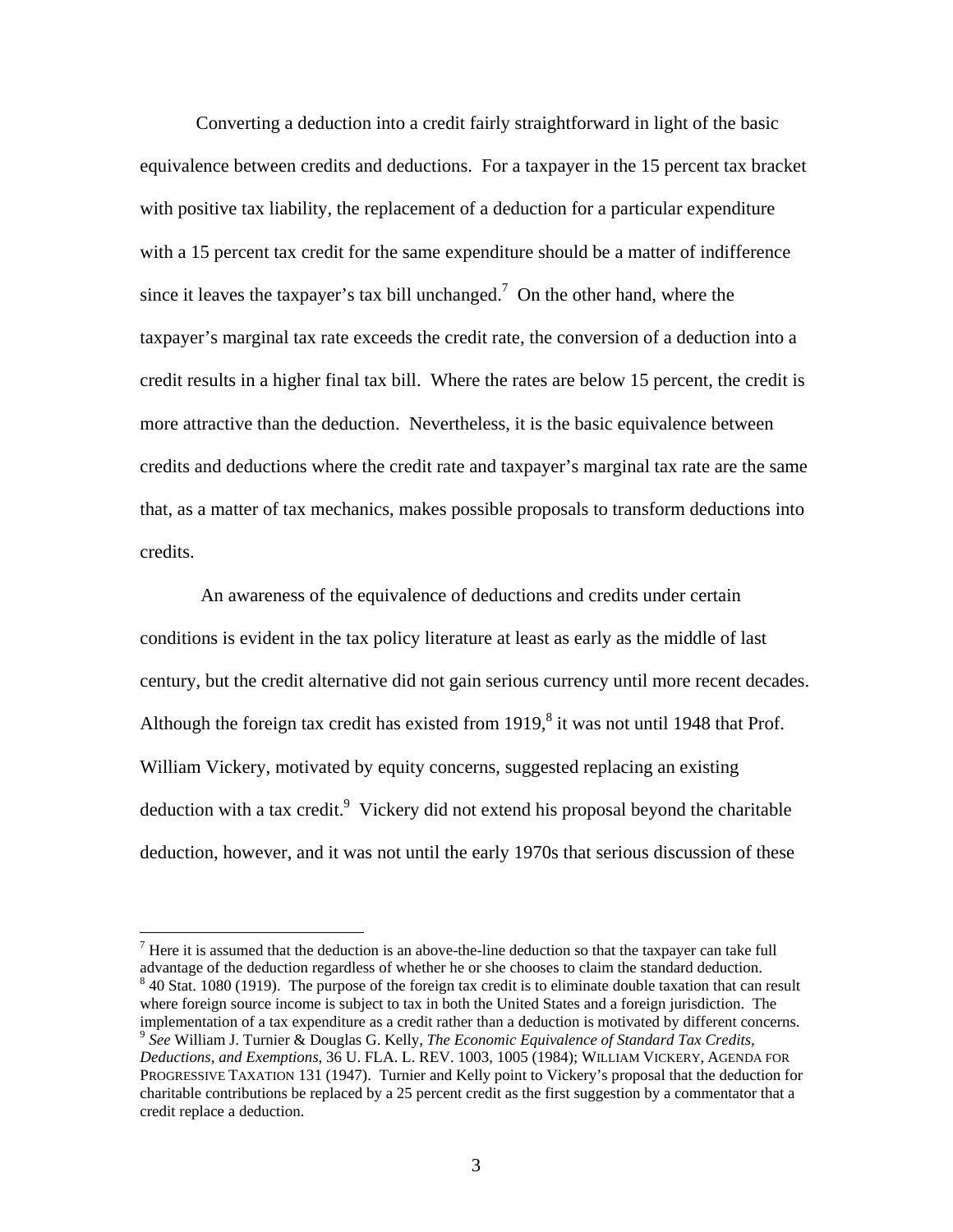alternatives appeared in the literature.<sup>10</sup> Even then, Stanley Surrey gave only brief notice to the relative advantages of credits over deductions in his seminal 1973 book on tax expenditures, *Pathways to Tax Reform*, instead focusing his analysis on the shortcomings of tax expenditures understood as deductions and exclusions

 In the mid-1970s, Congress began to create a constellation of credits available to individual taxpayers. Most of these credits have been of relatively minor magnitudes, however, compared to the largest tax expenditures. In an early example of a credit substituted for a deduction, Congress in 1976 implemented a child care credit in place of a pre-existing deduction, citing equity considerations as a reason for the change.<sup>11</sup> In 1984, the concept of replacing deductions with credits earned a significant endorsement from Senator Bill Bradley and Representative Dick Gephardt, who proposed a tax reform package would have allowed all itemized deductions—including the home mortgage interest deduction, the deductions for state and local income and real property taxes, and the charitable contribution deduction—to be taken only against the 14 percent bottom bracket.<sup>12</sup> This proposed mechanism is the mathematical equivalent of converting all itemized deductions (excluding the standard deduction) into 14 percent tax credits.

Since the late 20th century, credits have proliferated where deductions might previously have been used, including tax credits for adoption expenses,  $^{13}$  education

<sup>10</sup> *See* Turnier & Kelly, *supra* note 9, at 1005; Murray L. Weidenbaum, The Advantages of Credits on the Personal Income Tax, 42 GEO. WASH. L. REV. 516 (1974).

<sup>&</sup>lt;sup>11</sup> See Turnier & Kelly, *supra* note 9, at 1007; Staff of the Joint Comm. On Tax, 94th Cong., 2d Sess., General Explanation of the Tax Reform Act of 1976 124 (Comm. Print. 1976). *But see* Gerard M. Brannon & Elliott R. Morss, *The Tax Allowance for Dependents: Deductions Versus Credits*, 26 NAT'L TAX J. 599 (1973) (arguing that the move to a credit for dependant care actually reduced equity since the departure of one dependent costs a high income taxpayer more than a low income taxpayer and that a deduction for child care properly results in taxation of only above poverty income).

<sup>&</sup>lt;sup>12</sup> CONGRESSIONAL BUDGET OFFICE, FEDERAL INCOME TAX REFORM: A REVIEW OF TWO PROPOSALS (1984).

<sup>13</sup> *See* I.R.C. § 23 (2006).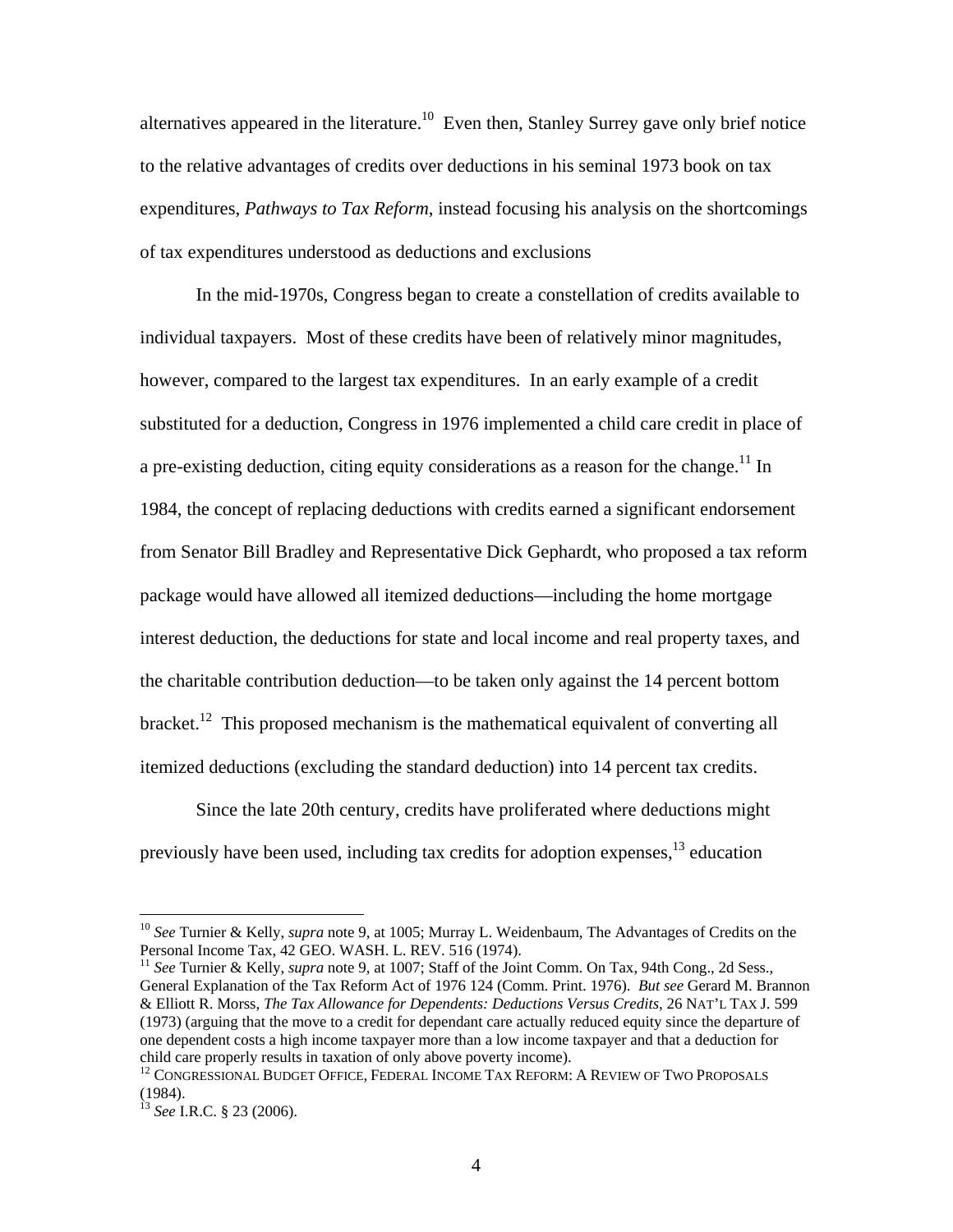expenses,<sup>14</sup> fuel cells,<sup>15</sup> and alternative motor fuel vehicles.<sup>16</sup> Despite this proliferation of mostly minor credits, however, the tax expenditure budget continues to be dominated by deductions and exclusions. Of the top 25 tax expenditures ranked by foregone revenue for FY2007, only two tax expenditures—the child tax credit and the earned income tax credit (EITC)—were credits.<sup>17</sup> Notably, those two tax preferences are not even intuitively susceptible of implementation as deductions or exclusions since a primary characteristic of both the child credit and the EITC is "refundability," a design feature that allows taxpayers to receive the benefit of a credit even where the value of the credit exceeds pre-credit tax liability. The largest items, including preferences for health insurance, mortgage interest, retirement savings, and state and local taxes, are all deductions and exclusions.

 In the face of the continuing sideline status of tax credits as an option for implementing tax incentives, the President's Advisory Panel on Federal Tax Reform recently generated discussion by offering a limited endorsement of the strategy of converting some major existing deductions into partial credits. Notably, the Panel did not adopt an across-the-board strategy of converting deductions to credits but, instead, appears to have individually considered the most appropriate form for a variety of existing deductions. Citing primarily equity considerations, the Panel recommended the replacement of the home mortgage interest deduction with a Home Credit equal to 15 percent of mortgage interest paid.<sup>18</sup> In justifying this choice, the Panel noted

 $^{14}$  See I.R.C. § 25A (2006).

<sup>&</sup>lt;sup>15</sup> See I.R.C. § 25D (2006).<br><sup>16</sup> See I.R.C. § 30B (2006).<br><sup>17</sup> See FY 2007 BUDGET, *supra* note 2, at 296.<br><sup>17</sup> See TAX PANEL REPORT, *supra* note 1, at 70-75. The value of the Home Credit would be limited to the average regional price of housing, with limits ranging from about \$227,000 to \$412,000.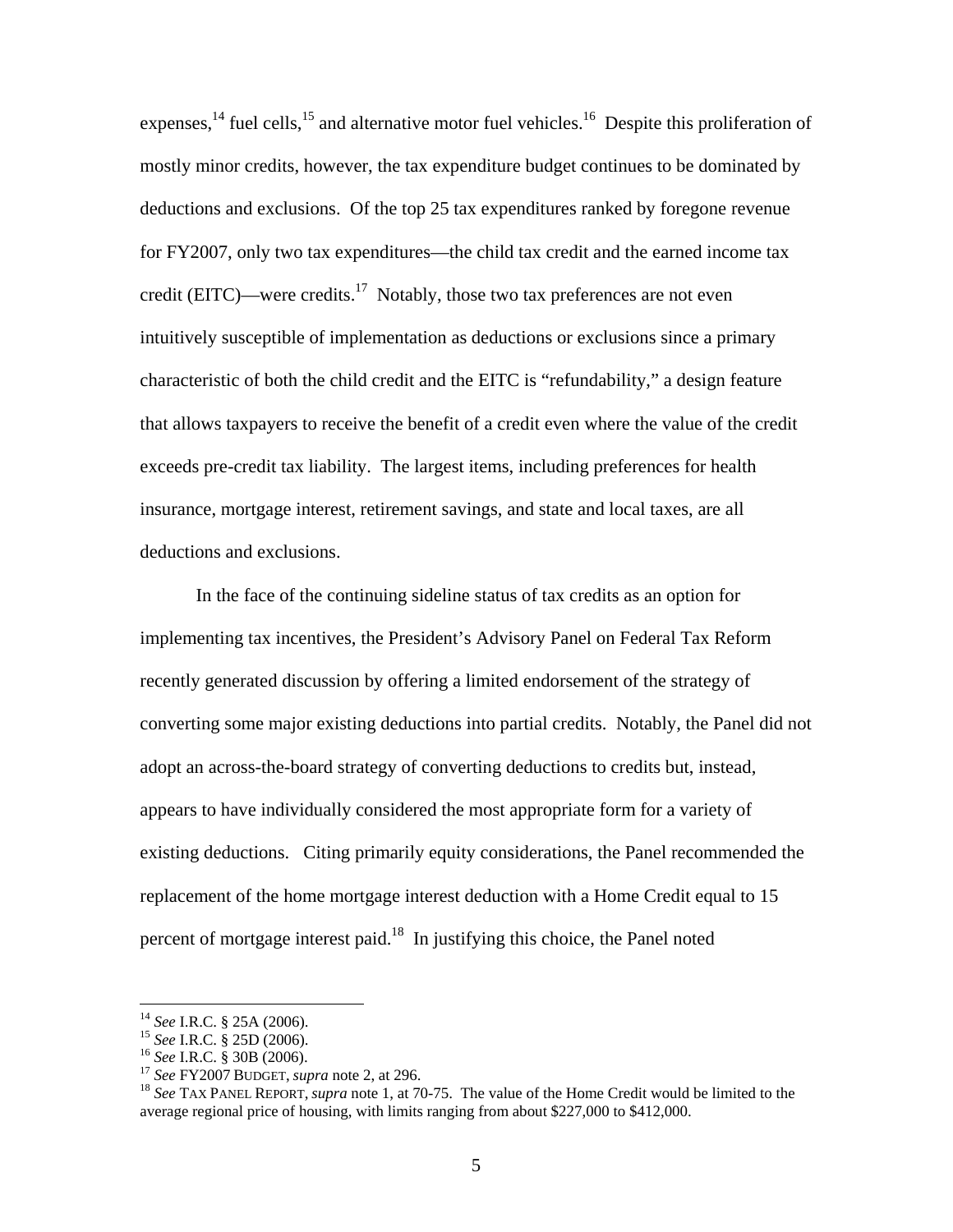simplification benefits from eliminating the need to itemize to obtain the mortgage interest deduction. The Panel more strongly emphasized, however, the fairness gains from a credit that would allow both itemizers and non-itemizers to share in the tax benefits connected with home ownership (and to do so at the same rate) and that would allow total benefits to be easily capped.<sup>19</sup> For charitable giving, on the other hand, the Panel specifically recommended that the tax incentive take the form of a deduction "to provide incremental incentives to higher-income donors, an important source of charitable deductions."20 The Panel also recommended preserving (but capping) the exclusion for health insurance premiums but—after acknowledging that under the current system most of the tax benefits from the exclusion flow to high-bracket individuals failed to explain why the exclusion was preferable to a credit. $21$ 

 With the notable exception of the 1984 Bradley-Gephardt tax reform plan, most proposals for reforming tax expenditures have mirrored the approach of the Tax Panel, focusing on one tax incentive at a time in considering the relative advantages of a credit over a deduction mechanism.<sup>22</sup> Tax credits have been favored in particular contexts for the perception that they eliminate what Stanley Surrey identified as the inequitable "updside-down subsidy" effect whereby the pattern of benefits generated by a deduction skews to taxpayers in the highest brackets.<sup>23</sup> Credits have also been touted for

 $19$  *Id.* at 73-74.

<sup>&</sup>lt;sup>20</sup> *Id.* at 75.<br><sup>21</sup> *Id.* at 78-82.<br><sup>22</sup> See,e.g., Kirk J. Stark, *Fiscal Federalism and Tax Progressivity: Should the Federal Income Tax Encourage State and Local Redistribution?*, 51 UCLA L. REV. 1389 (2004); Kevin M. Yamamoto, *A Proposal for the Elimination of the Exclusion for State Bond Interest*, 50 FLA. L. REV. 145 (1998); Gene Steurle, *The Problem With Converting Itemized Deductions to Credits*, 74 Tax Notes 427 (1997); Gerard M. Brannon & Elliott R. Morss, *The Tax Allowance for Dependents: Deductions Versus Credits*, 26 NAT'L TAX J. 599 (1973). *But see* Murray L. Weidenbaum, *The Advantages of Credits on the Personal Income Tax*, 42 GEO. WASH. L. REV. 516 (1974). 23 SURREY, *supra* note **Error! Bookmark not defined.**, at 134-136.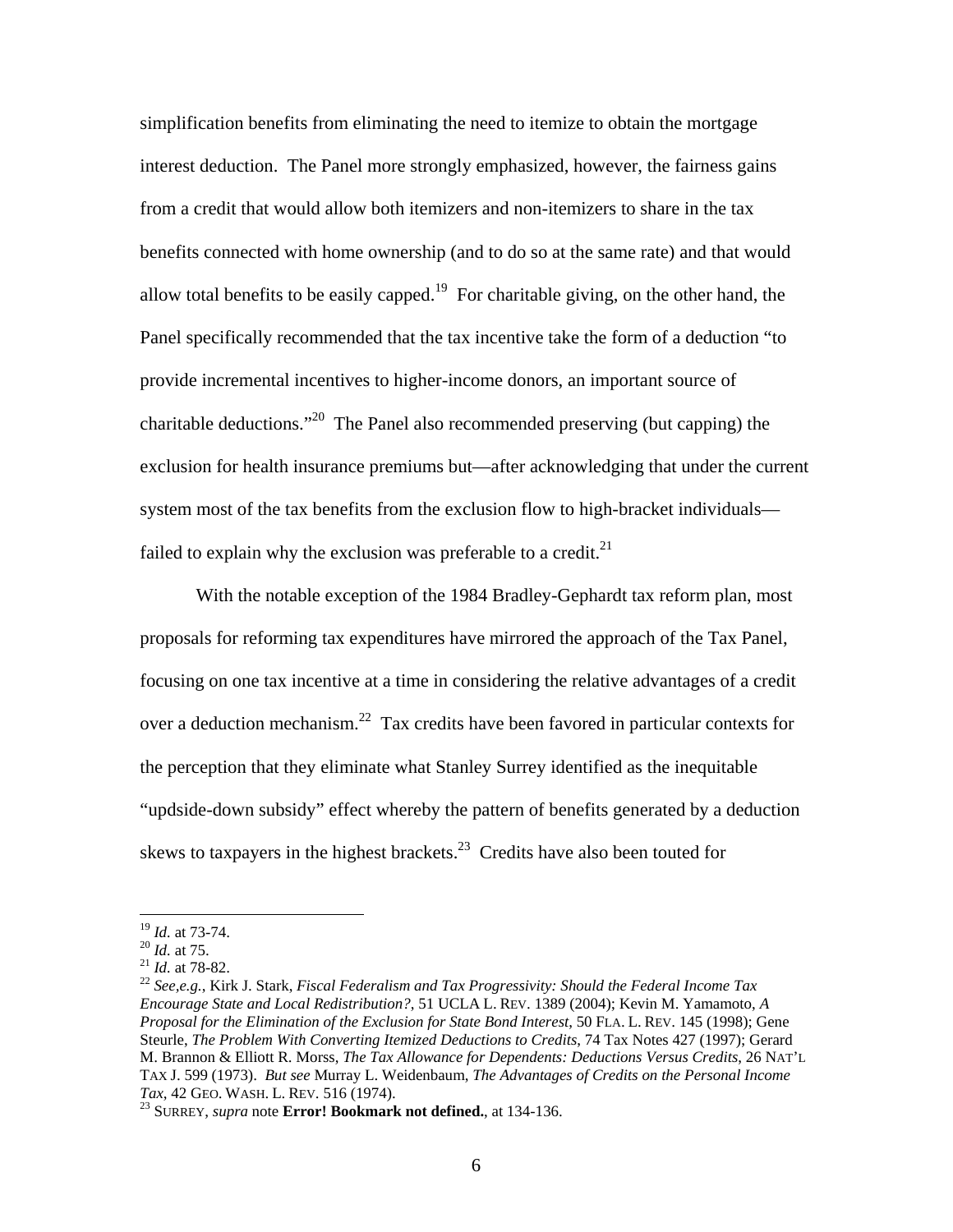eliminating the deduction's preference for itemizers over non-itemizers and because credits have certain efficiency properties that deductions and exclusions lack. In some particular cases, a deduction remains the only viable option: In the design of retirement savings incentives, for example, an exclusion or deduction is necessary if the goal is to postpone tax until funds are used for consumption, as would be the case in a consumption tax. Still, the question of whether there is a general case for the use of tax credits rather than deductions, or even whether there is even a systematic approach for choosing between credits and deductions in a particular context, has remained largely unaddressed.

 This paper attempts to fill the gap in the academic and policy literature by systematically examining the general case for implementing tax expenditures as credits rather than deductions and by proposing a framework for choosing between credits and deductions. Prof. Lily Batchelder, together with Fred Goldberg and Peter Orszag, recently made a case for making tax credits refundable but left largely unaddressed the prior question of when tax incentives should be implemented as credits. Nonetheless, the two questions are closely related, and some of the analysis of Batchelder and her colleagues will find useful application in this paper.<sup>24</sup> In the foregoing, the more abstract question of whether a deduction (as opposed to a credit) is required for the sake of accurate income measurement will be set aside. Since the major tax expenditures appear primarily to be incentives to engage in certain behavior, they will be evaluated on that basis.

Part I examines the tax equity issues associated with deductions and credits, including the upside-down subsidy issue, with reference to the traditional tax policy

<sup>24</sup> *See* Lily Batchelder, Fred Goldberg & Peter Orszag, *Efficiency and Tax Incentives: The Case for Refundable Tax Credits*, 59 STAN. L. REV. 23 (2006).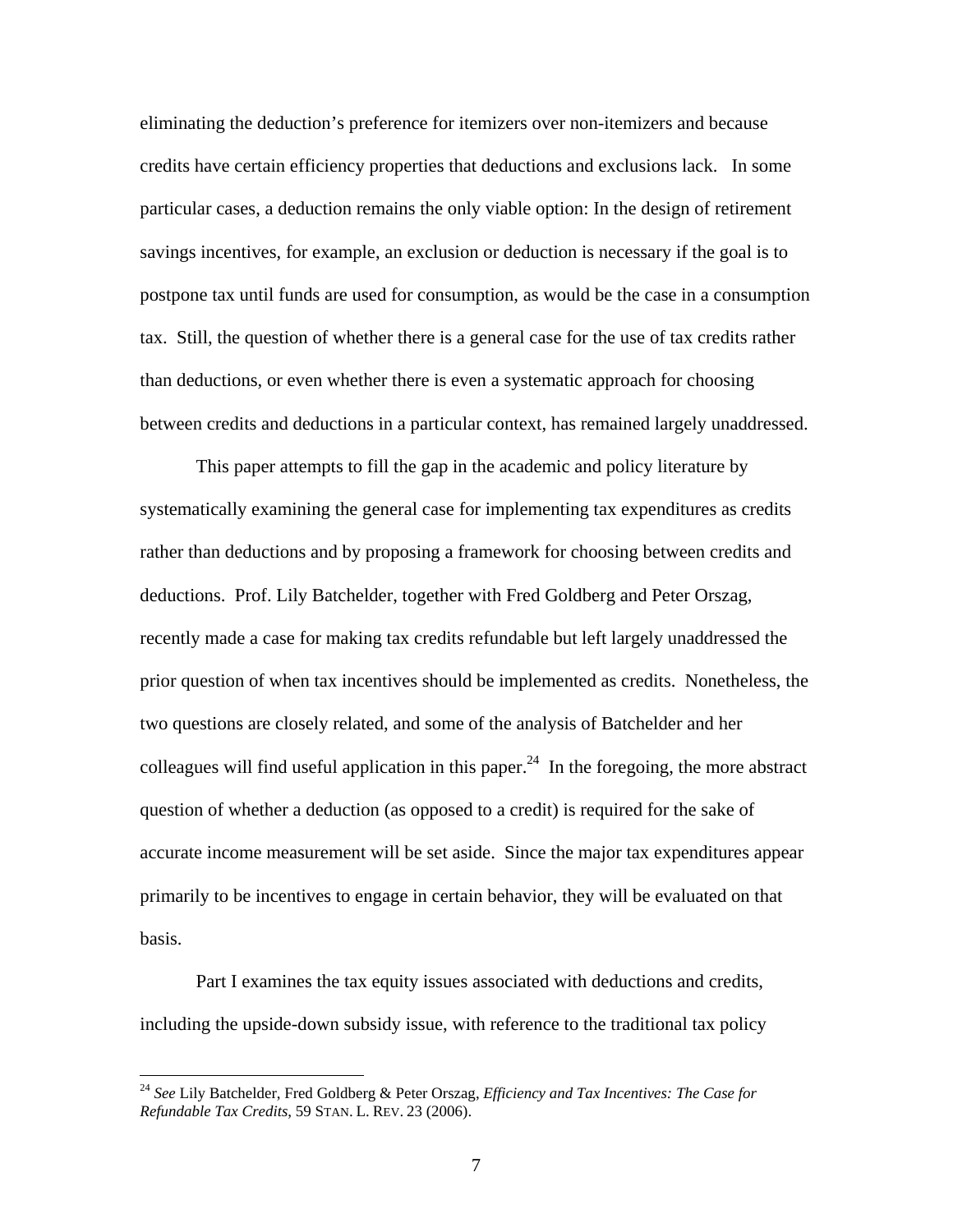concepts of horizontal and vertical equity. Part II explores the efficiency implications of the choice between implementing tax incentives in the form of credits as compared to deductions or exclusions, employing a number of different concepts of efficiency. Part III evaluates the generality of the case for credits instead of deductions, analyzing how far the credit model can be extended and presenting a set of considerations for policymakers faced with this design choice. In Part IV, these considerations are applied to evaluate the design of some of the largest tax expenditures currently in the federal budget. Part V concludes.

I. Equity Considerations in Tax Expenditure Design

1

 Equity has always been one of the fundamental criteria for evaluating a tax system. Particularly in recent years, a central focus of tax debate has been the equity or inequity of particular provisions of the tax code, as well as of the federal tax system as a whole. Issues of equity are central to the discussion each time there is a proposal for modification of a particular provision of the tax code, as in the case of the Bush Administration's proposals for Lifetime Savings Accounts and Retirement Savings Accounts, which were frequently criticized as providing the greatest benefits to the wealthy.<sup>25</sup> Equity considerations are paramount in the context of more sweeping changes to the tax system, which inevitably result in a back-and-forth flurry of distributional tables showing tax shares, effective tax rates, changes in total tax burdens, and

<sup>25</sup> *See* Robert Greenstein & Joel Friedman, President's Savings Proposals Likely to Swell Long-Term Deficits, Reduce National Saving, and Primarily Benefit Those With Substantial Wealth, May 25, 2005, http://www.cbpp.org/1-20-04tax.htm.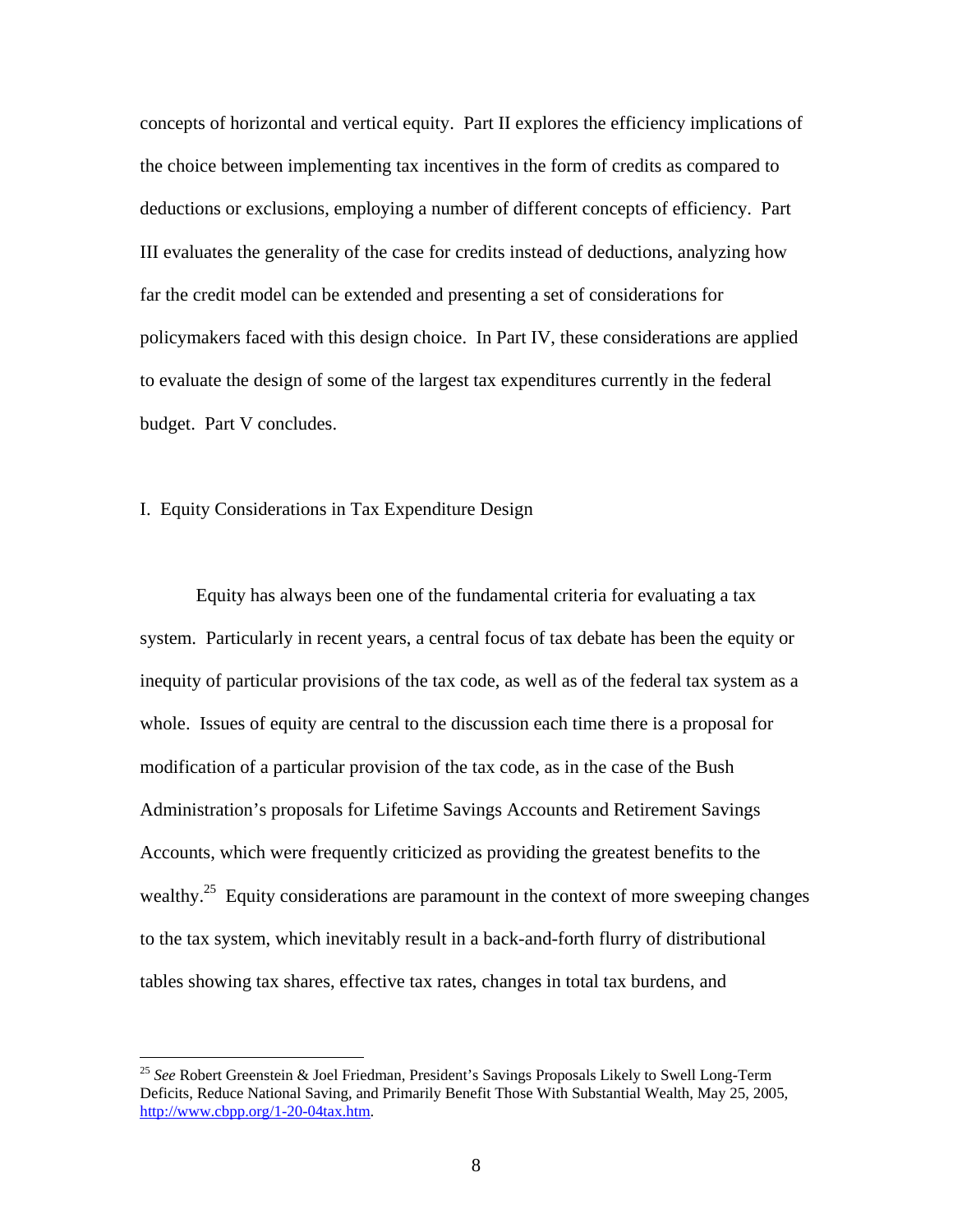tabulations of "winners" and "losers."26 Sometimes in this process policymakers develop a myopia in their use of distributional tables that causes them to lose sight of important normative goals of the tax system or mistake transitory annual tax incidence for a more meaningful lifetime incidence measure.<sup>27</sup> Nonetheless, unless any given change or bundled set of changes to the tax system can be shown to maintain or increase progressivity, at least as measured by a distributional table with a five-year budget window, its chances of surviving the ensuing political hailstorm are slim to none.<sup>28</sup>

 The question whether a particular tax expenditure should be implemented as a credit or a deduction is also frequently evaluated in light of its implications for fairness. Indeed, the original suggestion by William Vickery for the replacement of a deduction the charitable deduction—by a credit was justified as an equity-enhancing measure.<sup>29</sup> As noted above, the Panel on Tax Reform cited fairness as a primary motivation for recommending the substitution of a home ownership credit for the existing mortgage interest deduction.30 Such fairness judgments appear to be grounded in a notion of vertical equity. As will be explored below, however, these judgments may rest on a shaky foundation.

### A. Vertical Equity

<sup>26</sup> *See* Michael J. Graetz, *Paint-by-Numbers Tax Lawmaking*, 95 COLUM. L. REV. 609, 611-14 (1995); Jason J. Fichtner, "Distribution Tables and Federal Tax Policy: A Scoring Index as a Method for Evaluation,"

October 31, 2005, <u>http://ssrn.com/abstract=869419</u>.<br><sup>27</sup> *See* Graetz, *supra* note 26, at 613-14; Don FULLERTON & DIANE LIM ROGERS, WHO BEARS THE LIFETIME BURDEN? 4-7 (1993).

<sup>&</sup>lt;sup>28</sup> Both of the Tax Panel's proposals met this distributional standard of acceptability. *See* TAX PANEL REPORT, *supra* note 1, at 136-42, 175-82.

<sup>29</sup> *See* Turnier & Kelly, *supra* note 9, at 1005. 30 *See* TAX PANEL REPORT, *supra* note 1, at 70-75.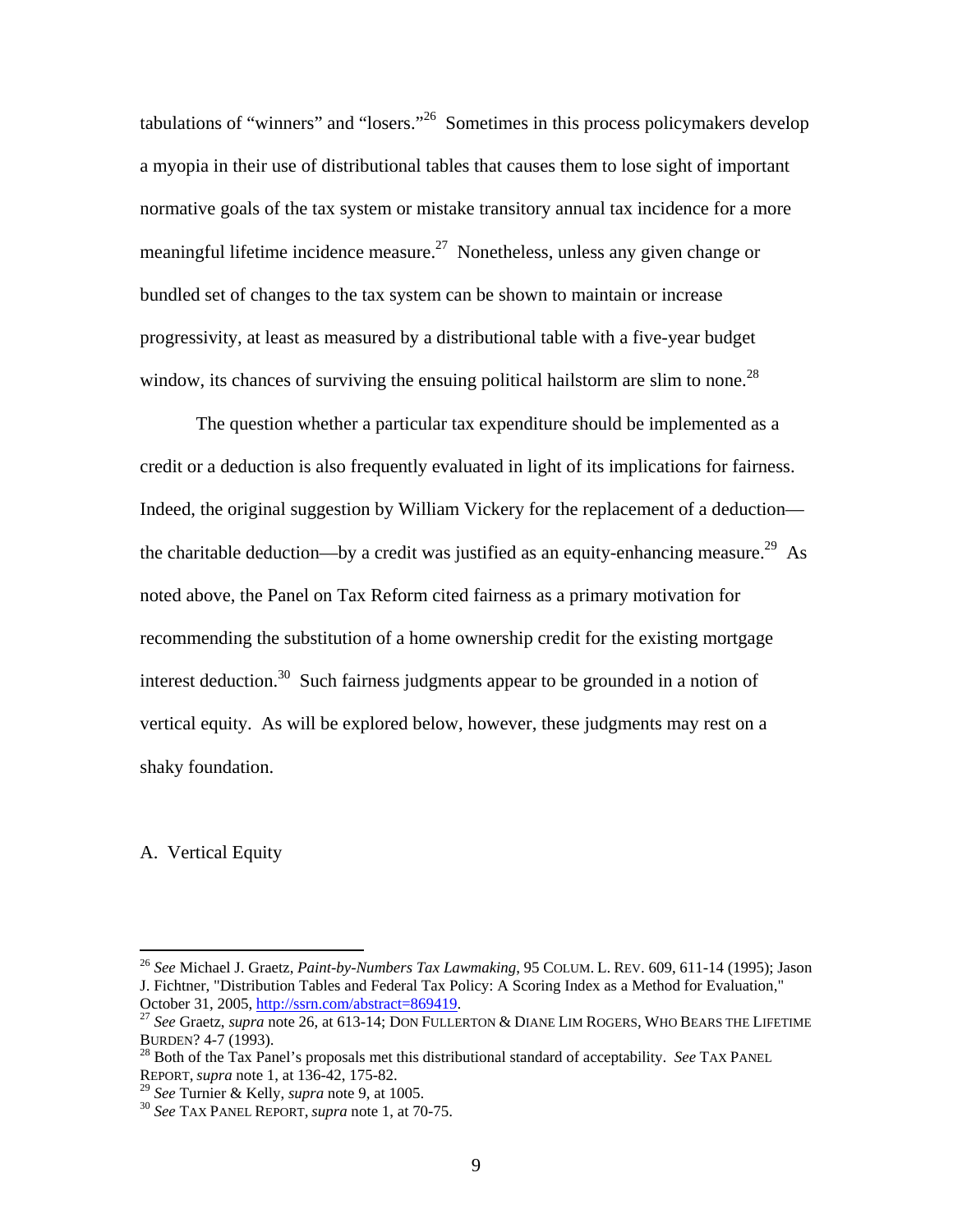# 1. An Upside-Down Benefit…

 In the broadest sense, vertical equity as an attribute of a tax system suggests that individuals with greater amounts of resources should pay a greater share of those resources in tax than individuals with fewer resources. In the context of an *income* tax system, vertical equity implies at a minimum that higher earners should shoulder a proportionately larger share of income taxes than lower earners. Beyond these very broad prescriptions, however, the details of the vertical equity concept as practically applied become increasingly vague.<sup>31</sup> While one can easily identify a tax system that violates the criterion of vertical equity, it is much harder to use the term in a positive sense to represent that a tax system meets a widely acknowledged standard of fairness. At that point, a fuller concept of distributive justice must supplement the vertical equity notion and narrow the range of acceptable tax systems on the basis of fairness. "Ability to pay," a broader but even less well-defined concept, is frequently the next step.

Although the vertical equity concept itself may be imprecisely defined, some related notion of fairness seems to have formed the basis for Stanley Surrey's critique of tax expenditures implemented in the form of deductions. In *Pathways to Tax Reform*, Surrey—viewing tax incentives as equivalent to direct subsidies—finds those incentives' pattern of benefits inequitable: "[T]hey are worth more to the high-income taxpayer than the low-income taxpayer; they do not benefit those who are outside the tax system because their incomes are low, they have losses, or they are exempt from tax."<sup>32</sup> This sort of "upside-down benefit"<sup>33</sup> is an artifact of the interaction of tax incentives that

<sup>31</sup> MICHAEL J. GRAETZ & DEBORAH H. SCHENK, FEDERAL INCOME TAXATION: PRINCIPLES AND POLICIES 27-28 (5th. ed. 2005).

<sup>32</sup> SURREY, *supra* note **Error! Bookmark not defined.**, at 134-35. 33 *See id.,* at 136.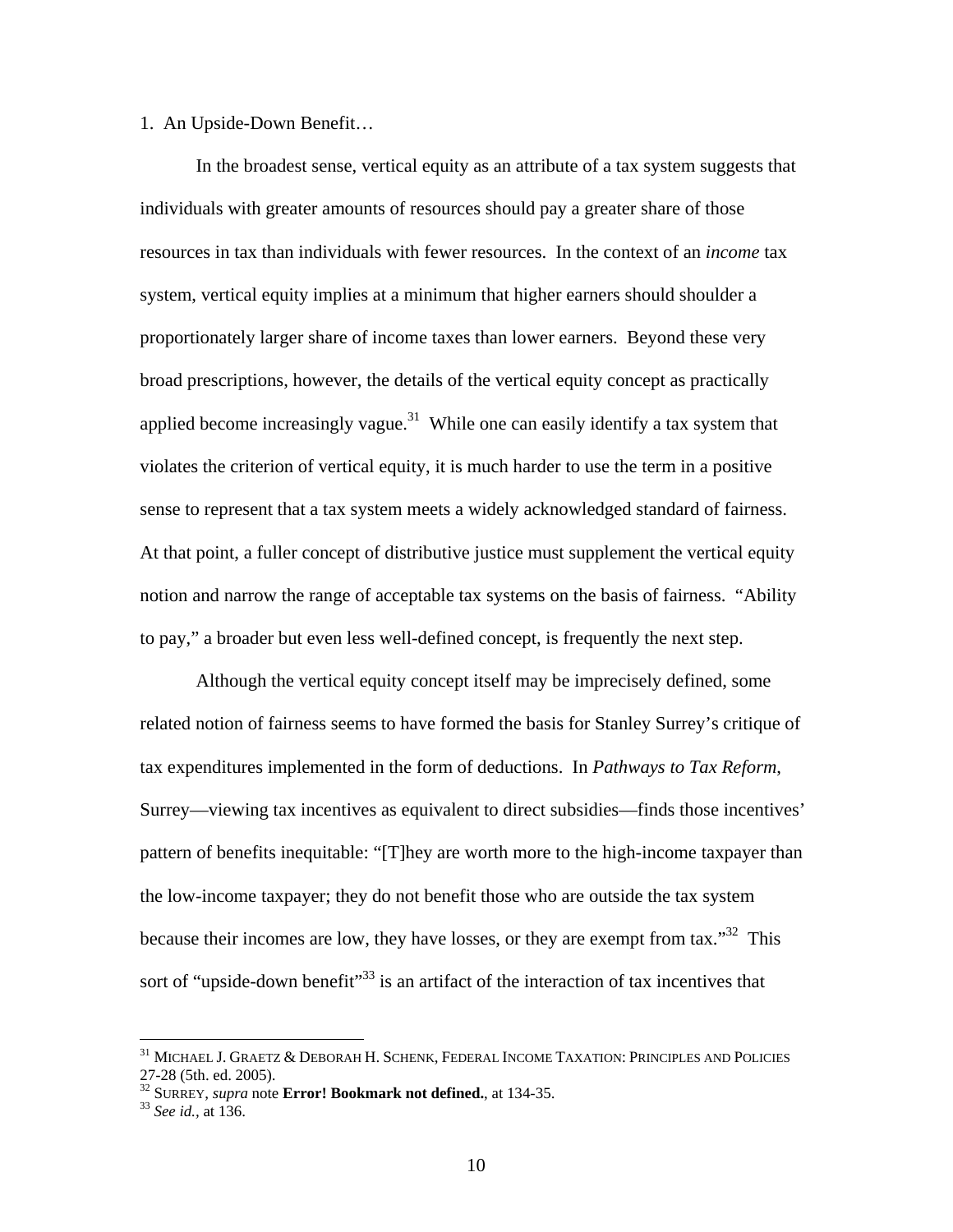directly reduce the amount of income subject to tax and a graduated rate structure applied to taxable income.

 To understand the basis of Surrey's claim that tax expenditures implemented as deductions are inequitable, consider the value of the mortgage interest deduction to two taxpayers with equal mortgage interest expense but different tax rates. To the higherincome taxpayer in a 50 percent tax bracket with \$100 in deductible mortgage interest, the deduction reduces taxable income by \$100, consequently reducing final tax liability by \$50. To the lower-income taxpayer who also has \$100 of deductible mortgage interest but who is in a 25 percent tax bracket, the deduction also reduces taxable income by \$100. For that taxpayer, however, final tax liability only falls by \$25 since his taxable income is only subject to a 25 percent rate at the margin. Surrey identified this phenomenon—that the deduction is worth more to the higher-income taxpayer than the lower-income taxpayer—as an inequity that Congress would never have intentionally designed.

 The inequity of a deduction's peculiar pattern of benefits appears even starker when viewed as a "windfall" to certain taxpayers. In particular, even though a taxpayer may not alter her behavior in response to a tax incentive like the home mortgage interest deduction, that taxpayer can nonetheless reap the benefit of the deduction if she happens to independently engage in the favored activity. Moreover, the amount of the windfall to this taxpayer is directly determined by the taxpayer's marginal rate bracket, with the highest-bracket taxpayers receiving the largest windfall from the government. Viewed in this light, the distributional consequences of a deduction may seem particularly irrational.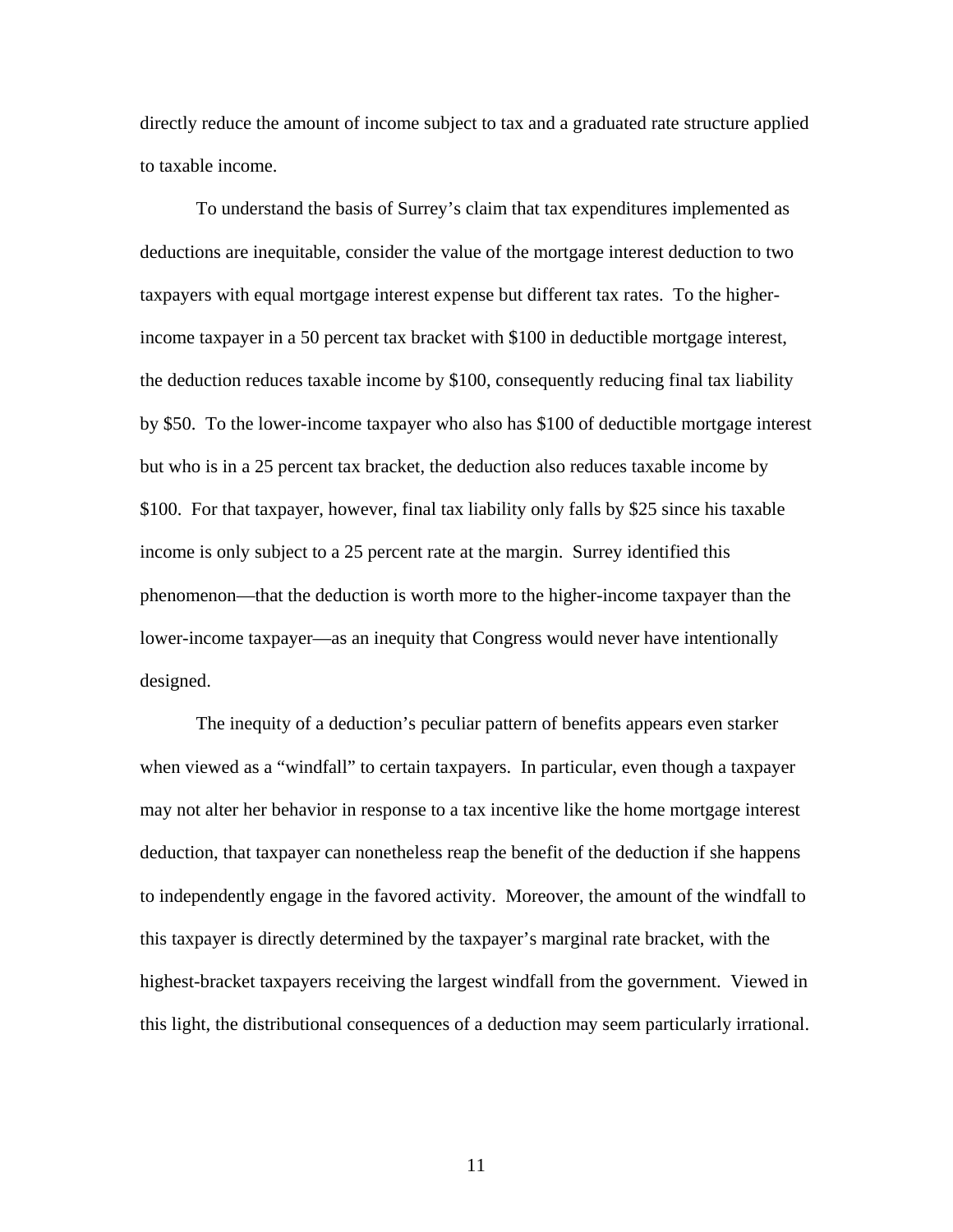In contrast to the upside-down benefits a deduction generates for higher-earners, Surrey acknowledged that a credit—which doesn't allow the tax benefit to be determined by the taxpayer's marginal tax rate—"is a priori more appropriate for the tax expenditure operation."34 He pointed to the credit for assistance of the elderly, which provided to elderly taxpayers a capped credit for 15% of their retirement income, as a laudable example of a tax expenditure without perverse implications for tax equity.<sup>35</sup> Indeed, because such a credit is applied to offset the final amount of tax owed after the progressive rate schedule has been applied to taxable income in the calculation of preliminary tax liability, the amount of reduction in taxes is the same for taxpayers at all marginal tax rates.<sup>36</sup>

Two complicating issues potentially undermine the argument that credits are more equitable than deductions, but both can be remedied through credit design modifications. First, if the credit exceeds tax liability for a lower-income taxpayer but not a higherincome taxpayer, vertical inequities may again arise. This potential inequity can easily be remedied if the credit is made refundable against tax, meaning that the excess of credit value over tax liability is actually paid by the government to the taxpayer.<sup>37</sup> Second, as noted by Surrey and others, a credit that is itself tax-exempt—as are all credits that have actually been implemented to date in the United States—has greater value to taxpayers at higher marginal rates than lower marginal rates.<sup>38</sup> This effect may be better understood by recognizing that a tax credit is equivalent to a government grant that is excluded from

 $^{34}$  *See id.*, at 136.<br><sup>35</sup> *Id.* at 97.

<sup>&</sup>lt;sup>36</sup> This conclusion holds as long as the credit itself is not taxable, in which case the post-tax value of the credit would vary according to a taxpayer's marginal rate bracket.<br><sup>37</sup> Batchelder et al. argue that refundable credits are the most efficient default form of credits. Batchelder et

al., *supra* note 24, at 27. 38 *Id.* at 99-100.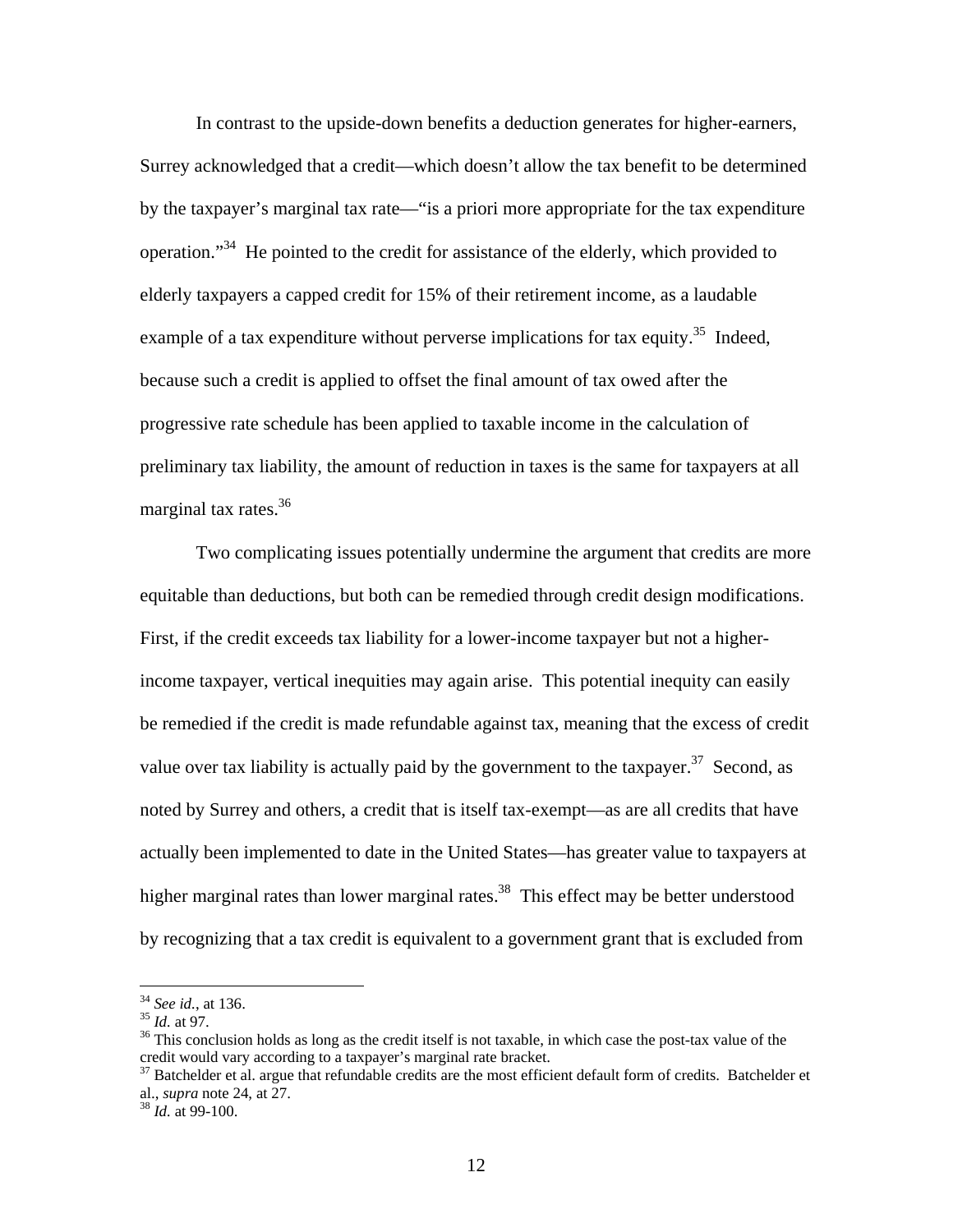taxable income. Like a deduction, such an exclusion benefits higher-bracket individuals more than lower-bracket individuals. This issue, too, can at least theoretically be remedied by appropriate modifications to credit design, in this case by making the credit taxable, although one might question whether the concept of a taxable credit is too difficult for the taxpaying public to understand.<sup>39</sup>

# 2. …Or a Myopic Perspective?

 The "upside-down benefit" argument in favor of credits over deductions might be utterly persuasive as a vertical equity critique if tax expenditures were viewed in isolation from the rest of the tax code, but the reality is that credits and deductions are part of a larger tax system.<sup>40</sup> The Joint Committee on Taxation and the Treasury's Office of Tax Analysis frequently produce tables showing the distribution of tax burdens across income groups, and nearly every high-revenue-impact change to the tax code proposed by the Administration or a member of Congress is supported by distributional analysis showing the effect of the proposed change on the entire distribution of federal tax burdens. $41$ Although a particular deduction or exclusion viewed in isolation may reveal a pattern of benefits that favors higher-income taxpayers, the overall pattern of tax burdens is in fact progressive.<sup>42</sup> Moreover, major legislative changes to the tax system typically involve a number of simultaneous discrete changes, some of which favor higher-income taxpayers and some of which favor lower-income taxpayers. For example, in crafting the Tax

<sup>39</sup> *See, e.g.*, Yoseph Edrey & Howard Abrams, *Equitable Implementation of Tax Expenditures*, 9 VA. TAX REV. 109 (1989).<br><sup>40</sup> See generally Boris I. Bittker, *Accounting for Federal "Tax Subsidies" in the National Budget*, 22

National Tax Journal 244, 252 (1969).<br><sup>41</sup> See Fichtner, supra note 26, at 1-2.

<sup>&</sup>lt;sup>42</sup> *See*, *e.g.*, TAX PANEL REPORT, *supra* note 1, at 137.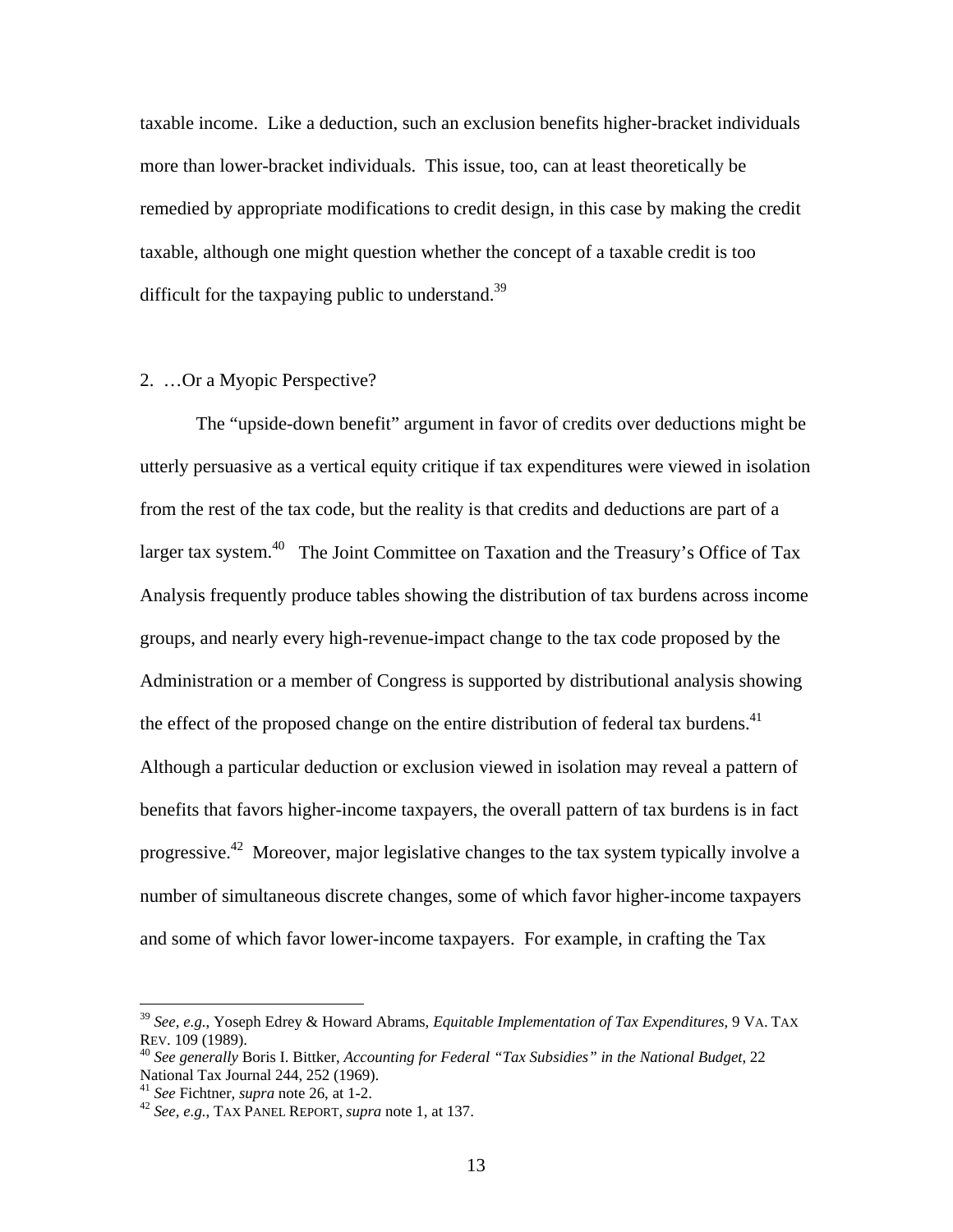Reform Act of 1986, Congressional staff and decisionmakers consciously used revenue and distributional data to produce a package that lowered statutory tax rates while accomplishing other discrete policy goals in an overall distributionally neutral framework.43

Deductions and credits are not just elements of a larger tax system, however; they are actually pieces in a massive system of resource allocation and distribution of which the tax system is merely a component. Recent critiques of the tax expenditure literature have noted that "[t]he basic claim of tax expenditure analysis, that certain rules are 'really' spending, is not quite correct, because 'taxes' and 'spending' are not coherent categories to begin with."44 The foundation for this critique is Richard Musgrave's earlier distinction between the allocative and distributional aspects of the fiscal system.<sup>45</sup> In Musgrave's schema, allocation refers to how resources are put to use in society while distribution refers to who uses those resources.<sup>46</sup> Tax and spending are two sides of the same coin, and there is no well-defined correspondence between these nominal categories and the more theoretically coherent categories of allocation and distribution. With this understanding in mind, David Weisbach and Jacob Nussim have rejected the NIMBY approach of tax system purists who shun the use of the tax system to accomplish non-tax ends and have argued for an approach to the design of spending programs and tax expenditures that focuses on the "benefits of coordination between and specialization

<sup>&</sup>lt;sup>43</sup> See Graetz, *supra* note 26, at 611.<br><sup>44</sup> Daniel N. Shaviro, *Rethinking Tax Expenditures and Fiscal Language*, 57 TAx L. REV. 187 (2004).<br><sup>45</sup> See id.<br><sup>46</sup> See RICHARD A. MUSGRAVE, THE THEORY OF PUBLIC FINANCE: A ST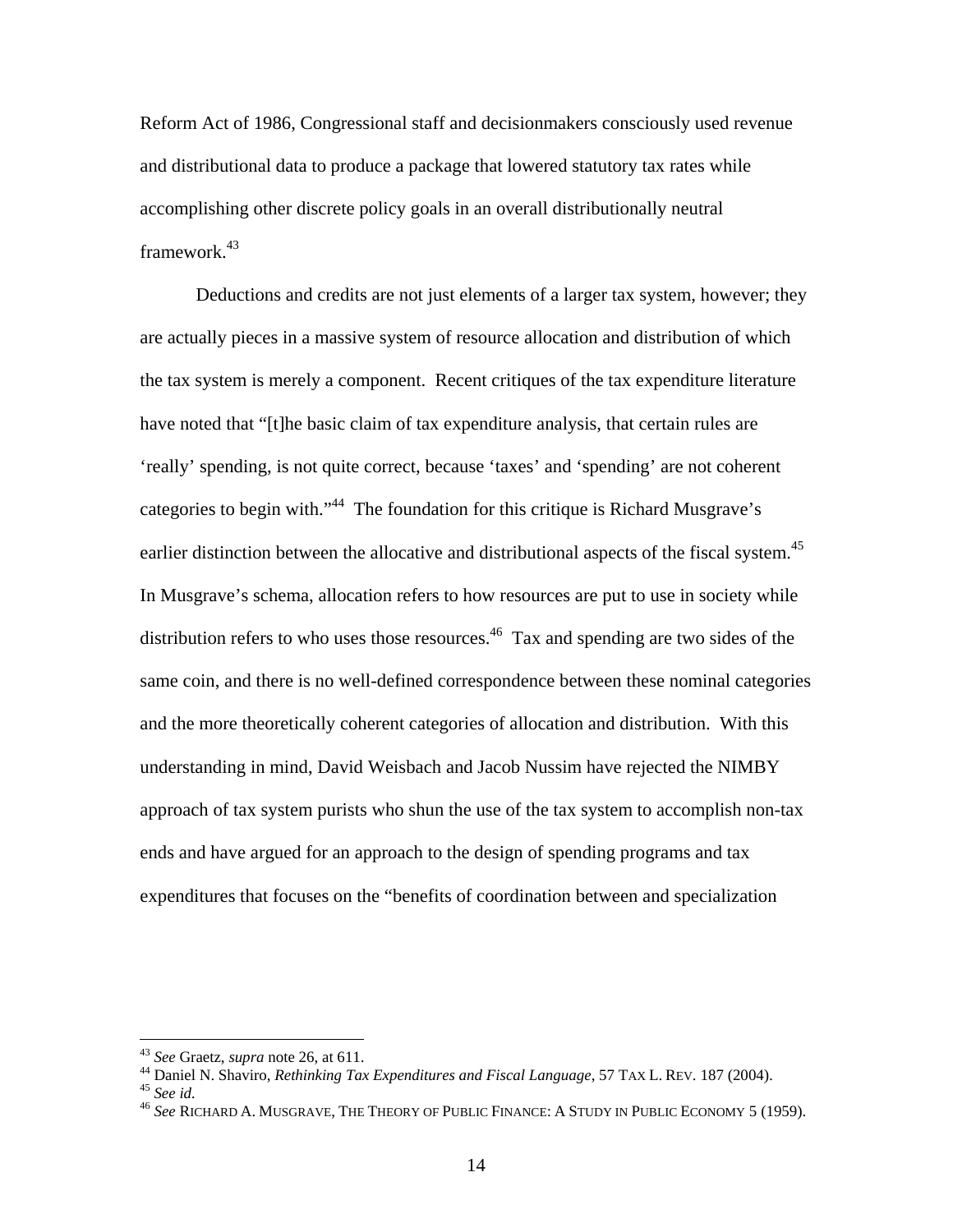within various types of activities performed by the government," i.e. institutional competence.<sup>47</sup>

With the recognition that tax expenditures are just a small piece in a large system, it is important to specify precisely the fairness question being posed. This paper ponders whether credits are superior to deductions from an equity standpoint even if the overall distribution of taxes is held constant through rate adjustments. That is, is there something inherently unfair about an "upside-down benefit" even if a tax expenditure does not shift the overall tax burden in a regressive direction? The question has particular salience in the context of tax reform, where the overall distribution of taxes will almost certainly be unrelated to the choice to implement tax expenditures as credits or deductions.<sup>48</sup> Of course, where tax rates are raised to balance the regressivity of deductions, policymakers must keep in mind the fact that the efficiency cost of taxation increases proportionally to the square of the marginal tax rate.<sup>49</sup>

 Notwithstanding the bare accounting truth that financial flows between the government and an individual can theoretically all be measured and netted, resulting in a single number that can be evaluated across individuals, there may still exist sub-domains of public policy for which it is appropriate to make equity assessments.<sup>50</sup> Tax expenditures are the primary levers by which policy goals are implemented in many such sub-domains, including retirement security, the charitable and housing sectors, and public health. A reasonable argument can be made that equity requires an independent

<sup>47</sup> David A. Weisbach & Jacob Nussim, *The Integration of Tax and Spending Programs*, 113 Yale L.J. 955, 957-59 (2004).

<sup>&</sup>lt;sup>48</sup> The plans proposed by the Tax Reform Panel maintained the progressivity of the current tax system while adjusting the rate structure. *See generally* TAX PANEL REPORT, *supra* note 1.

<sup>49</sup> *See generally* Edgar K. Browning, *On the Marginal Welfare Cost of Taxation*, 77 AM. ECON. REV. 11 (1987).

 $50$  Special thanks go to Prof. Michael Graetz for pushing my thinking on this point.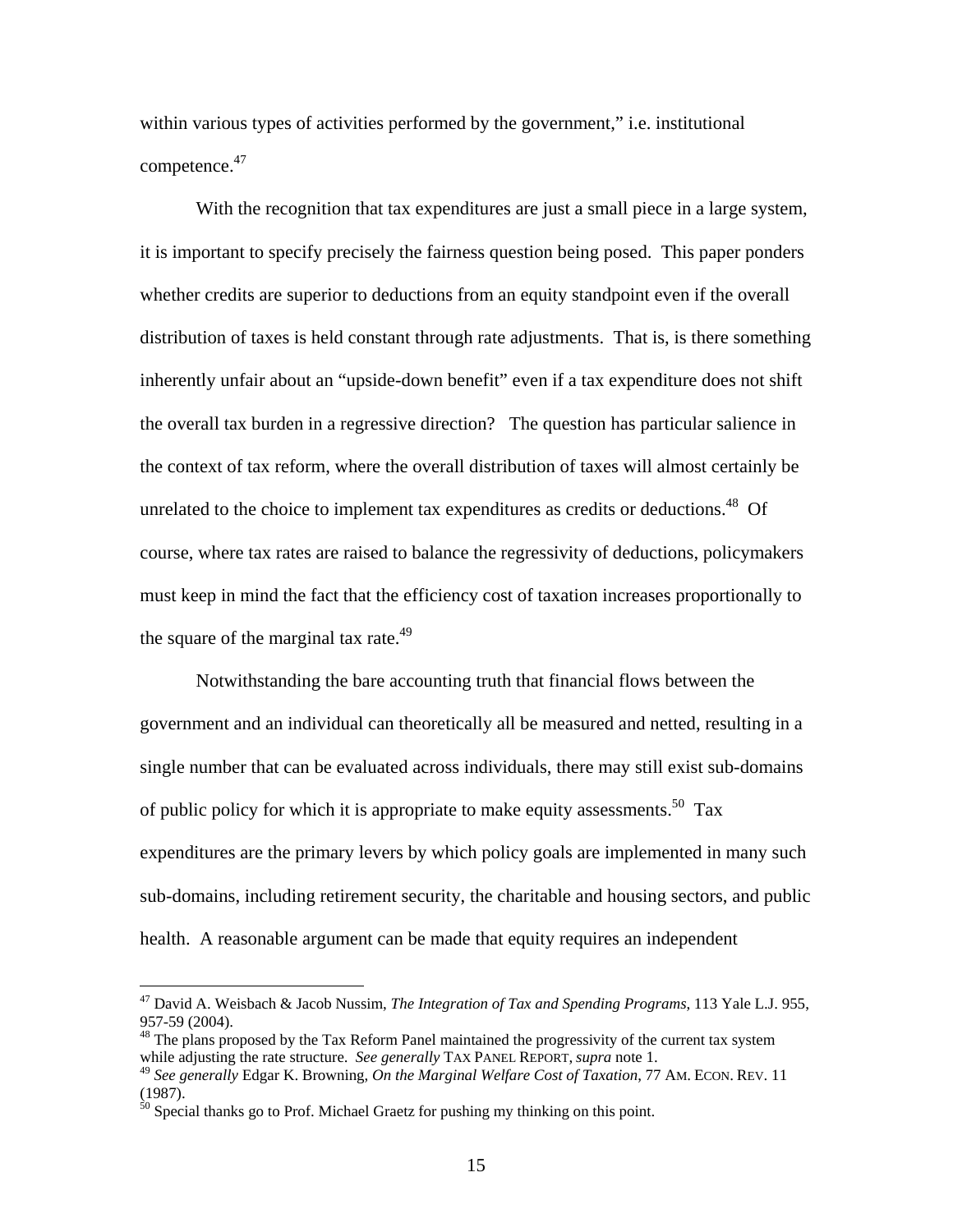evaluation of the fairness implications of government action in each of these subdomains.

A series of questions may illuminate the proposition that equity is more than the netted total of government taxes and transfers. Would no sense of equity be violated by a government program that provided the wealthy incentives for retirement saving (and, consequently, independent living in retirement) but offered no such inducement to the poor, reasoning that the latter group is more than adequately compensated by meanstested transfer payments? Are the demands of distributive justice are satisfied by a government policy that provides substantial incentives for the most well-off to purchase luxurious homes, justifying the differential treatment of the poorer classes by the fact that they endure a comparatively low average tax rate or enjoy access to public housing? What about a policy that matches charitable contributions of high-income taxpayers but not the working classes?<sup>51</sup> In each of these cases, intuition suggests some dignitary value is offended by a program that embodies paternalistic judgments about the goals that can or should be pursued by the rich and by the poor. In the context of tax expenditures which implement policy in each of these sub-domains, this intuition is most appropriately expressed by a judgment that credits better uphold ideals of vertical equity than do deductions that systematically offer differential benefits to taxpayers in different marginal brackets. If these intuitions are widely shared—as no doubt they are—implementing tax expenditures in the more vertically equitable credit form may have important implications for taxpayer morale and tax compliance, as well. $52$ 

 $51$  The special case of the charitable deduction is analyzed at Subsection I.A.3 infra.

<sup>&</sup>lt;sup>52</sup> See *infra* note 58 and accompanying text for a discussion of compliance and taxpayer morale.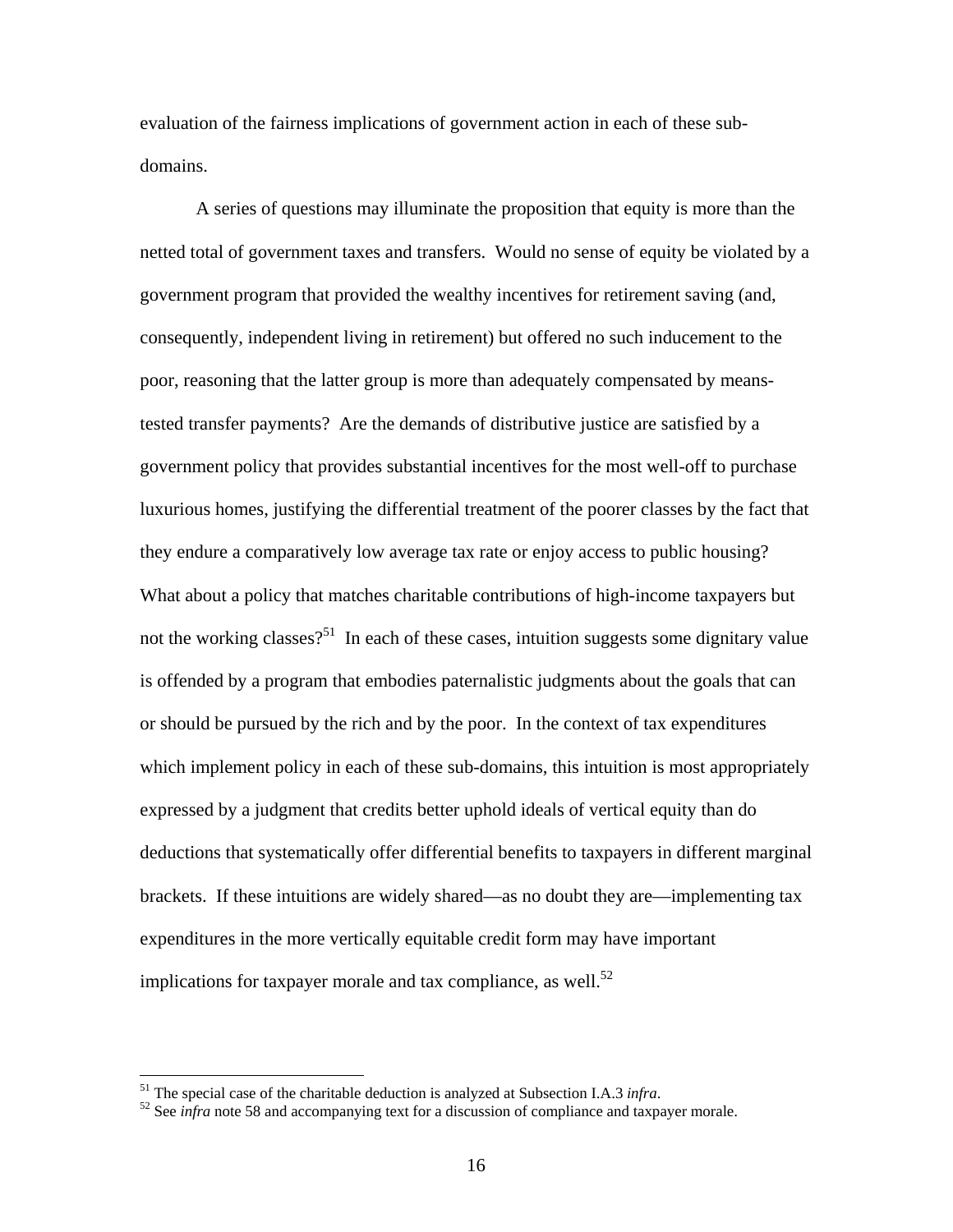# 3. Democratic Considerations

 $\overline{a}$ 

 Regardless of whether deductions are judged vertically inequitable as a matter or pure resource allocation, some deductions—most notably, the charitable deduction might also be called vertically inequitable as a matter of democratic values.

Tax expenditures like deductions and credits can be understood as "discounts" or "rebates" from the government to taxpayers for favored spending. When a taxpayer takes a deduction for some favored activity such as charitable giving, for example, that person's tax liability is reduced by her marginal tax rate times the amount of charitable contribution, in effect giving the taxpayer a "discount" on their charity at a rate equal to the marginal tax rate. Alternately, the deduction can be conceived of as a "rebate" since the reduction in tax liability follows the reporting of the charitable contribution on the taxpayer's income tax return. Thus, a taxpayer facing a 25 percent marginal rate who gives \$100 to charity receives a \$25 rebate or discount on that giving from the government while a taxpayer at a 50 percent marginal rate receives \$50 and a taxpayer in the zero bracket receives nothing.

 Understood as a rebate or discount for charitable giving, the charitable deduction represents a cooperation by the government with an individual taxpayer's philanthropy and may act as a subsidy for cultural pluralism.<sup>53</sup> Through the charitable deduction, a private citizen effectively directs the use of government funds to non-federal organizations. Although the operation of the deduction is not as stark as if a 25 percent marginal rate taxpayer wishing to direct \$100 to her favorite cause wrote a \$75 check to the charity herself and then instructed the government to write a \$25 check on her behalf,

<sup>&</sup>lt;sup>53</sup> In the political science literature, cultural pluralism is valued, among other reasons, for creating multiple centers of power that may deter the emergence of a tyrannical majority. *See, e.g.*, NANCY L. ROSENBLUM, MEMBERSHIP AND MORALS: THE PERSONAL USES OF PLURALISM IN AMERICA 4, 25 (2000).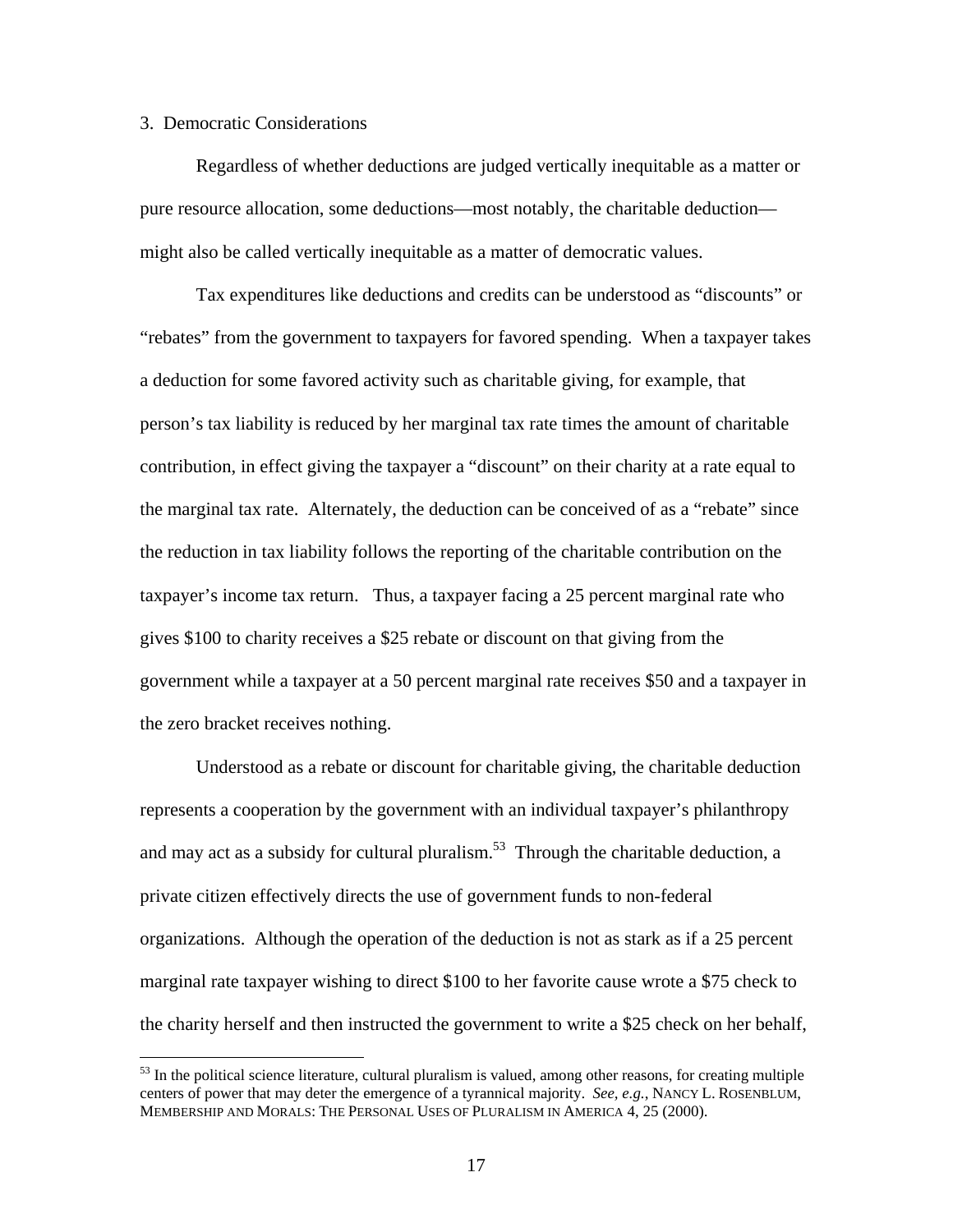the final distribution of resources in the case of the deduction is the same as if the government were writing checks on behalf of private citizens.<sup>54</sup> The government has  $$25$ less than it would without the deduction, and the charity has an additional \$25.

In reality, the incremental giving in response to the presence of a deduction for giving will not necessarily equal the full value of the deduction. A taxpayer may choose to spend part of her increased wealth from the deduction on something other than charitable giving. To illustrate this point, ask whether, if the charitable deduction reduces the cost of giving from \$1 to 60 cents, a taxpayer who gave \$3 to charity before tax would with the incentive of the deduction would give \$5 (keeping his out-of-pocket expenses at \$3) or would reduce his out-of-pocket expenses to \$1.80, maintaining the benefit to charity of \$3.<sup>55</sup> Even though less than the full value of the deduction may flow to charity, there remain real equity concerns about an effective transfer of resources from the government to another party at the behest of an individual taxpayer. Moreover, the amount of government resources that may be transferred by a single taxpayer is only limited by that taxpayer's adjusted gross income.

 Because the charitable deduction can be understood as taxpayer-directed government spending, the deduction is in a sense a direct participation by the taxpayer in the political process. When a taxpayer contributes to a charitable organization and receives a deduction, that organization may do work such as the performance of social services that the government might otherwise do itself or hire another party to do. In the quid pro quo of tax preference in exchange for a contribution to a tax-exempt

<sup>&</sup>lt;sup>54</sup> The taxpayer in this example must nominally contribute \$100 to charity in order to receive \$25 from the government and make a "net" contribution of \$75. That is, the operation of the deduction is effectively tax inclusive, as is the income tax generally.

<sup>55</sup> GRAETZ & SCHENK, *supra* note 31, at 440.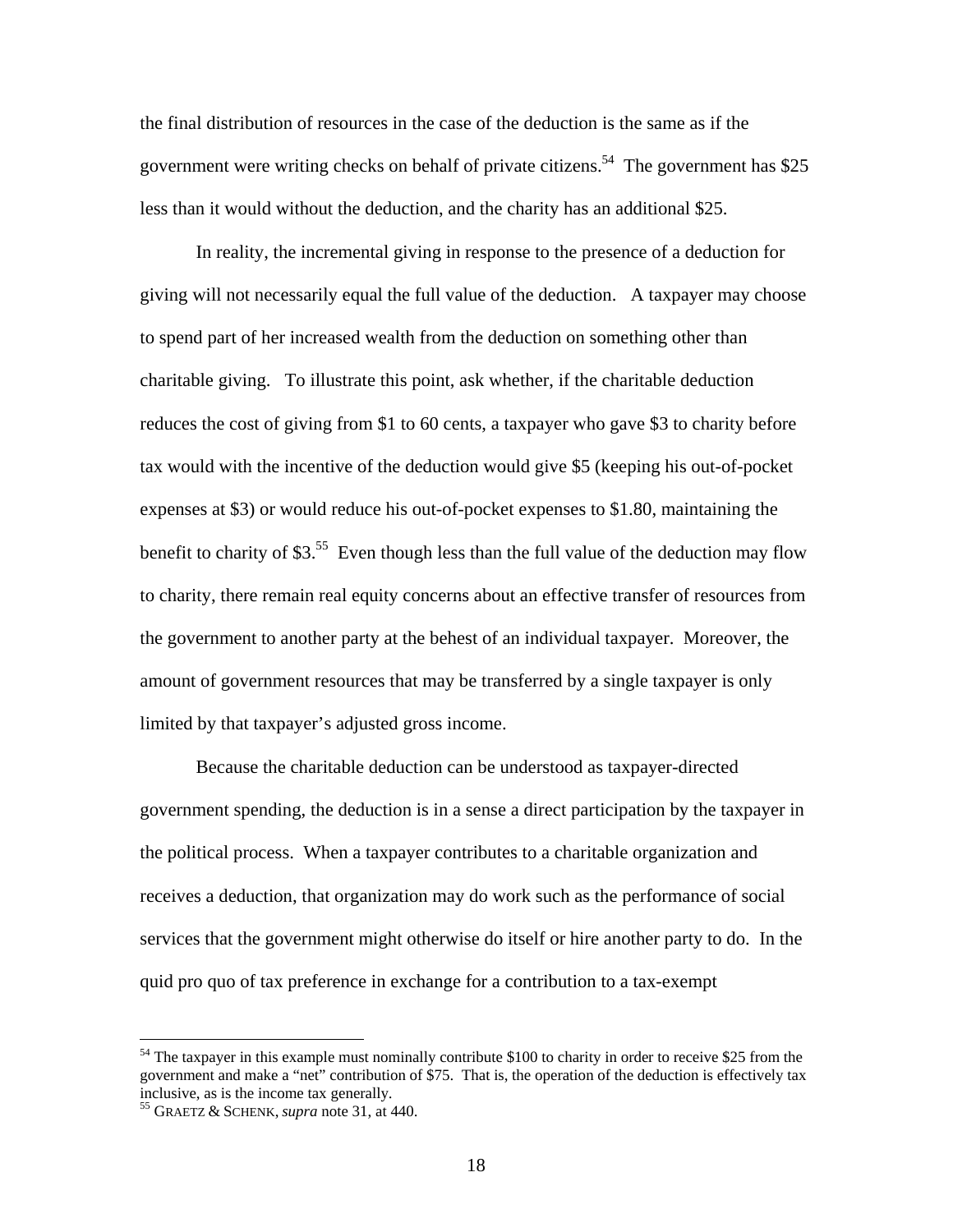organization, the taxpayer effectively "votes" for her preferred use of government resources (with each dollar of contribution representing a vote), and the government effectively delegates that resource allocation decision to the taxpayer. For this reason, Prof. Saul Levmore proposed the concept of "taxes as ballots" and the charitable deduction as a social choice mechanism.<sup>56</sup> Prof. Levmore sees certain advantages to this kind form of social choice mechanism as a method of gathering information about majoritarian or other preferences.<sup>57</sup> In particular, such a process holds the potential to foster greater cultural pluralism in the use of government resources than would otherwise result in a representative democracy in which voters choose among candidates who represent a bundle of issue positions.

 Although Prof. Lemore considered only the charitable deduction when exploring his "taxes as ballots" notion, other tax expenditures may also represent an opportunity for taxpayers to participate in the political process by directing the use of government resources. In particular, the deductions for state and local property taxes and income taxes also results in a third party—in this case, states and localities—receiving federal resources through the action of individual taxpayers and doing work the federal government would have done itself in the absence of the deduction or exclusion. Granting that in this case the taxpayer doesn't choose to pay local taxes in the same way she chooses to give to a charity, there is still an element of taxpayer choice to the extent the taxpayer can choose, as in the Tiebout model, to live in one of a variety of different communities offering different schedules of tax burdens and government services.<sup>58</sup>

<sup>56</sup> Saul Levmore, *Taxes as Ballots*, 65 U. Chi. L. Rev. 387, 404-05 (1998). 57 Id. at 409-12.

<sup>58</sup> *See* Charles M. Tiebout, *A Pure Theory of Local Expenditures*, 64 J. POL. ECON. 416 (1956).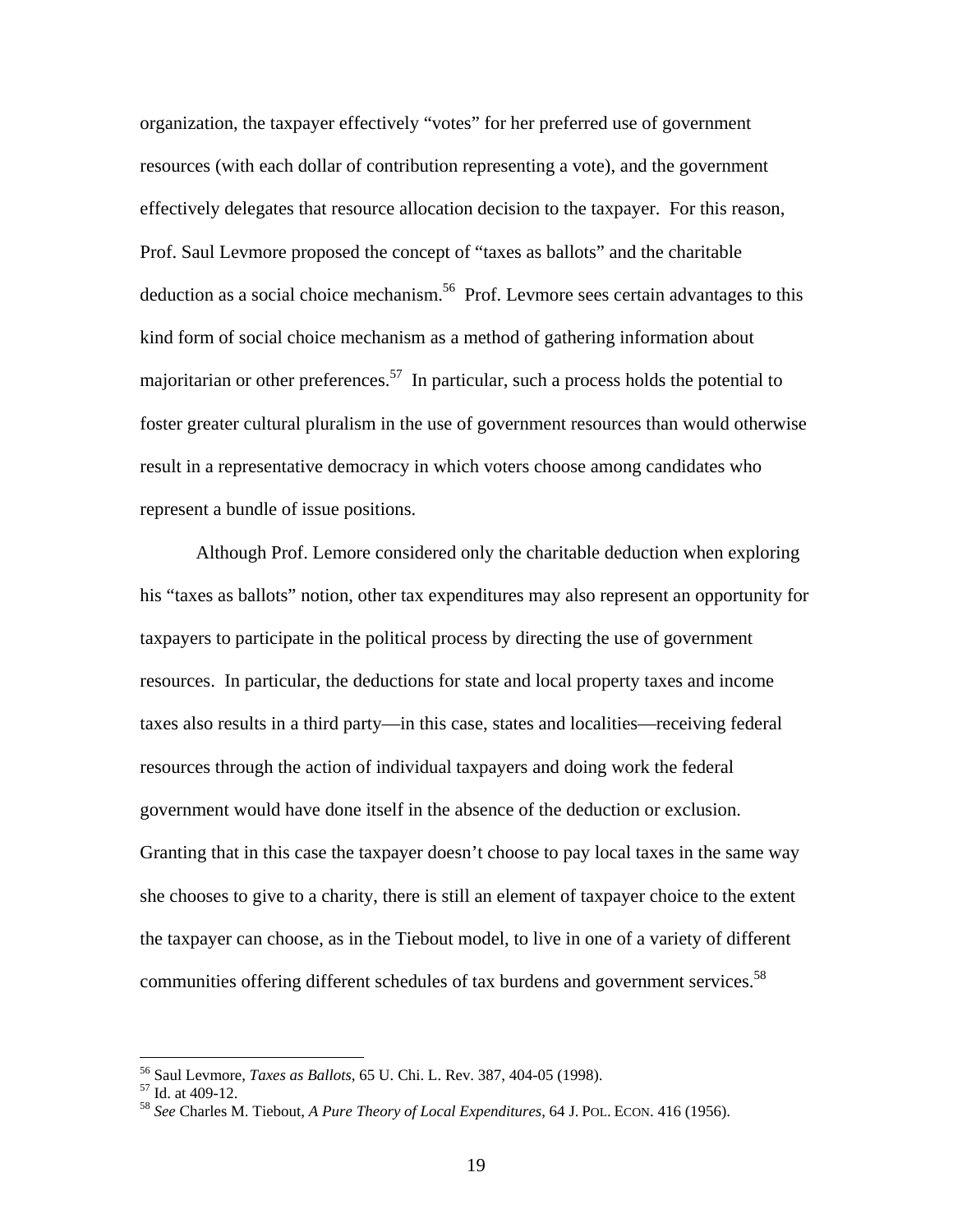If tax expenditures are means of participation in the political process, the use of the deduction mechanism may generate substantial inequities from a democratic perspective. In fact, a deduction may compromise the "one person, one vote"ideal in three different ways. For concreteness, let us again consider the charitable deduction. First, simply by virtue of their higher incomes, certain taxpayers have a greater capacity to direct government resources by giving to charity and deducting their expenditures. Second, and perhaps even more troubling, each dollar contributed by a higher-bracket taxpayer effectively directs a greater amount of government resources than a dollar contributed by a taxpayer subject to a lower marginal tax rate. Under current law, taxpayer in the highest bracket effectively receives a 35 percent rebate on charitable contributions while a taxpayer in the lowest bracket only receives a 10 percent rebate on each dollar contributed. Finally, taxpayers who do not itemize their deductions at all because the standard deduction exceeds the total value of the deductions they could itemize effectively have no "vote" over the use of government resources. Their gifts to charity generate no rebate at all from the government. In 2004, about 35.5 percent of taxpayers were non-itemizers in this "disenfranchised" position.

 Better tax expenditure design, including the use of a credit instead of a deduction, could remedy some of the more undemocratic aspects of the charitable and state and local deductions. The inequity with respect to non-itemizers could also be reduced without the use of a credit if the deduction were a so-called "above-the-line" deduction taken as part of the computation of adjusted gross income (AGI) rather than a "below-the-line" itemized deduction available only if the standard deduction is declined. A credit would also avoid the consequence of the current-law deduction the fact that dollar-for-dollar,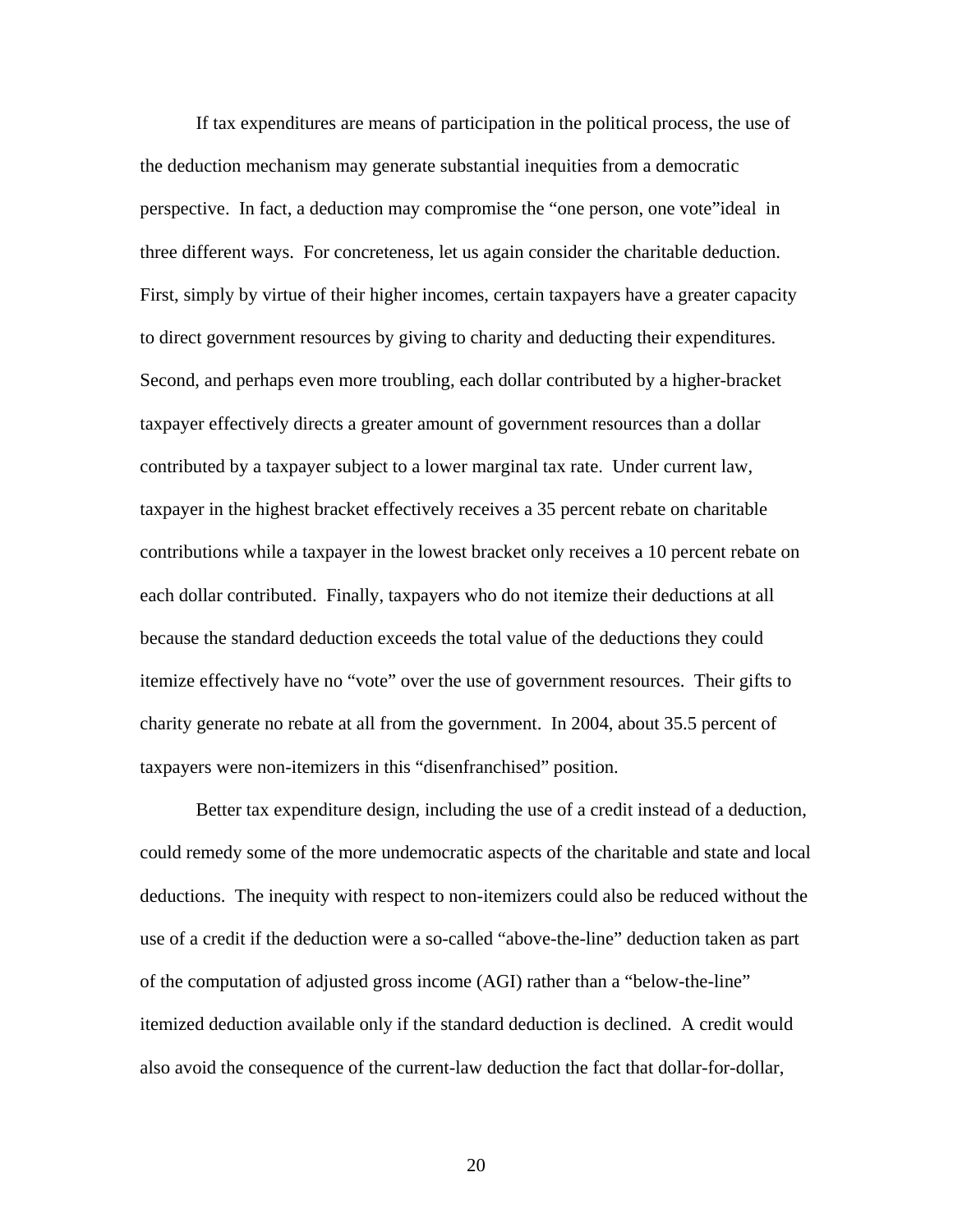higher-bracket taxpayers' contributions command a greater amount of government resources than lower-bracket taxpayers.<sup>59</sup> The President's Panel on Tax Reform adopted the above-the-line deduction approach, allowing taxpayers to deduct all charitable contributions beyond the first 1 percent of contributions regardless of whether they elect the standard deduction.<sup>60</sup> The Panel opted for the deduction over the credit without much discussion—a point that will be discussed in the next Section.

# B. Horizontal Equity

 Another traditional equitable touchstone of good tax policy, horizontal equity, demands that similarly situated individuals be treated similarly.<sup>61</sup> In practice, this criterion of equity might be even more difficult to apply than vertical equity, given the complexities involved in ascertaining what it means for taxpayers to be similarly situated. The problem can be especially acute in the area of tax expenditures, where unobserved differences among taxpayers' in innate proclivities to engage in activities that happen to be favored by the tax system can generate disparities in tax benefits.

Although the horizontal equity concept has been criticized as lacking a substantial theoretical foundation<sup>62</sup> and may be difficult to rigorously define, most commentators affirm the intuition behind the notion. Moreover, there is a plausible argument that

 $59$  As Levmore notes, the use of a full credit would create perverse incentives for taxpayers to eliminate their entire tax liability through charitable contributions at no cost to the taxpayer. *See* Levmore, *supra* note 56, at 416.<br><sup>60</sup> See TAX PANEL REPORT, *supra* note 1, at 75-76.

<sup>&</sup>lt;sup>61</sup> There is substantial controversy in the literature as to whether horizontal equity represents an independent norm or is merely derivative of the vertical equity norm. Prof. Richard Musgrave has advanced the former view, Richard A. Musgrave, *Horizontal Equity, Once More*, 43 NAT'L TAX J. 113 (1990), Prof. Louis Kaplow has argued the latter. Louis Kaplow, A Note on Horizontal Equity, 1 Fla. Tax Rev. 191 (1992).

<sup>62</sup> David Elkins, *Horizontal Equity as a Principle of Tax Theory*, 24 YALE L. & POL'Y REV. 43 (2006).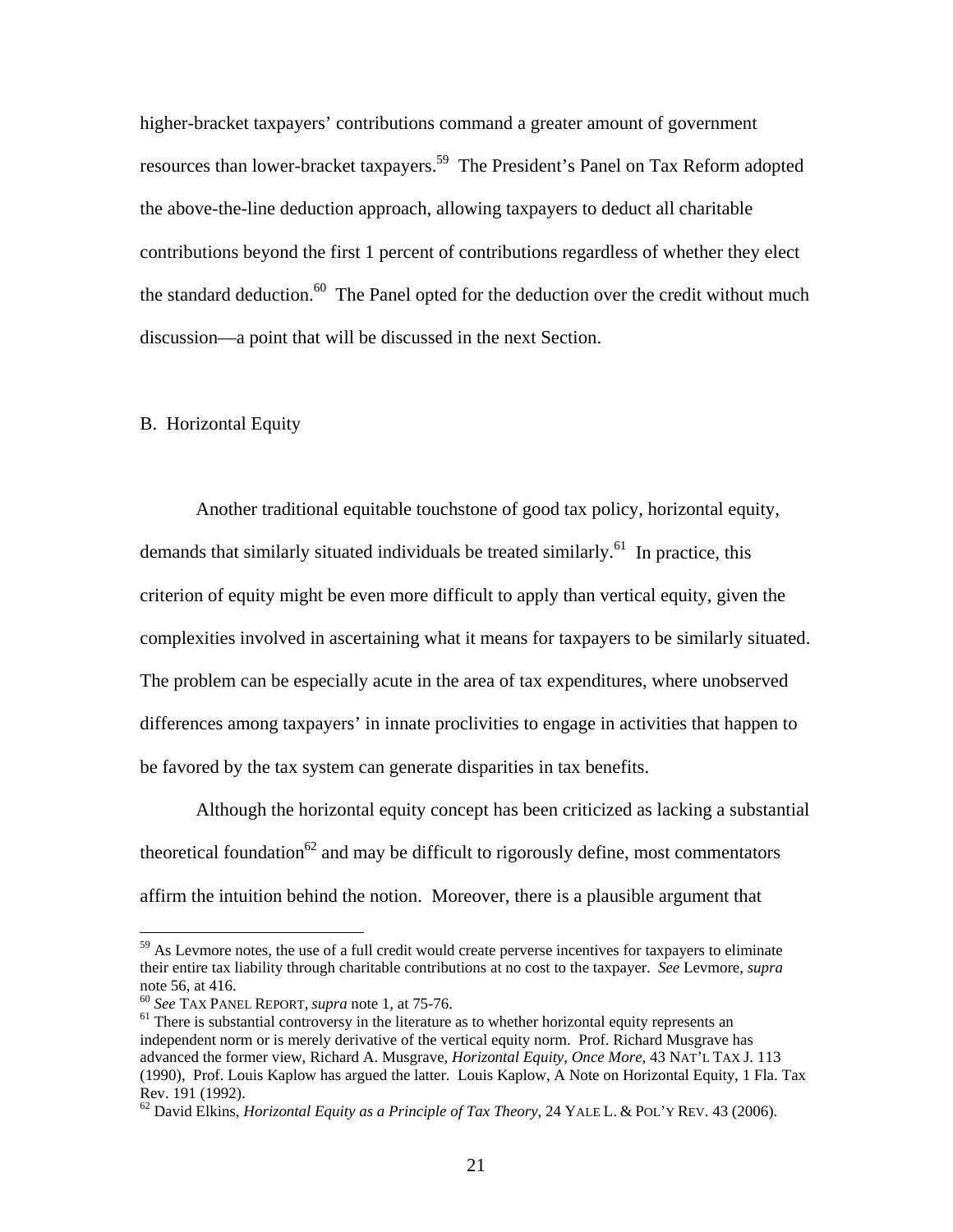horizontal inequities, whether or not condemned by any consistent philosophical system, are damaging to the "taxpayer morale" critical to a self-assessment tax system such as employed in the United States. In its report on Tax Simplification and Reform, the Treasury observed that "[t]axpayers resent paying substantially more tax that their neighbors who have equal or higher incomes. This is true even if the neighbor reduces taxes through available and perfectly legal exclusions…rather than by questionable or illegal means."<sup>63</sup>

 When tax expenditures create differential tax liability for taxpayers based on factors unrelated to income or ability to pay tax, horizontal inequities may frequently follow. Consider, for example, the tax exclusion for employer-provided health insurance. Suppose that while taxpayer A's employer offers A health insurance worth \$1000, taxpayer B's employer is smaller and less able to spread risk and so offers no health insurance option to B. Suppose further that both A and B are subject to a 25 percent marginal tax rate on their taxable income. Thanks to the employer-provided health insurance exclusion, A's income tax liability is \$250 lower than it would otherwise be even though B's tax liability is the same with or without the exclusion. Because A has an employer who provides health insurance while B does not, the exclusion results in a tax relief windfall to B with no comparable benefit for A.

Although both credits and deductions can generate tax disparities among similarly situated taxpayers, deductions allow the disparities to increase with increasing income.<sup>64</sup> The reason underlying this phenomenon is the same as the basis for the so-called upside-

<u>.</u>

<sup>63</sup> TREASURY DEPARTMENT, REPORT TO THE PRESIDENT: TAX REFORM FOR FAIRNESS, SIMPLICITY, AND ECONOMIC GROWTH 9 (1984).<br><sup>64</sup> This critique implicates both horizontal and vertical equity norms but is fundamentally a statement about

how deductions exacerbate relative to credits horizontal inequities generated by any tax incentive.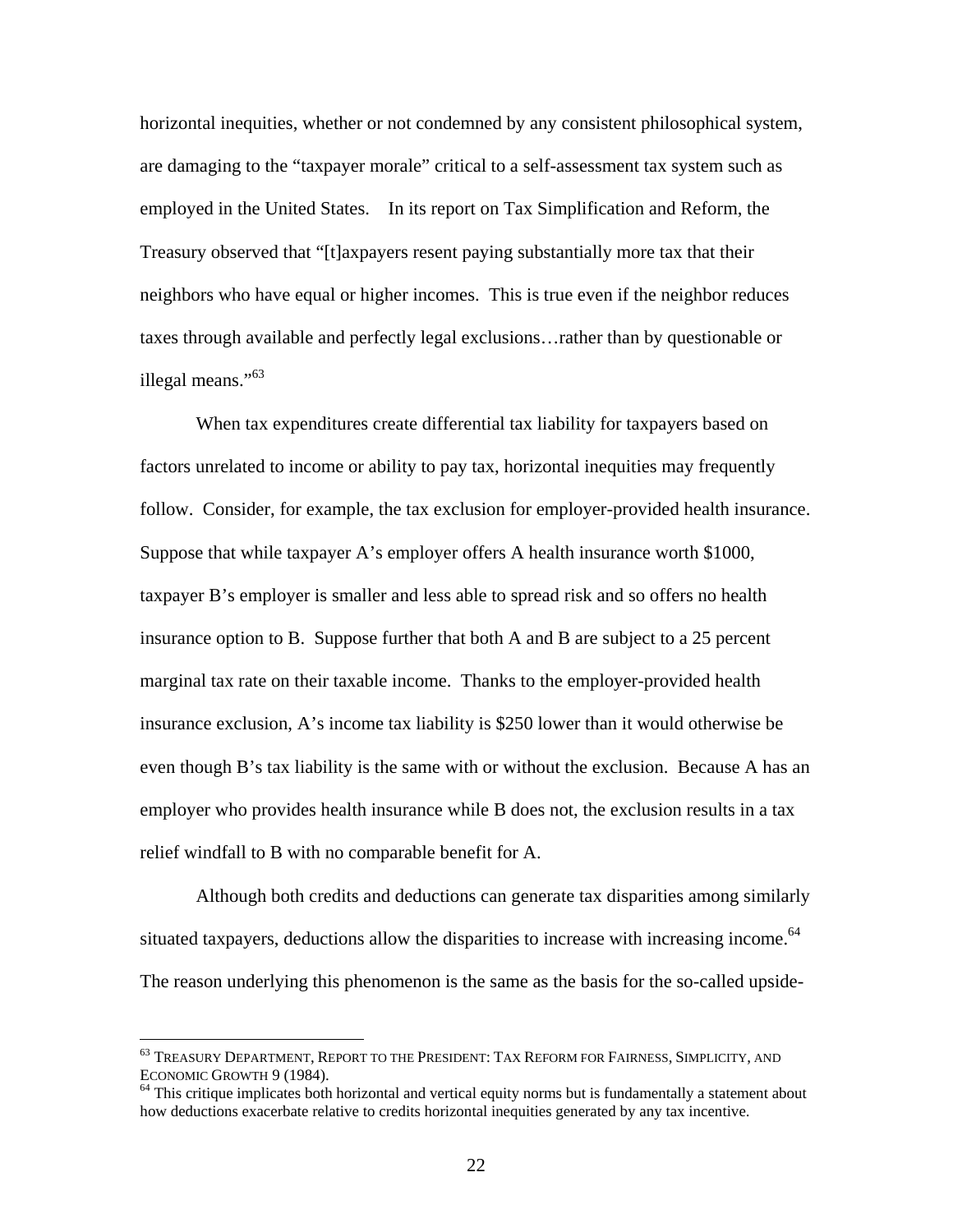down benefit; that is, a graduated rate structure makes a given deduction more valuable to a taxpayer at a higher marginal rate than to a taxpayer at a lower marginal rate. Consider again the example of the health insurance exclusion. If the marginal tax rates of both A and B were 50 percent instead of 25 percent but the rest of the details were the same, the exclusion would impart a tax benefit of \$500 to A and nothing to B, a significantly larger difference than the \$250 disparity in tax benefits when marginal tax rates were 25 percent. In contrast to the effect of this deduction, a 25 percent credit for health insurance would ensure that A's tax benefit from the exclusion was \$250 no matter the level of marginal tax rates. In this sense, a credit may be advantageous from a horizontal equity standpoint since the disparity among similarly situated taxpayers remains constant for taxpayers at all income levels.<sup>65</sup>

Above-the-line deductions may also seem horizontally inequitable due to the impact of regional cost-of-living differences on itemization rates. As discussed in more detail in Subsection II.C.1, itemization rates are driven in large part by the value of the home mortgage interest and state and local tax deductions, both of which are heavily influenced by regional cost of living variation. All else equal, itemizers are better situated than non-itemizers since the former receive a marginal tax benefit from their deductible expenses while the latter do not. Thus, it might seem as if those in high costof-living areas receive a sort of windfall benefit from being able to itemize deductible expenses. In light of the possibility of migration across regions, however, this apparent inequity is actually illusory. Prof. Louis Kaplow has shown that in a model allowing for

<sup>&</sup>lt;sup>65</sup> This conclusion depends on the choice of marginal tax rates under a deduction option and the credit rate under the credit option. In particular, one could imagine a tax system where the credit rate is higher than the highest marginal tax rate and the critique levied in this subsection does not apply. Nevertheless, given current and likely future tax rates, it seems probable that a deduction cause greater horizontal inequities at higher income levels than would prevail under any credit likely to be enacted.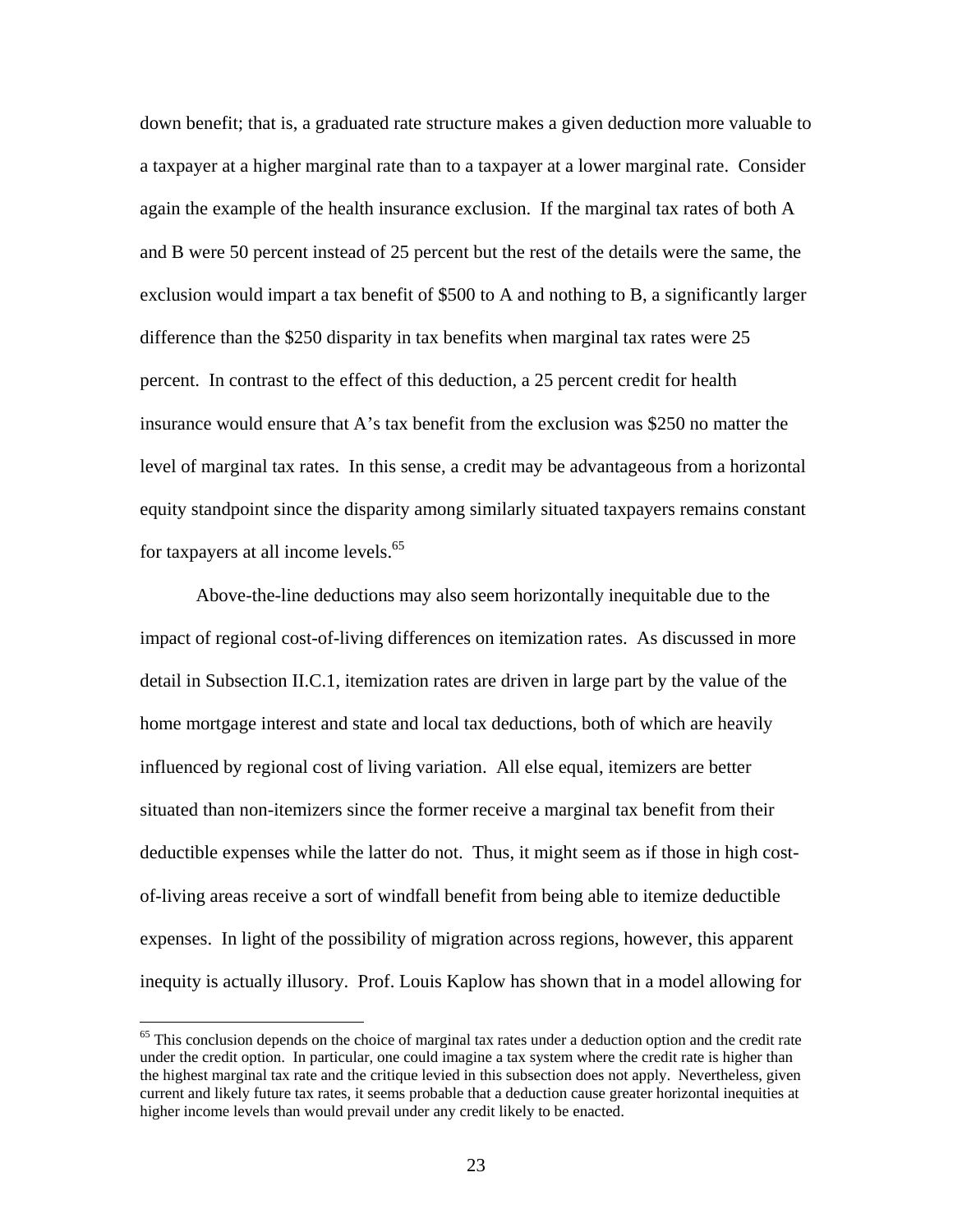migration across regions in response to regional utility differences, individuals of equal ability will achieve equal utility regardless of differences in living costs and taxes.<sup>66</sup> In light of this conclusion and the fact that interregional migration is very much a reality in the United States<sup>67</sup>, it is reasonable to conclude that regional differences in itemization rates are—at least as a matter of averages at equilibrium—not working major inequities.

The consequences for the tax system of horizontal inequity—whether real or perceived—are indeed serious. The practical problem of horizontal inequities is their potentially deleterious effect on taxpayer morale. As the 1984 Treasury report on tax reform put it, "[t]axpayers resent paying substantially more tax that their neighbors who have equal or higher incomes." If the effect of tax expenditures is that certain taxpayers pay substantially more taxes than their equally well-heeled neighbors, then the horizontal inequities resulting from tax expenditures matter. Where deductions exacerbate the tax system's horizontal inequities among similarly situated taxpayers at higher income levels, credits have an advantage over deductions as a matter of horizontal equity.

#### II. Efficiency of Credits and Alternatives

<sup>66</sup> *See* Louis Kaplow, *Regional Cost-of-Living Adjustments in Tax/Transfer Schemes*, 51 TAX L. REV. 175, 180-181 (1996). *See also* Michael S. Knoll & Thomas D. Griffith, *Taxing Sunny Days: Adjusting Taxes for Regional Living Costs and Amenities*, 116 HARV. L. REV. 987, 988 ("In our view, fairness arguments either for or against adjusting the tax burden to account for differences in regional living costs—are uneasy at best because competition from interregional migration tends to eliminate differences in living standards for individuals with similar skills and drive.")

<sup>67</sup> *See* MARC J. PERRY, DOMESTIC NET MIGRATION IN THE UNITED STATES: 2000 TO 2004 2 (2006), http://www.census.gov/prod/2006pubs/p25-1135.pdf (reporting average annual regional migration rates between -5.5% and 6.9%).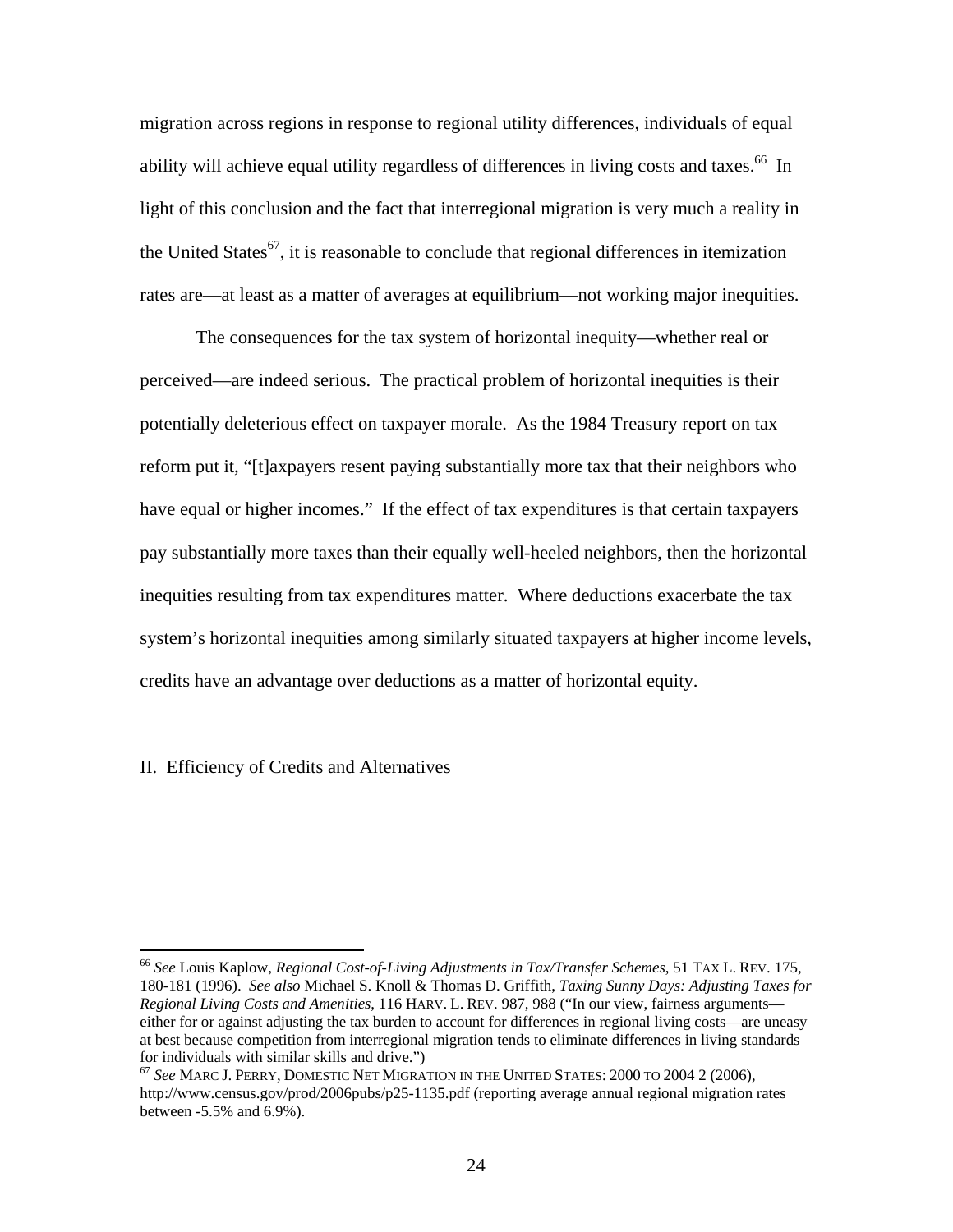In the evaluation of the tax system and proposals for reform, the only other normative standard that is advanced as frequently as equity is the criterion of efficiency.<sup>68</sup> In fact, the recent report of the President's Advisory Panel on Tax Reform Panel and the 1984 report by Treasury on reform each included the words "fairness" and "growth" in their titles. When the general public is to be included in a discussion about tax policy, the term "growth" is usually used as code for efficiency since the term "efficiency," while beloved by economists, has never succeeded as political rhetoric in warming many hearts $69$ 

 Efficiency is central to the question of tax expenditure design, in particular the question about the relative advantages of credits and deductions. In order to begin exploring those questions, it is first necessary to be precise about what it means to say that a particular tax expenditure is more efficient than another.

### A. Efficiency in the Context of Tax Expenditures

 $\overline{a}$ 

Although the concept of efficiency is regularly invoked in discussions of tax policy, it is used in so many different senses and contexts that its meaning in any given setting can be obscured. In the most basic economist's understanding of the term, efficiency refers to the optimality of resource allocation in society, i.e. whether society's resources are being put to their most productive uses. Although the term has its firmest grounding when used to describe resource allocations, certain rules and institutions which

<sup>&</sup>lt;sup>68</sup> Simplicity is also frequently mentioned as an important criterion for the evaluation of tax policy, especially on the individual side of the tax system, but simplicity is less fundamental than equity or efficiency since it can be understood in terms of those other two criteria.

 $69$  Efficiency generally refers to the allocation of resources among uses in society, while "growth" refers to the rate of increase of national output. While more efficient resource use can increase an economy's growth rate, efficiency and growth are not synonymous. The following discussion refers to efficiency as such.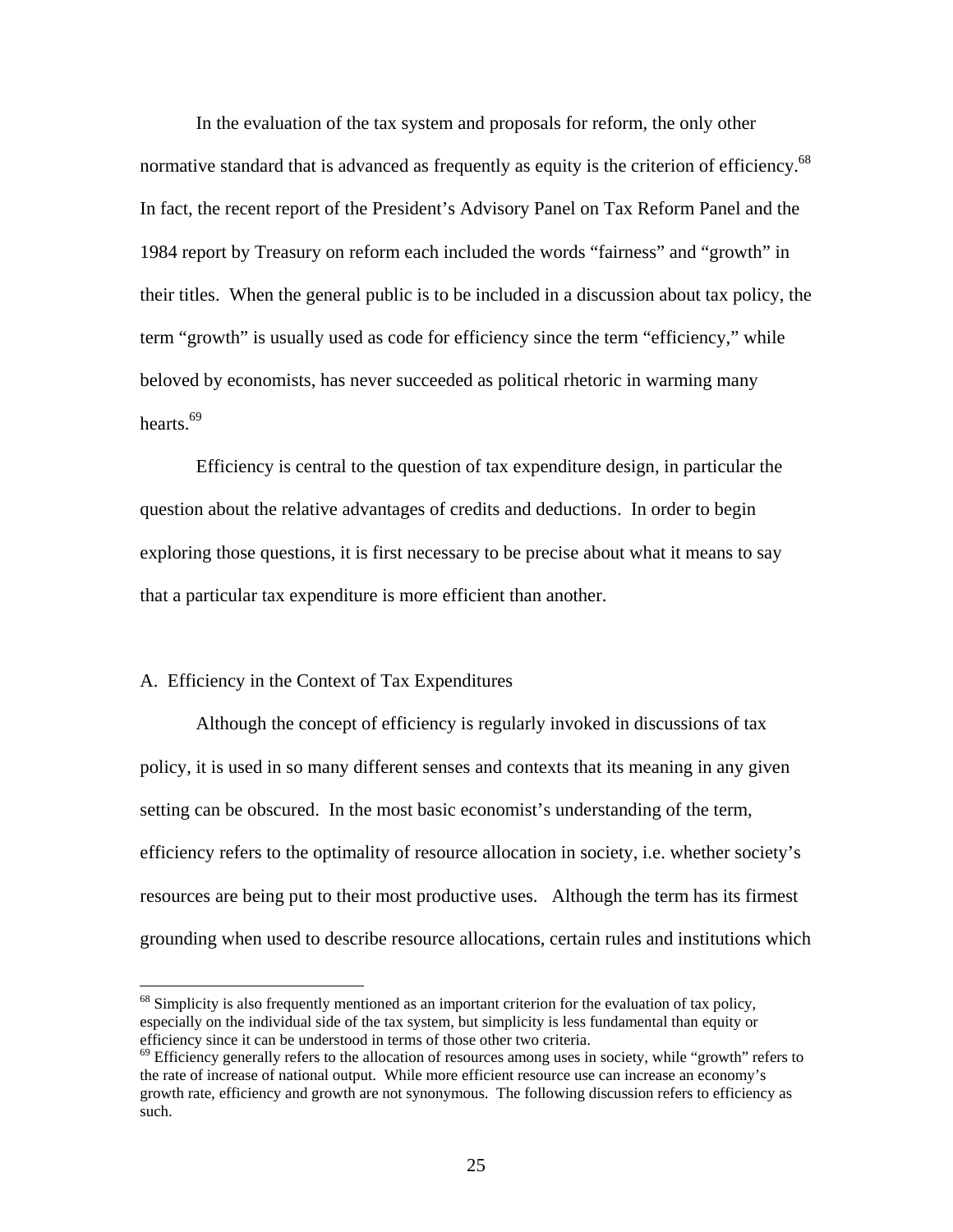affect the allocation of resources in society are also said to be efficient or inefficient. In the context of the modern regulatory state, it is practically impossible to isolate a single aspect of the larger system and evaluate in terms of its efficiency in an absolute sense. Nonetheless, statements about comparative efficiency are often possible and appropriate.

In an effort to bring precision and clarity to the concept of efficiency as applied to the tax system in general and tax expenditures in particular, Prof. Edward Zelinsky has proposed a taxonomy of efficiency for the tax policy world.70 In Zelinksy's analysis of the tax expenditure literature, he finds three distinct uses of the efficiency concept which he dubs "universal market efficiency," "sectoral efficiency," and "technical efficiency," respectively.<sup>71</sup> The first efficiency concept, universal market efficiency, is the norm employed by commentators who assume that all markets are identified and are perfectly competitive and who conclude that any government intervention in the economy, whether accomplished through tax expenditures or direct spending, represents an unacceptable deviation from an otherwise optimal allocation of labor, capital, and land. Rejecting tax expenditures completely, this concept has little or no relevance to the question of whether a particular tax expenditure is better implemented as a credit or a deduction.

The sectoral efficiency concept, on the other hand, entails less sweeping assumptions about the overall competitiveness of markets, instead comparing "discrete parts of the economy to determine if profitability could be increased or consumers' choices improved as between them."72 Analysis under this view of efficiency would consider, for example, the impact of a particular tax expenditure on the capital stock in

<u>.</u>

<sup>70</sup> *See* Edward A. Zelinsky, *Efficiency and Income Taxes: The Rehabilitation of Tax Incentives*, 64 Tex. L. Rev. 973 (1986).

<sup>71</sup> *Id.* at 975. 72 *Id.* at 986.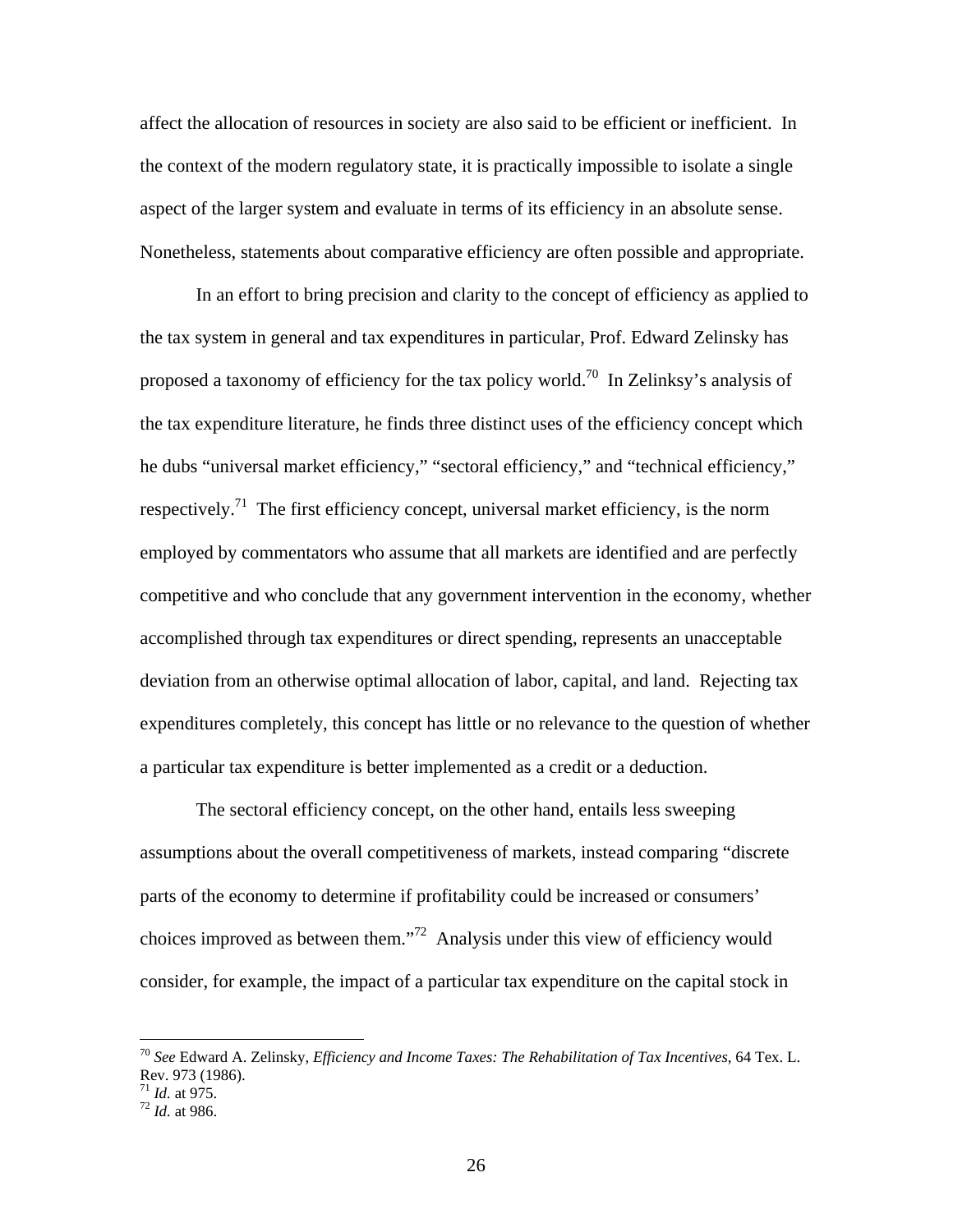two sectors of the economy relative to the capital stocks which are determined solely by pretax returns to capital investment in the respective sectors. Sectoral inefficiency has played an important role in the analysis of tax code features such as investment tax credits and depreciation.<sup>73</sup> The concept could also potentially be a useful analytic for the question of tax expenditure design to the extent that the choice of a credit over a deduction, for example, mitigates the tax-induced distortion of resources between two sectors induced by a particular tax expenditure.<sup>74</sup> As Zelinsky notes, however, claims of inefficiency based on the sectoral efficiency require the maintenance of several substantial assumptions, including free movement between and entry into different sectors, no externalities, and the identification of all relevant sectors.<sup>75</sup>

The final efficiency concept in Zelinsky's tripartite taxonomy, technical efficiency, is a much narrower concept than universal or sectoral efficiency and is the concept best suited to analysis of the relative advantages of credits and deductions for implementation of tax expenditures. In considering a particular tax expenditure, the technical efficiency question is whether the government is "purchasing" the largest possible marginal change in taxpayer production or consumption for each marginal dollar of revenue foregone—i.e. the most "bang for the buck."76 It is possible, for example, that for a given amount of government resources available for incentivizing a particular taxpayer behavior, a rearrangement of incentives among taxpayers may produce a higher overall amount of the incentivized activity. Accordingly, the technical efficiency concept

<sup>73</sup> *See, e.g.*, Alan J. Auerbach, *The Deadweight Loss from 'Nonneutral' Capital Income Taxation* 1-3 (Nat'l Bureau of Econ. Research Working Paper No. 2510, 1988).

 $74$  A tax expenditure such as the home motgage interest deduction, for example, diverts investment into the housing sector and away from other sectors. Conversion of the deduction to a credit could affect the magnitude of the distortion by altering the marginal incentives for investment in housing faced by individuals in different tax brackets.

<sup>75</sup> *Id.* at 1001-10. 76 *Id.* at 1009.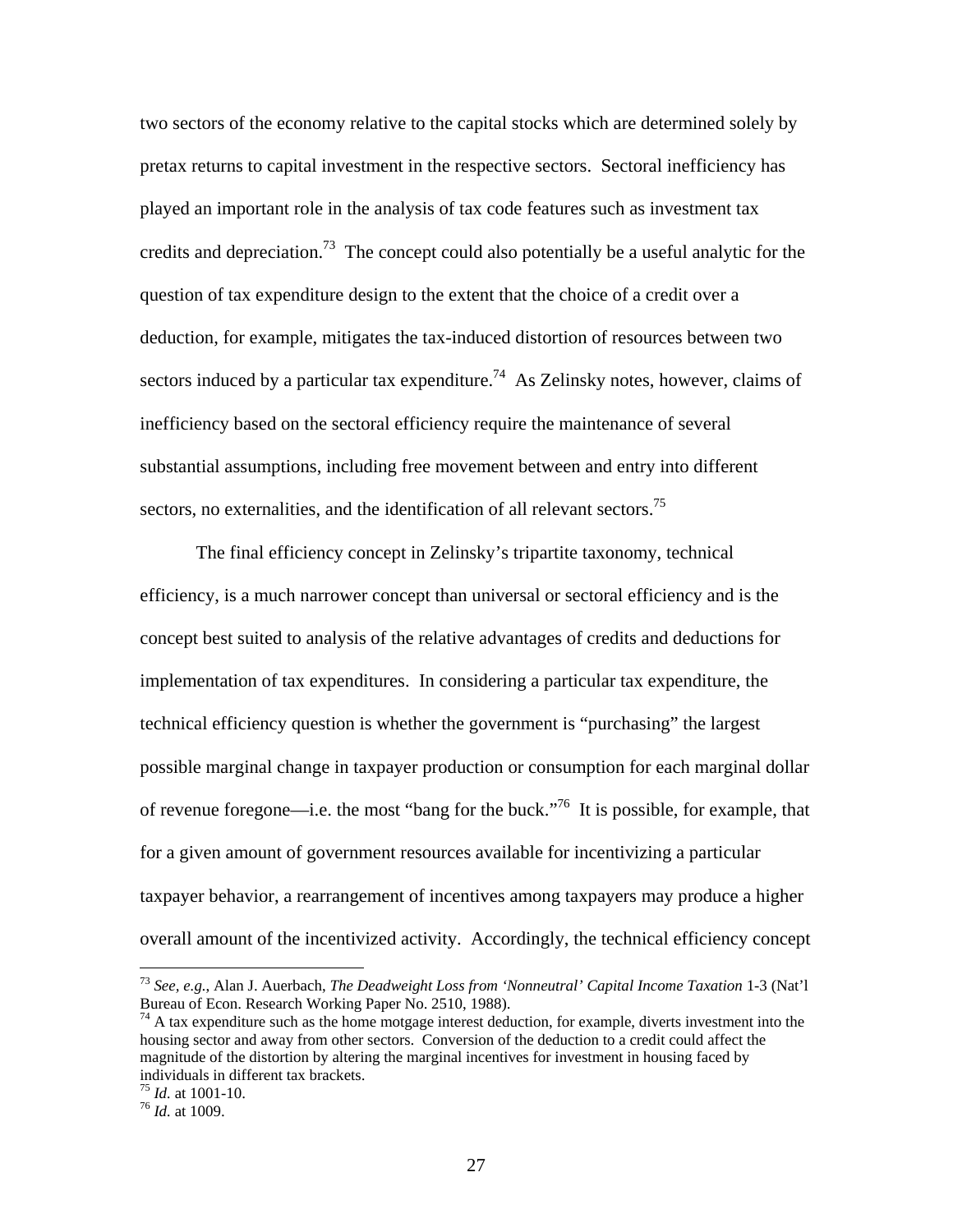is useful for ascertaining whether a credit, deduction, or other device is best suited to the accomplishment of a particular government goal through the tax system or even whether it may be better accomplished through a government expenditure program.

### B. Tax Expenditure Design and the Deadweight Loss from Taxation

 It is well established that income taxation entails an efficiency cost that depends on a taxpayer's marginal tax rate. This cost results from the fact that marginal tax rates alter the pre-tax price of consumption and production, resulting in patterns of consumption and production that deviate from those that would obtain in the absence of a tax system. Thus, for example, the taxation of income from market work may, by decreasing the return to work, result in less hours spent in the labor force and more hours spent in leisure than would obtain if each marginal dollar earned were tax-free—in the schema described above, a sectoral inefficiency.<sup>77</sup> This tax-induced shift in the allocation of resources across the market and non-market sectors generates an inefficiency that economists refer to as the deadweight loss of taxation, a measure which represents the lost social value from the resource misallocation. Critical for efficiency analysis of the tax system is the theoretical insight that the deadweight loss of taxation increases proportionally to the square of the marginal tax rate.<sup>78</sup> Thus, provisions of the tax code that increase or decrease a taxpayer's effective marginal tax rate have non-trivial implications for the overall social cost of the tax system.

 $^{77}$  This "substitution effect" could be offset to some degree by an "income effect" if the loss of after-tax income resulting from a higher tax rate causes a taxpayer to increase work effort to offset the loss of income.

<sup>78</sup> *See generally* Browning, *supra* note 49.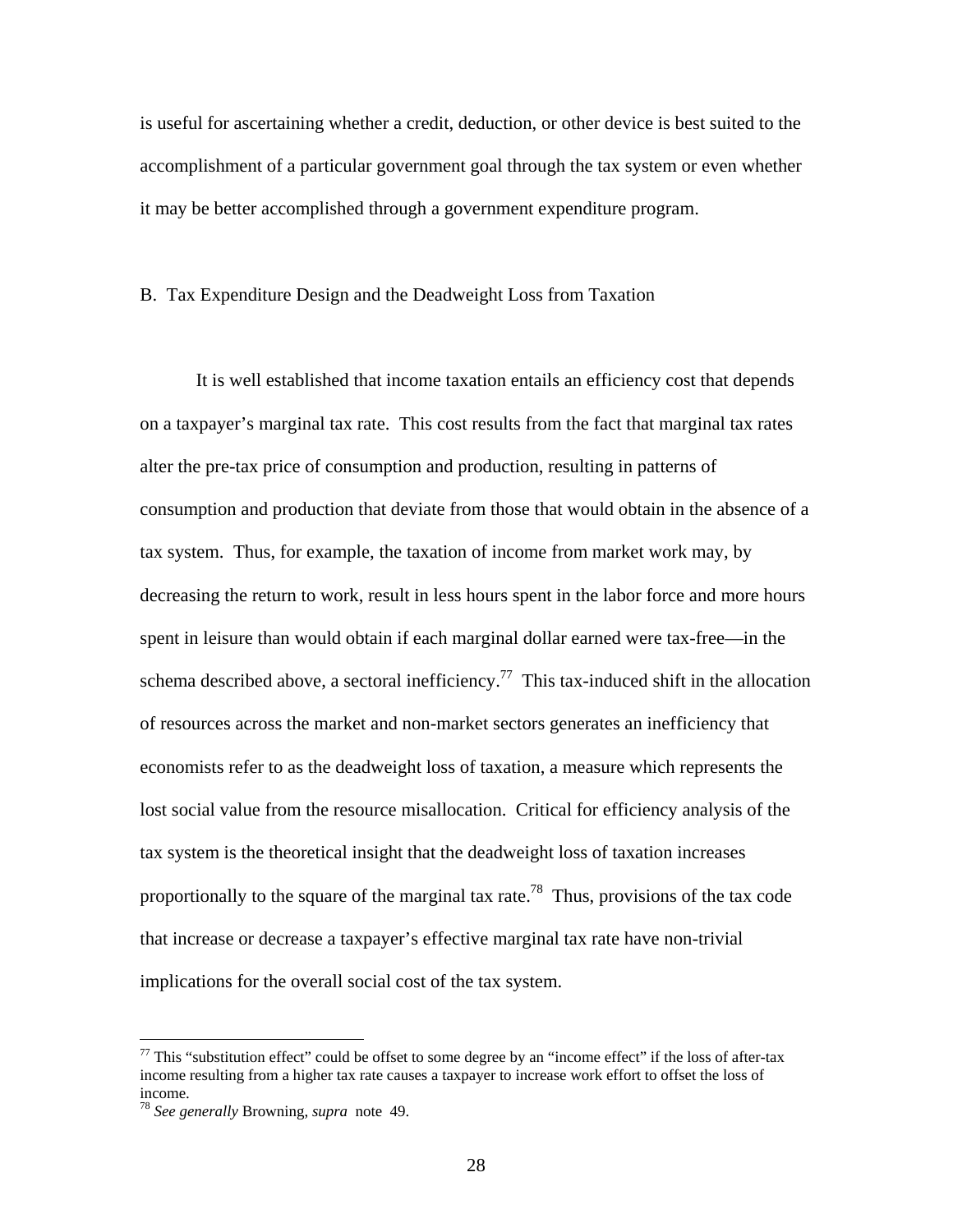Although credits and deductions may be designed such that they entail an equivalent cost in terms of foregone revenue, these two devices operate in very different ways to reduce an individual taxpayer's liability. This difference has potentially significant implications for taxpayers' effective marginal tax rates and for the deadweight cost of taxation. In particular, whereas deductions reduce final tax liability by reducing the amount of income subject to taxation according to the graduated rate structure, credits reduce final tax liability not by reducing taxable income but by directly reducing final tax liability after the graduated rate structure has been applied to taxable income. The consequence of this operational difference is that a deduction can potentially lower a given taxpayer's marginal tax rate while a credit can never do so. The disadvantage of a credit in this regard can be illustrated by a comparison to a lump sum tax. Whereas a lump sum tax is superior to a marginal tax from an efficiency standpoint because the lump sum tax generates revenue without distorting marginal incentives, by the same token a credit—which is effectively a lump-sum subsidy, the opposite of a lump sum tax—reduces revenue without improving marginal incentives.<sup>79</sup> By contrast, a deduction may actually "buy" a reduction in the deadweight cost of taxation with the foregone revenue it causes.

The extent to which a deduction can reduce individual marginal tax rates and, by extension, the deadweight cost of taxation, is an empirical question. The answer depends both on the total value of a taxpayer's itemized deductions and the difference between a taxpayer's pre-deduction taxable income and the income cutoff for the taxpayer's next-

 $79$  A lump sum tax is a tax imposed without regard to any characteristic over which the taxpayer has control. A head tax that imposes the same amount of tax on each citizen is one example of a lump sum tax. By contrast, the term marginal tax, as used here, refers to a tax that varies according to some factor under the control of the taxpayer. Thus, an income tax is a marginal tax since the amount of tax imposed varies according to a taxpayer's income—a factor which the taxpayer may control.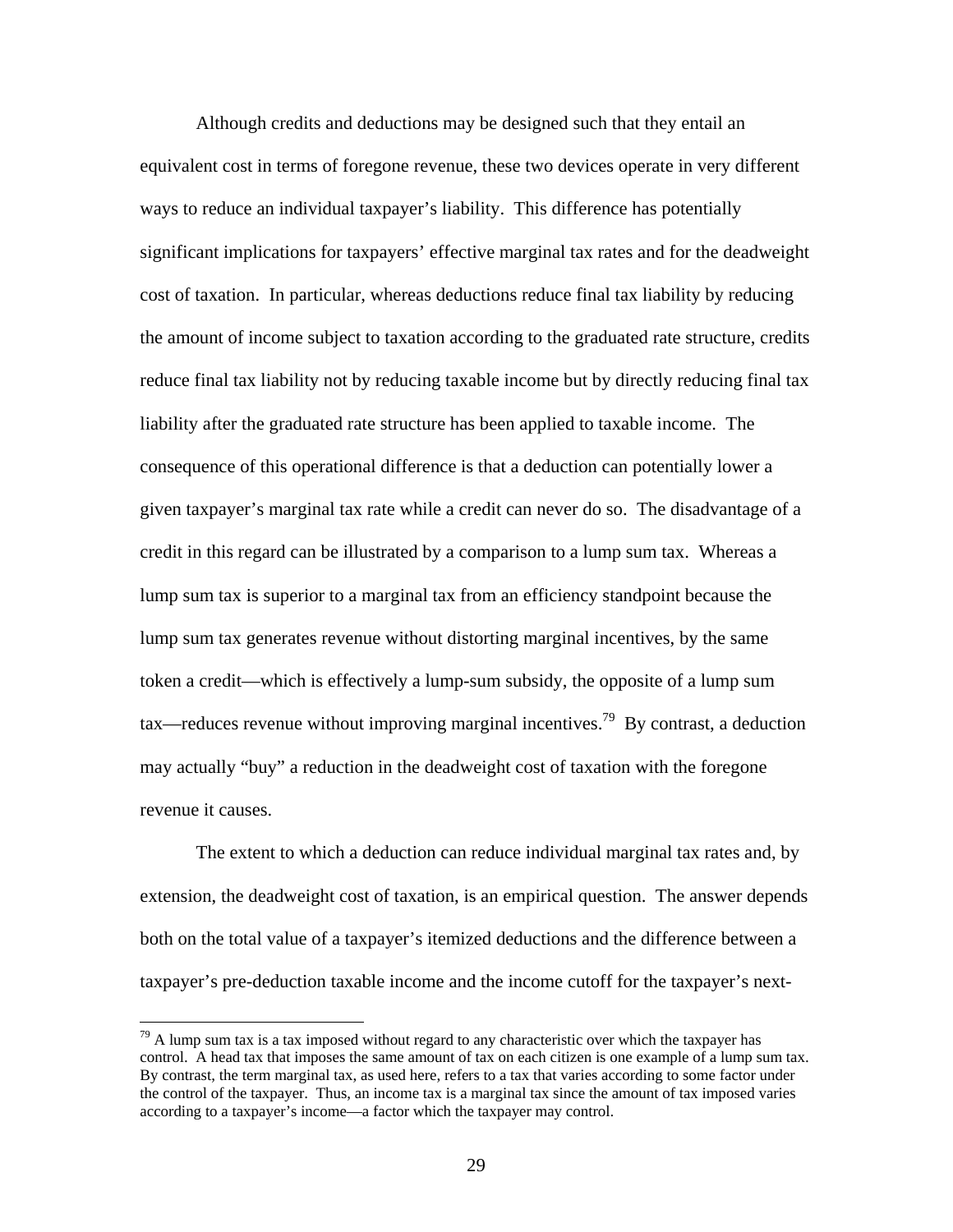lowest tax bracket. If tax rates rose continuously with taxable income, any deduction would reduce marginal tax rates, but since progressivity in the tax system is accomplished with discrete brackets, the distance between brackets cutoff points is relevant. To gauge the potential reduction in marginal tax rates from deductions, note that for single filers, the first five brackets of 10 percent, 15 percent, 25 percent, 28 percent, and 33 percent have widths of \$7,500, \$23,100, \$43,550, \$80,600, and \$181,750, respectively. 80 For comparison, the average itemized deduction for taxpayers with AGI of less than \$200,000 who elected to itemize was just over  $$18,000$ <sup>81</sup>. Thus, deductions have a considerable potential to push a taxpayer into a lower tax bracket, reducing the deadweight cost of taxation.

Several objections may be levied against this asserted efficiency advantage of deductions over credits. One such objection is that the marginal tax rate schedule is set with the knowledge that taxpayers will take deductions, meaning marginal tax rates would be the same on average for particular groups even without the deduction. In this view of tax policymaking, legislators have a preconceived idea about how many taxpayers should occupy each tax bracket. This argument is unpersuasive, however, if the bottom line for legislators is not marginal tax rates but instead is revenue generated; deductions allow lower average marginal tax rates for the same revenue cost, an attractive option for a politician.<sup>82</sup> A potentially weightier objection is that the reductions in marginal tax rates resulting from deductions are simply not of a large enough

<sup>&</sup>lt;sup>80</sup> *See* Rev. Proc. 2005-70, 2005-47 I.R.B. 979.<br><sup>81</sup> Author's calculation based on Internal Revenue Service, SOI Tax Stats – Individual Income Tax Returns, Table 3 -- Individual Income Tax Returns with Itemized Deductions, 2004 (last visited Oct. 7, 2006).  $82$  Prof. Boris Bittker, in his debate with Stanley Surrey about tax expenditures, notes the ease with which many deductions, credits, and other allowances can be converted into rate reductions. Boris I. Bittker, *Accounting for Federal "Tax Subsidies" in the National Budget*, 22 National Tax Journal 244, 252 (1969).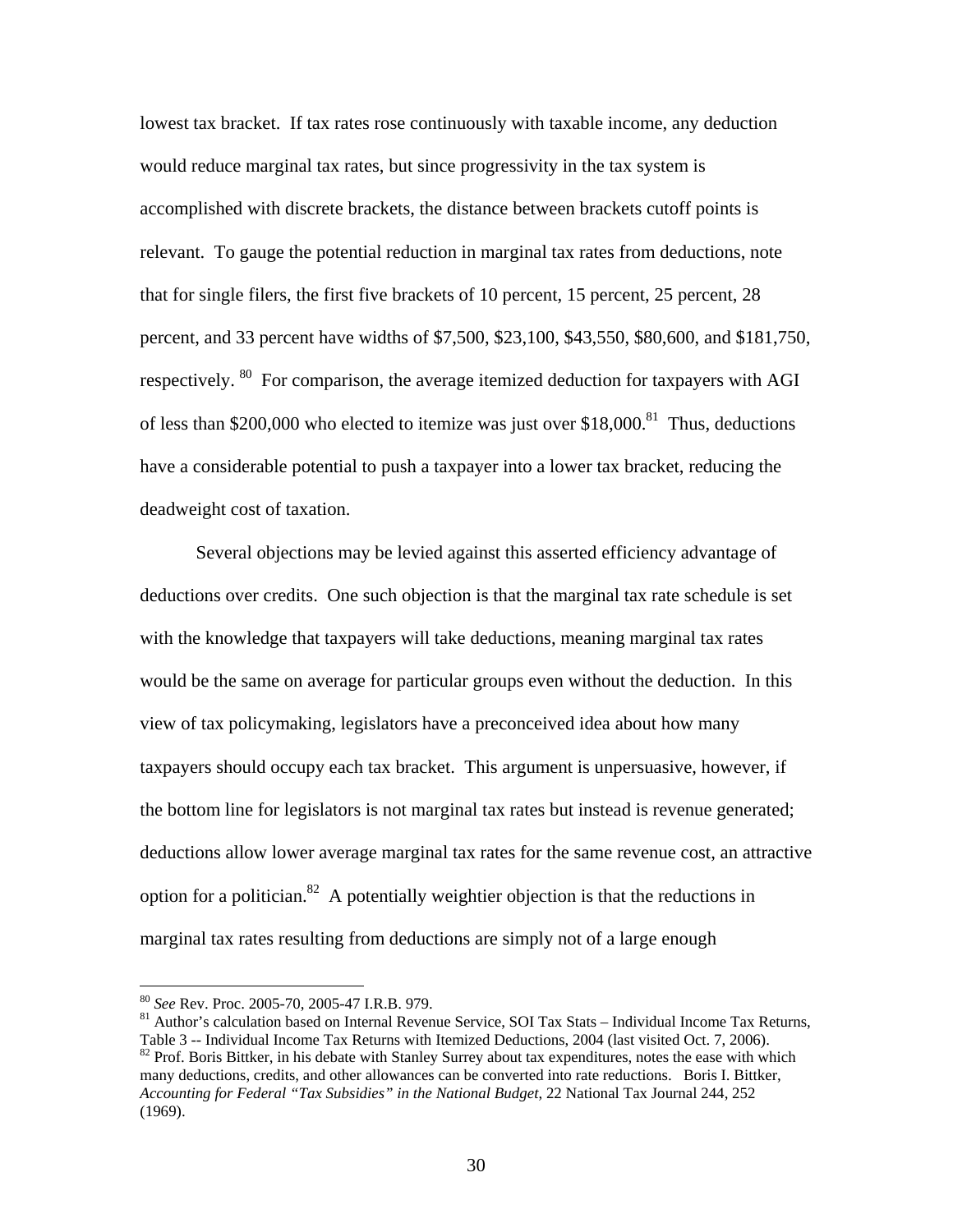magnitude—especially at current rates, which are lower and flatter than in the past—to have a substantial effect on marginal incentives and the deadweight cost of taxation. That is, even if a taxpayer has \$11,000 of itemized deductions that push her taxable income from \$10,000 above the lower bracket point for the 25 percent bracket to \$1,000 below it, an additional \$1,000 of income will put her back in the 25 percent bracket. How much taxpayers actually respond to such minor marginal incentives is a debatable, although it is clear that in theory at least, deductions retain this efficiency advantage over credits.

# C. Deductions as an Imprecise Tool of Policymaking

1

 Most of the major tax incentives currently found in the tax code very clearly evince a purpose of incentivizing specific types of behavior.<sup>83</sup> Certainly that is the situation with big-ticket items such as the home mortgage interest deduction, the exclusion for employer-provided health insurance, and the charitable contribution deduction which—no matter what other political or distributional motives may have influenced their creation and their longevity—indisputably appear designed to incentivize homeownership, employer provision of health insurance to employees, and contributions to charity, respectively. But in choosing as its instruments deductions and exclusions that generate seemingly irrational differences in incentive structures for different taxpayers, has Congress chosen the most precise tool available for accomplishing its goals? This subsection considers the suitability of deductions and exclusions relative to credits as

<sup>&</sup>lt;sup>83</sup> Not all of the tax incentives found in the tax code are meant as incentives, of course. The state and local tax deduction, discussed *infra*, is one example of tax expenditure that does not seem intended as a tax incentive.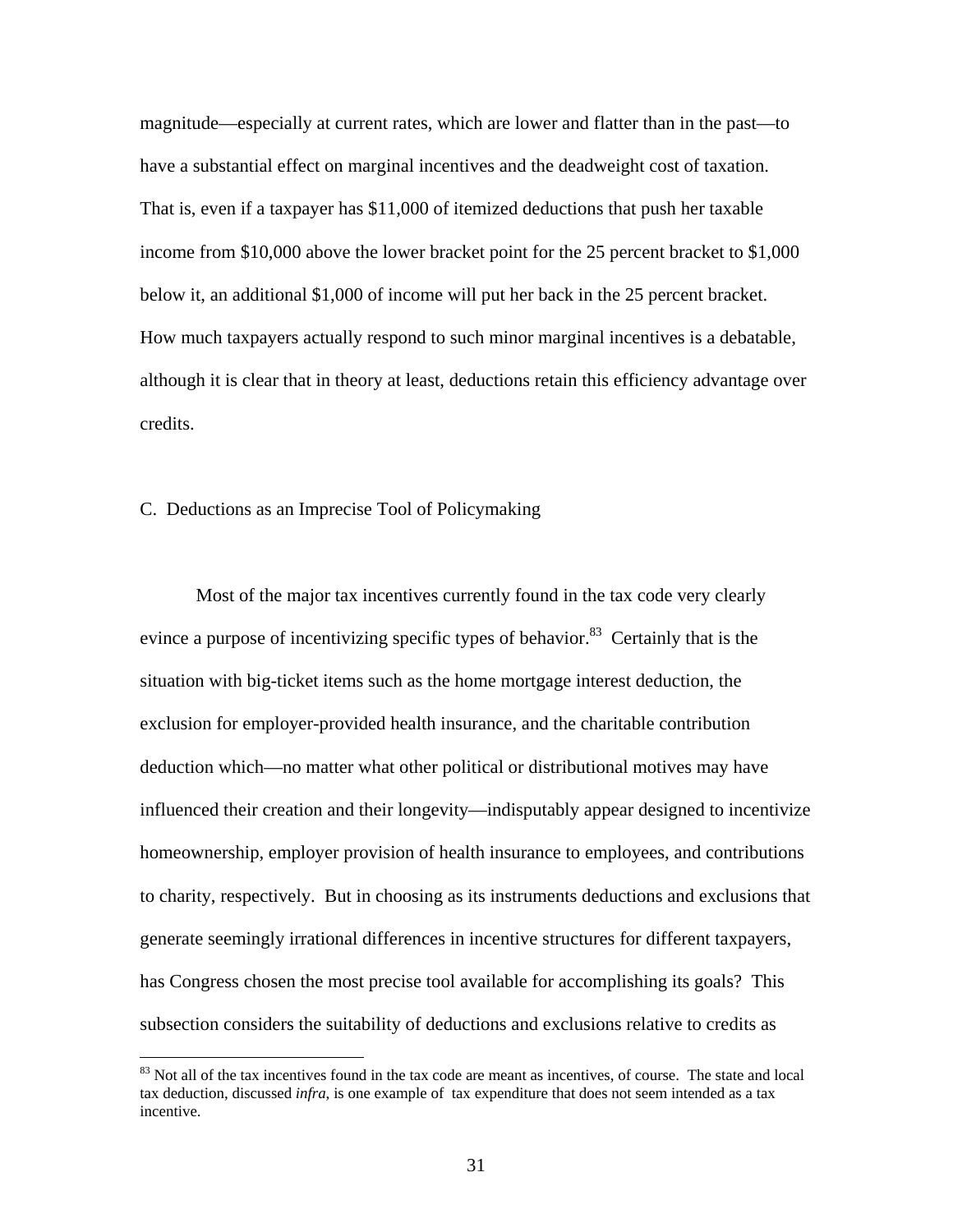means of accomplishing Congress' policy goals, noting the strange pattern of incentives generated by deductions and exclusions, exploring possible justifications for the use of these devices, and considering the efficiency implications where their use is not justified.

### 1. The Incentive Pattern of an Itemized Deduction

 In critiquing the distributional anomalies of tax expenditures implemented as deductions, Stanley Surrey pointed out that no government spending program would ever produce what he considered the perversely regressive pattern of benefits generated by a typical deduction.<sup>84</sup> Surrey's equitable concerns about the strange pattern of tax benefits generated by a deduction also have force as an efficiency-based critique of the deduction as a means of inducing desired behavior in a cost-effective way. What designer of a spending program would intentionally vary incentives based on the distinctions among taxpayers created by the typical deduction? Relative to a refundable credit, a deduction provides differential incentives for taxpayers along at least four notable dimensions: filers vs. non-filers, itemizers vs. non-itemizers, among taxpayers in different marginal rate brackets, and among taxpayers with different annual income volatilities.

 Consider first the case of non-filers. Due in part to recent tax legislative changes that have increased tax relief at lower income levels through devices such as the refundable child credit, a substantial group of Americans has no federal income tax liability or will receive a net payment from the government through the tax system. For tax year 2006, it is projected that 43.4 million tax returns, representing 91 million individuals, will have zero or negative tax liability and that another 15 million households and will file no tax return at all. In total, approximately 121 million Americans, or about

<sup>84</sup> *See* SURREY, *supra* note **Error! Bookmark not defined.**, at 136.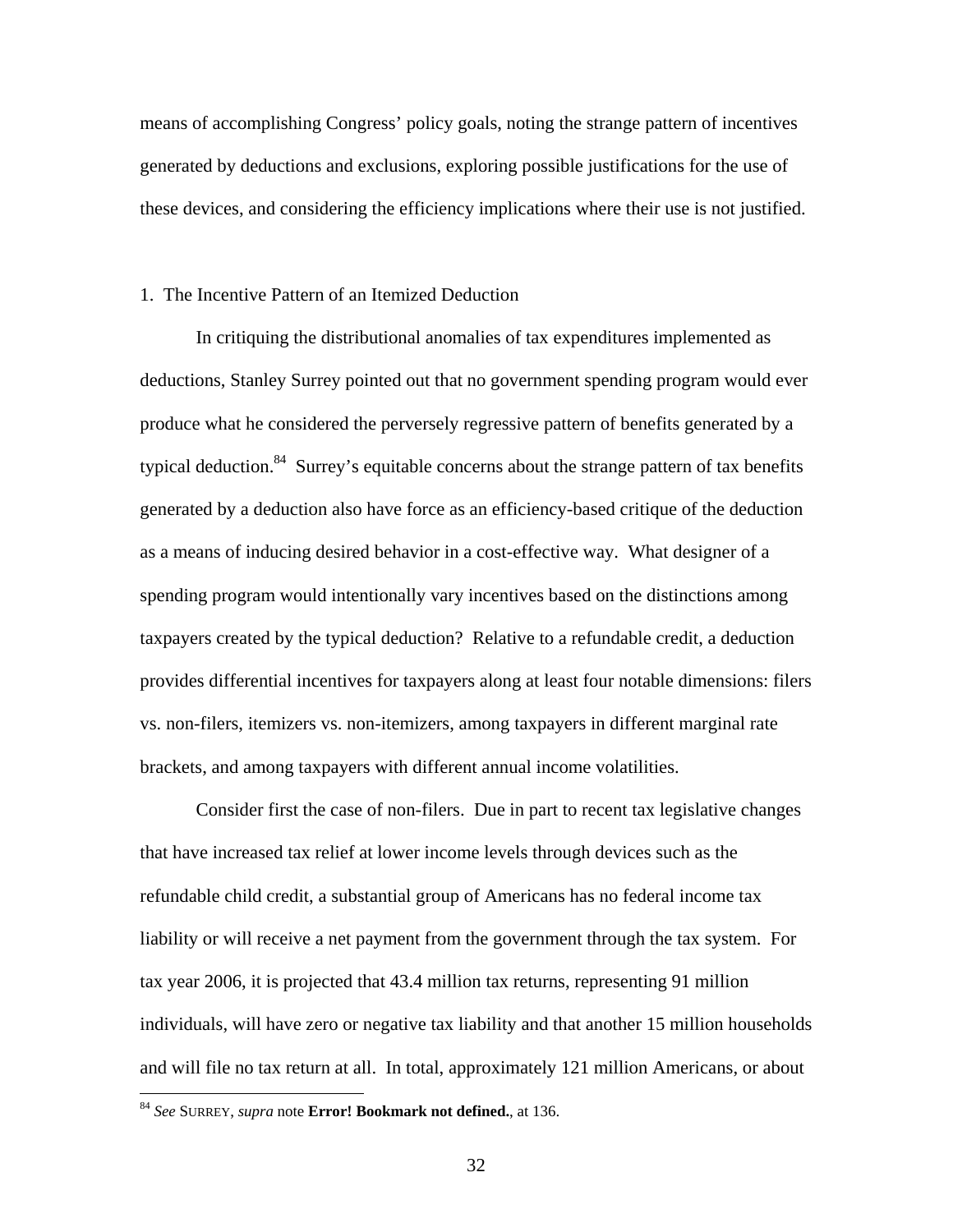41 percent of the population of the United States, will find themselves outside of the federal income tax system—or inside it solely to collect refunds.<sup>85</sup> For a large portion of this group, a marginal dollar of deductions from adjusted gross income will have no effect on final tax liability at all.<sup>86</sup> Consequently, deductions designed to induce desired behavior will have no effect on these individuals. A non-refundable credit will not reach these individuals either, but a credit that is made refundable will.

 Another major group of taxpayers who cannot be induced to undertake certain activities by a tax incentive implemented as an itemized deduction is the group that chooses not to itemize at all. The vast majority of deductions—including the highest revenue cost items such as deductions for home mortgage interest, charitable contributions, and state and local taxes—are so-called "below-the-line" deductions which may be deducted from adjusted gross income (AGI) in lieu of a standard deduction (which was \$5,000 for single filers in 2005). In contrast, "above-the-line" deductions, which affect the calculation of AGI, typically relate to the measurement of income or exist to address disparities affecting the tax treatment of the self-employed or employees whose employers don't offer certain tax-favored benefits. Typically, a taxpayer will choose to itemize deductions when the combined value of available deductions exceeds the value of the standard deduction or when the burden of documenting itemized deductions is too great. In 2004, 35.5 percent of taxpayers nationwide chose to itemize,

<sup>&</sup>lt;sup>85</sup> Scott A. Hodge, *Number of Americans Paying Zero Federal Income Tax Grows to 43.4 Million*,<br>http://www.taxfoundation.org/publications/show/1410.html (last accessed Oct. 7, 2006).

 $\frac{1}{166}$  Individuals with positive tax liability before refundable credits but zero or negative liability after refundable credits could in fact benefit from a deduction that reduces their positive tax liability.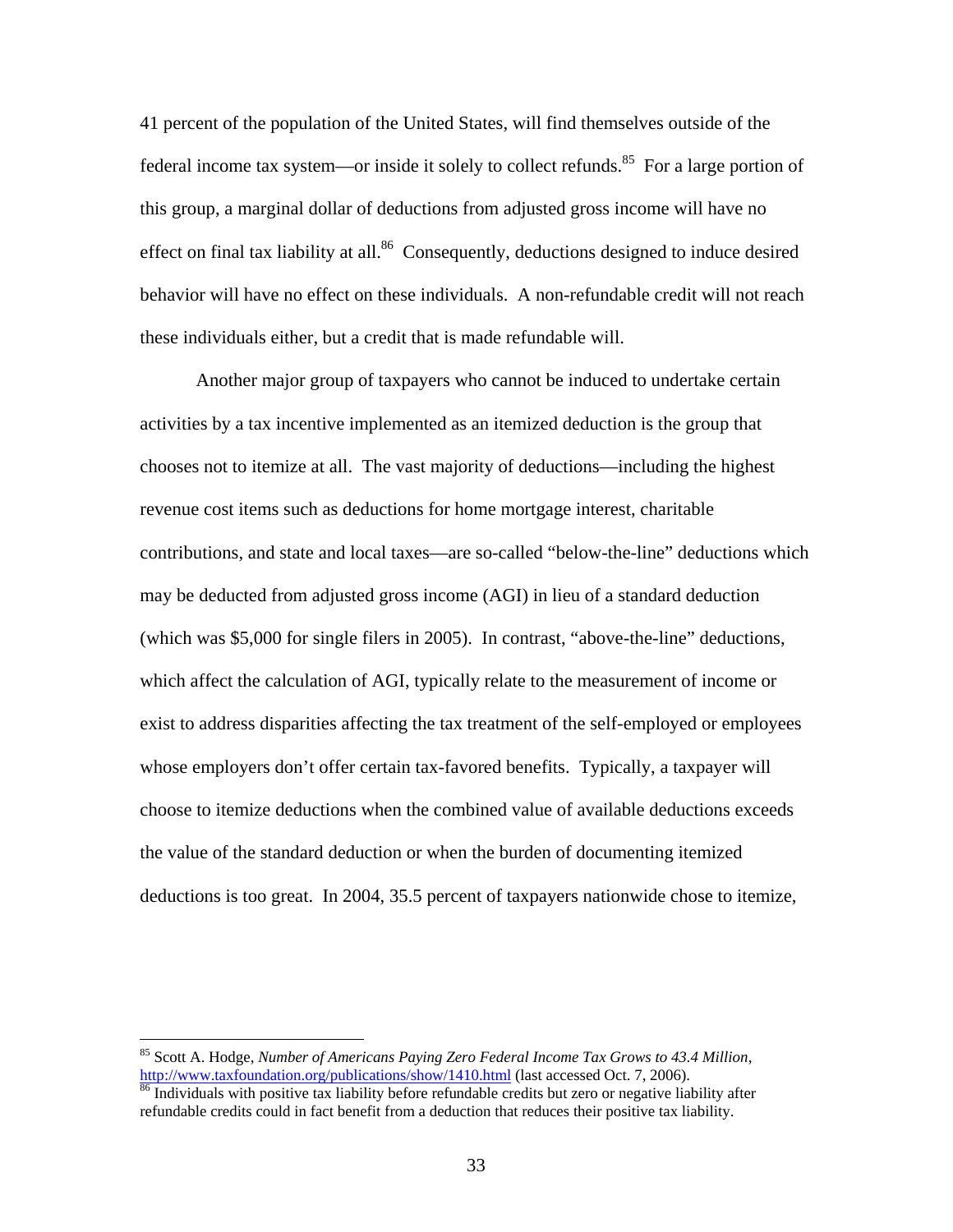leaving a majority of taxpayers unaffected by tax incentives structured as itemized deductions. 87

 One important side-effect of the differential impact of itemized deductions based on itemization status is substantial regional variation in the efficacy of deduction. This regional variation follows from similar variation in itemization rates. In 2001, for example, when the national proportion of itemizers was 32.9 percent, itemization rates ranged between 17 percent in South Dakota and 48 percent in Maryland.<sup>88</sup> States along the Eastern seaboard and on the West coast generally had the highest itemization rates while the lowest rates were found in the South and the North Central plains. Differences in itemization rates are linked to regional cost of living differences, particularly as reflected in income and housing prices, the drivers of the itemized deductions generating the greatest foregone revenue: home mortgage interest and state and local taxes.<sup>89</sup> Thus, the use of a below-the-line deduction means certain regions of the country where itemization rates are low due to cost-of-living differences should be less impacted by a tax incentive than other regions. $90$ 

 Unlike a below-the-line deduction, a credit is available regardless of whether a taxpayer elects to take the benefit of the standard deduction. Consequently, a credit will be as effective in incentivizing non-itemizers as itemizers. An above-the-line deduction

<sup>87</sup> Author's calculations based on Internal Revenue Service, Statistics of Income, Individual Income Tax Returns With Exemptions and Itemized Deductions,<br>http://www.irs.gov/taxstats/indtaxstats/article/0, id=96978,00.html# grp2 (last accessed Sept. 30, 2006).

 $\frac{1}{88}$  Kirk J. Stark, *Fiscal Federalism and Tax Progressivity: Should the Federal Income Tax Encourage State and Local Redistribution?,* 51 UCLA L. Rev. 1389, 1412 (2004).

<sup>&</sup>lt;sup>89</sup> *See id.* at 1412-13. The President's Advisory Panel on Federal Tax Reform proposed replacing the home mortgage interest deduction with a credit subject to a cap corresponding to the average regional price of housing. *See* TAX PANEL REPORT, *supra* note 1, at 61.

 $90$  If this hypothesis is correct, one would expect lower homeownership rates in low cost-of-living regions. Time-series research suggests, however, that the value of the deduction has little impact on homeownership rates. *See* Edward L. Glaeser & Jesse M.Shapiro, *The Benefits of the Home Mortgage Interest Deduction* 3 (Nat'l Bureau of Econ. Research Working Paper No. 9284, 2002)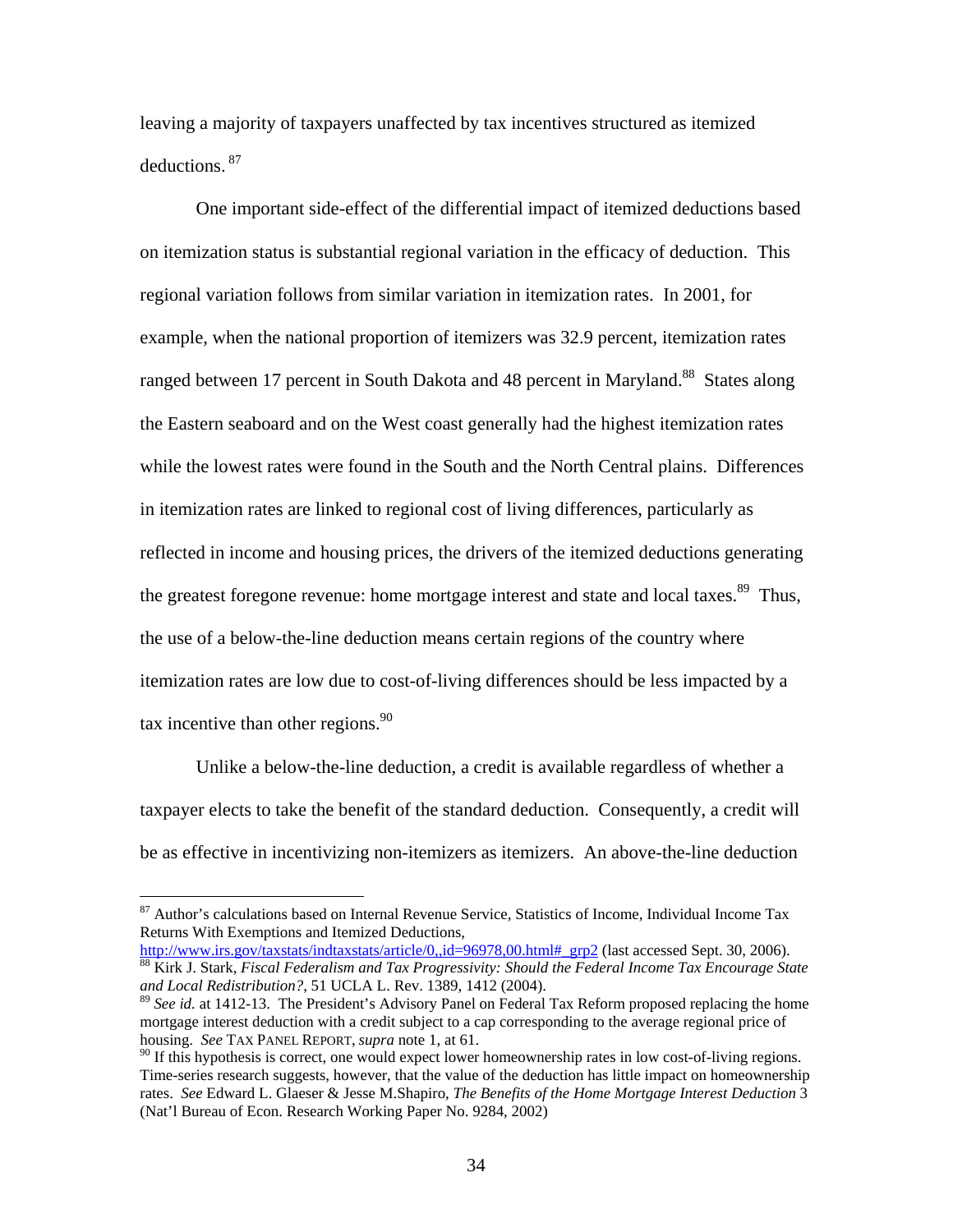would accomplish the same goal but is currently a rarity in the federal individual income tax, perhaps in light of the apparent purpose of the standard deduction as a substitute for itemized deductions. The President's Advisory Panel on Tax Reform chose to overcome this conflict by simply instituting a family credit that would replace the standard deduction, personal exemption, and child credit. Remaining deductions such as the deduction for charitable giving could be taken without prejudice to the family credit.<sup>91</sup>

 Even for taxpayers who file returns and who itemize, a tax incentive structured as a deduction still has differential incentive effects on taxpayers based on their marginal tax rate (i.e. their income). As discussed in Part I, because a deduction operates by reducing the amount of taxable income subject to taxation at graduated rates, the value of a deduction in terms of reduced tax liability is simply the amount of the deduction multiplied by the taxpayer's marginal rate. Thus, taxpayers in the top bracket—who receive in effect a 35 percent "discount" on the behavior incentivized by the deduction are significantly more incentivized than taxpayers in the lowest bracket who receive a 10 percent discount on the same behavior. Since there are six different marginal rates in the current rate structure, a deduction may have one of six different values.<sup>92</sup> In contrast, a taxable credit has the same marginal value for every taxpayer, and in fact it would require a system of six different credit rates to replicate the incentive structure created by a deduction.

 Finally, taking a longer-term perspective than the annual tax accounting period, it is evident that tax incentives structured as deductions have different impacts on taxpayers

<sup>91</sup> *See* TAX PANEL REPORT, *supra* note 1, at 61.

<sup>92</sup> *See* Rev. Proc. 2005-70, 2005-47 I.R.B. 979.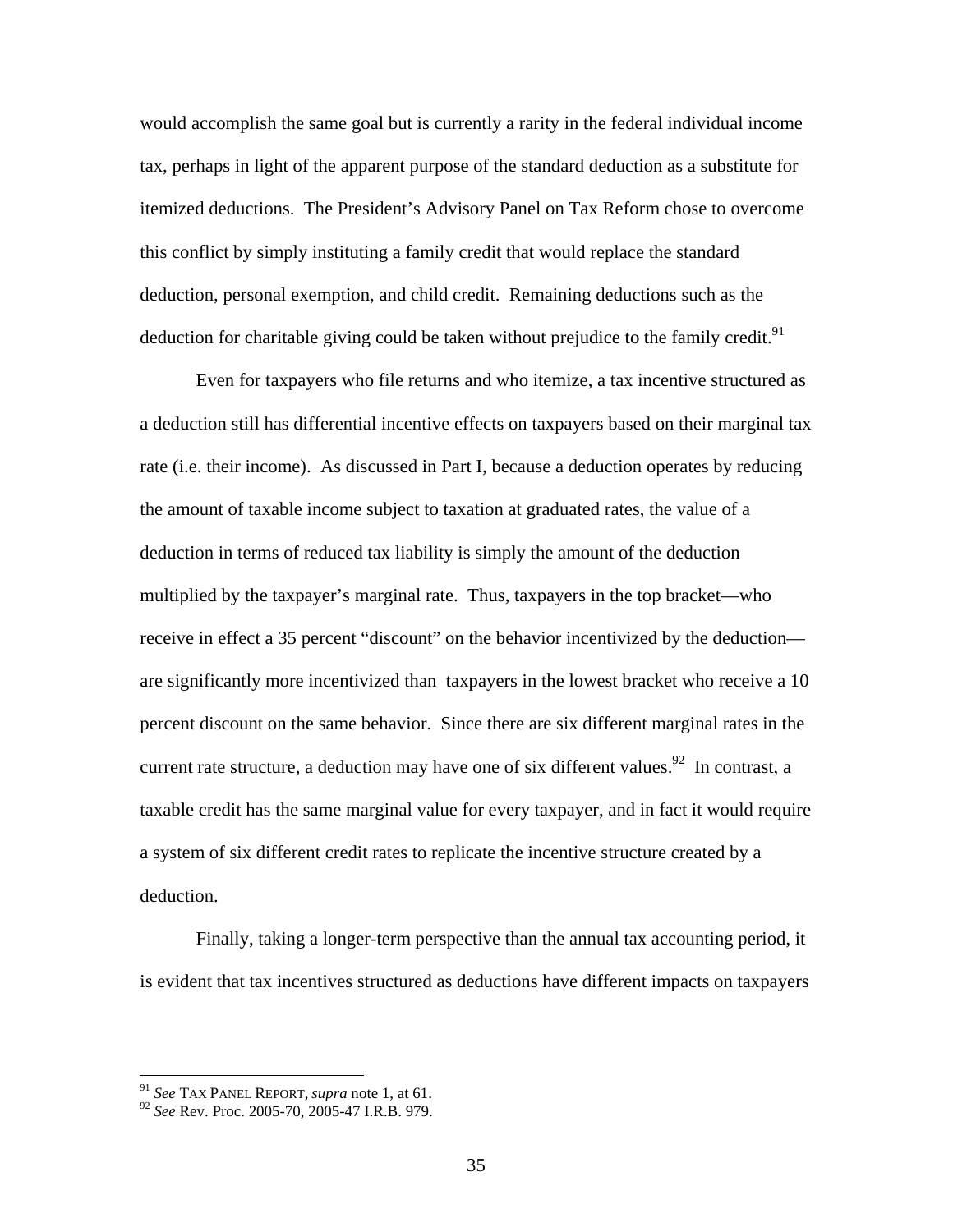with equal lifetime incomes but varying degrees of income volatility from year to year.<sup>93</sup> In particular, taxpayers with more variable incomes face a situation where the marginal value of a particular tax incentive may vary from year to year along with their marginal tax rate brackets. For a taxpayer with the same lifetime income as the variable-income taxpayer but who occupies the same marginal rate bracket each year, the marginal incentive generated by a deduction will be constant over time. By contrast to a deduction, the marginal incentive generated by a refundable credit remains constant each year a taxpayer has positive tax liability.

# 2. The Case for Neutrality

 Although some tax expenditures may serve a distributional function, the vast majority are properly understood as tax incentives with a primary purpose of eliciting a desired behavior from taxpayers. In the most common case, the government uses tax expenditures as an indirect means of securing the provision of a public good that would otherwise be undersupplied. For purposes of this discussion, the public good can be though of as taking one of two forms. The public good may be of an additive form, in which case the identity of the contributor to the public good doesn't matter because the total value of the public good is simply the sum of all the contributions by all individuals. One such public good is a national defense; it simply doesn't matter who writes the check for the necessary tanks and planes as long as the check is written. The public good may also be of a non-additive form, in which case there is a diminishing public benefit to a given person's contribution to the public good. The public health is an example of one such public good. At some level of a given taxpayer's spending on his own healthcare,

<u>.</u>

<sup>93</sup> *See* Batchelder et al., *supra* note 24, at 55 (2006).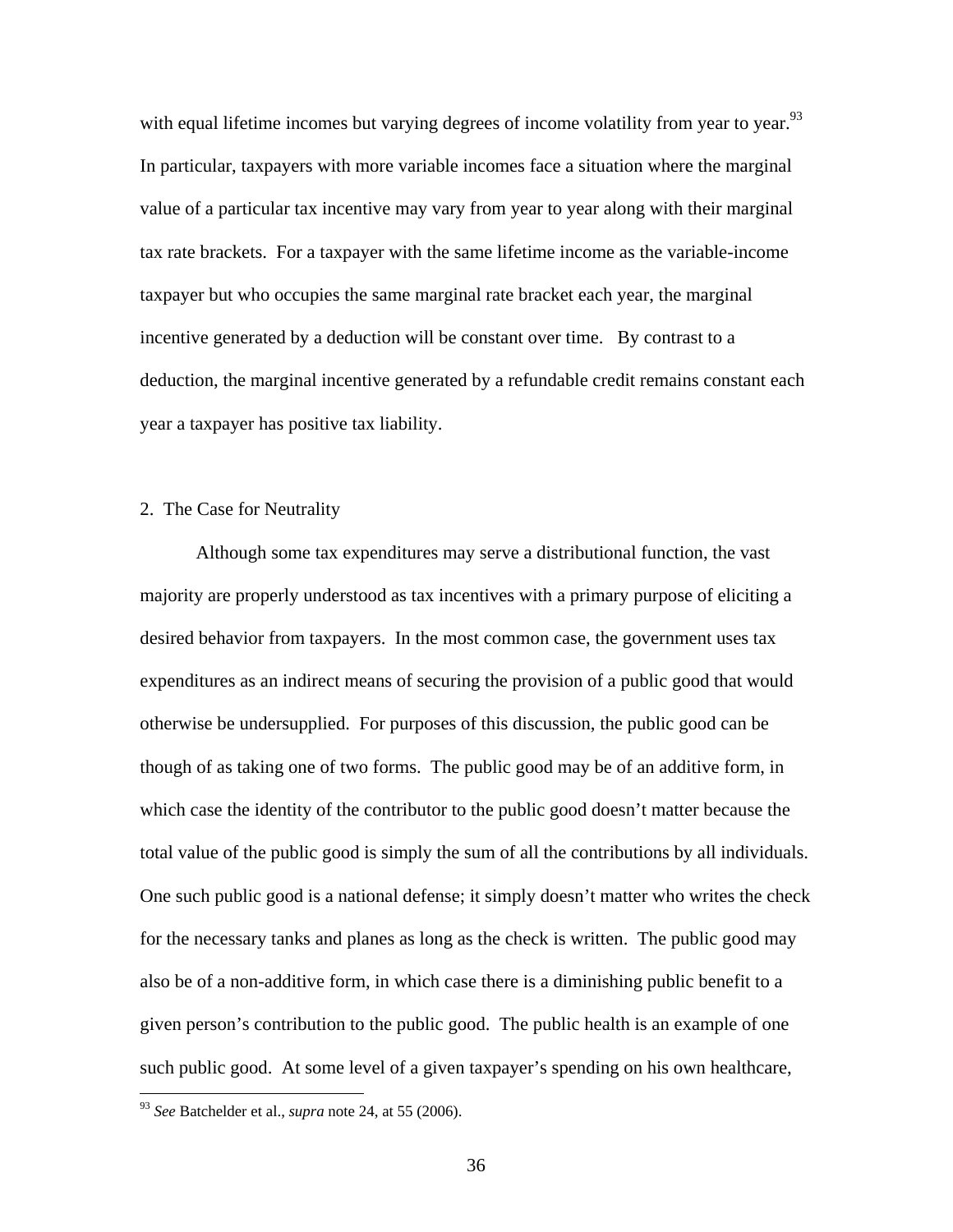his contribution to the overall public good of public health begins to diminish. The public health as a public good is better served where the entire population has certain basic health needs met than where a portion of the otherwise healthy population is able to obtain Lasik surgery while others lack important vaccinations.

For the government seeking to provide certain public goods by way of tax incentives, technical efficiency is the criterion by which such a tax expenditure's effectiveness must be judged. In the technical efficiency paradigm, the government can be understood as a purchaser of behavior, and the question is whether a particular provision of the tax code represents the most cost-effective means of inducing the behavior that generates the public benefit.

For the technical efficiency of a credit or deduction, it is crucial to note that most consumers/taxpayers can reasonably be assumed to have convex preferences. For the consumer with convex preferences, the marginal utility of purchasing some good or service that generates a public benefit will diminish as the amount of that good or service purchased increases. As the marginal utility of that good decreases, the price the consumer is willing to pay for an additional unit of that good also decreases. In the context of tax incentives for the purchase of a certain type of good, this diminishing marginal utility means the marginal incentive required to induce a particular taxpayer to purchase a certain good rises as that taxpayer's consumption of that good rises.

Assuming that the responsiveness of taxpayers to tax incentives and that the marginal social benefits generated by taxpayer behavior do not vary by income level, the diminishing marginal utility of consumption means that the government can most costeffectively induce its desired behavior by offering the marginal incentive at as low a rate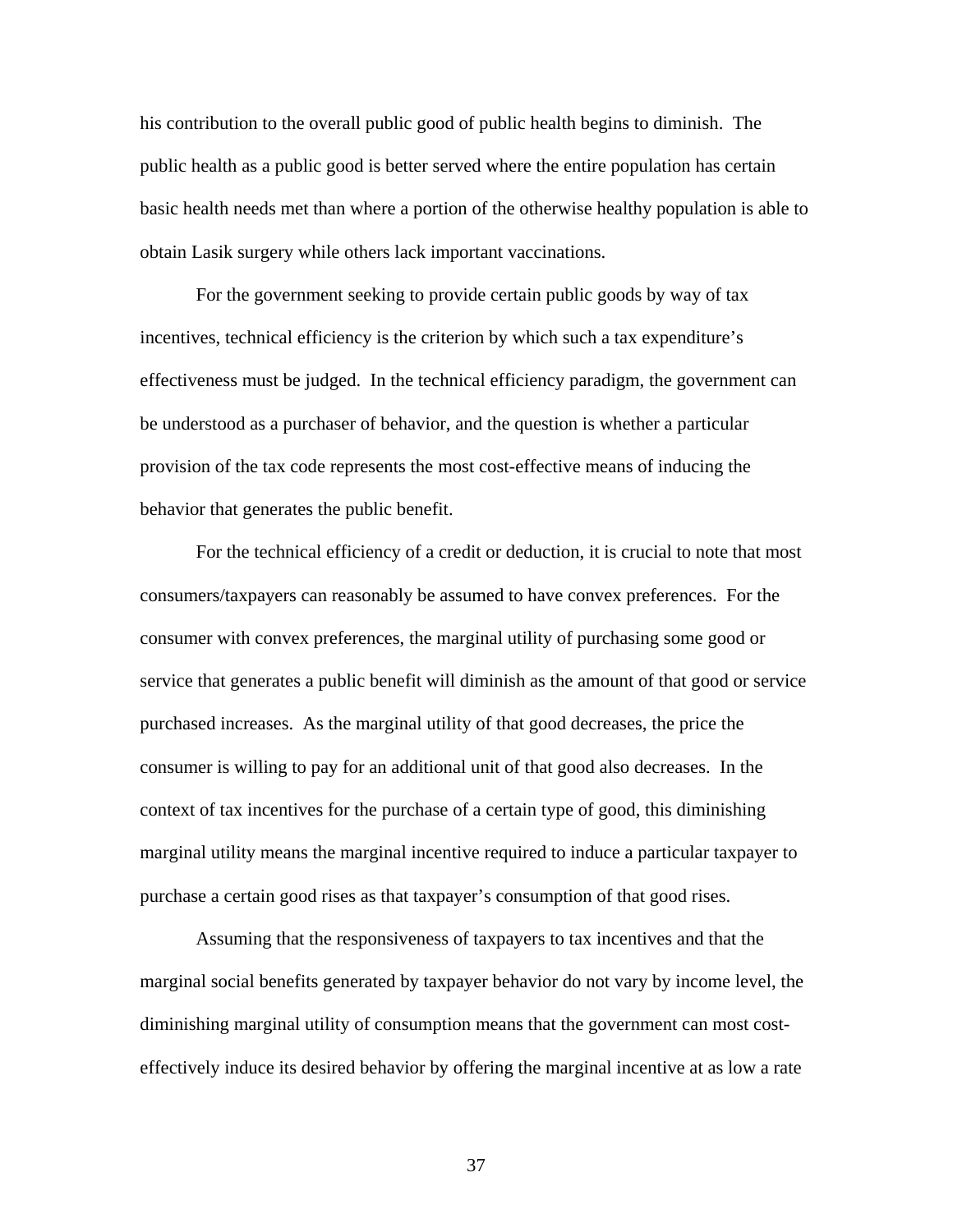as possible to as broad a group as possible. This conclusion holds regardless of the form of the public good. If the public good is additive, the taxpayers who are responsive to the offered incentive will contribute to the public good until the marginal (subsidized) price of doing so equals the private marginal benefit, and it may be the case that a relatively small group provides most of the public good. Narrowing eligibility for the incentive will simply raise the marginal incentive rate necessary to generate the desired level of public good, thus raising the cost to the government. If the public good is non-additive, it may be necessary to offer a higher marginal incentive to contribute to the public good in order to induce a broader range of individuals to undertake the activity that generates the public good. Nonetheless, the same result attains. Narrowing the group eligible for the incentive impacts provision of the public good both directly by reducing the number of contributors and indirectly by raising the necessary marginal incentive and consequently the cost to the government.

If the government's goal in providing a particular tax incentive is to induce the provision of some public good in the most revenue-effective way possible, deductions providing differential incentives to taxpayers on bases unrelated to their responsiveness to incentives are not obviously the appropriately policy tool.<sup>94</sup> Below-the-line deductions differentiate among individuals based on whether they file tax returns or not, based on whether the itemize deductions or not, and based on their marginal tax rate. The distinctions based on filing and itemization have the effect of directly narrowing the number of recipients in contradiction to the government's optimal strategy, described above, of offering marginal incentives to as large a group as possible. The deduction's

<sup>&</sup>lt;sup>94</sup> The most commonly mentioned potential exception to an optimal strategy of uniformity of incentives for all taxpayers is the charitable deduction, discussed *infra* at note 98 and accompanying text.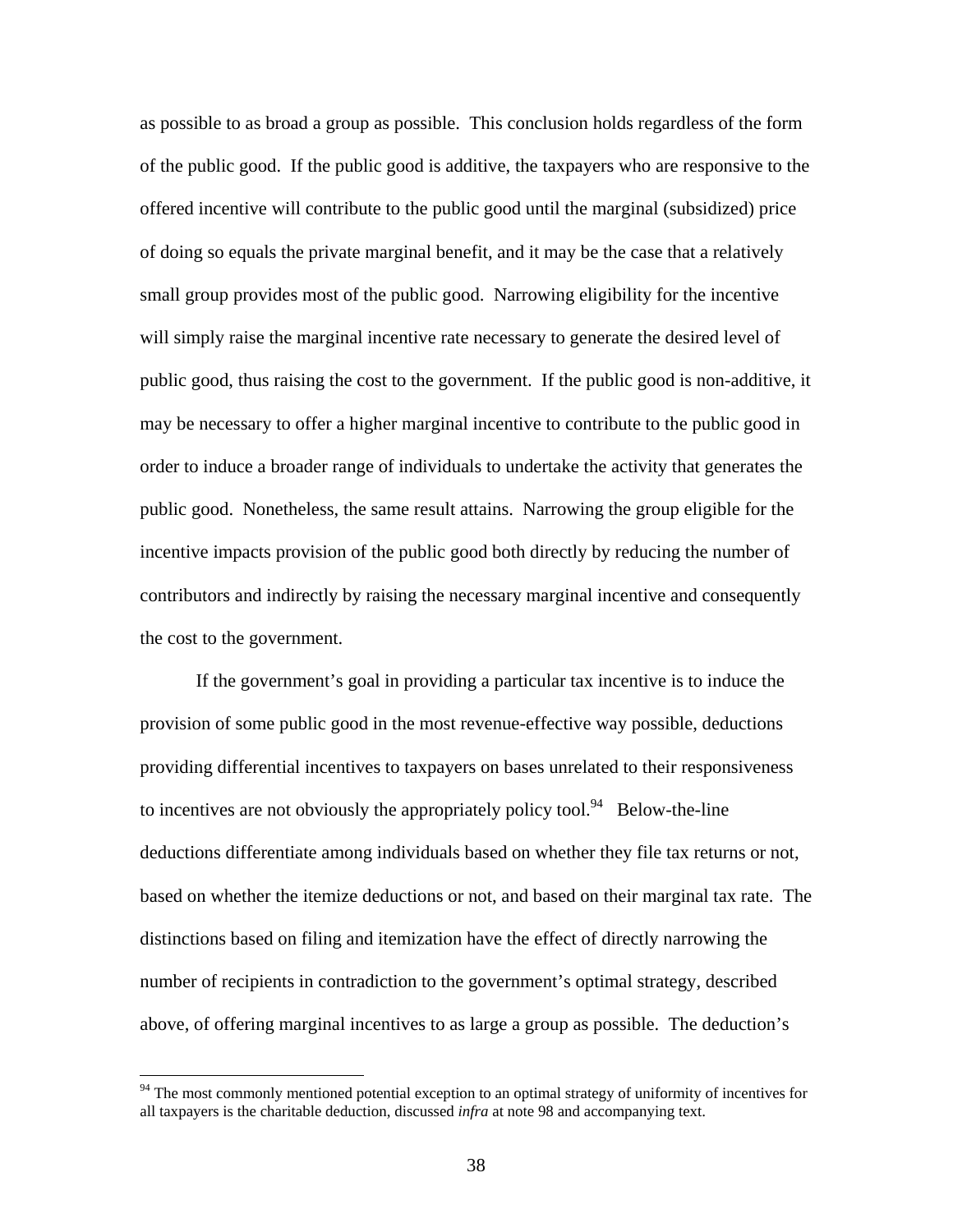provision of differential marginal benefits based on a taxpayer's marginal tax rate also contradicts the government's optimal strategy by offering in some cases a higher marginal incentive than necessary to induce desired behavior, resulting in an inefficient and inequitable windfall to certain taxpayers. For a tax expenditure to be cost effective, taxpayers should collectively be offered the minimum marginal incentive necessary to assure desired provision of the public good sought by way of the tax expenditure.

A tax incentive that applies uniformly across taxpayers of all different statuses has the further efficiency advantage that it generally minimizes the expected error in the application of the incentive. Where taxpayers differ in their responsiveness to tax incentives based on unobserved or unobservable characteristics, any tax incentive will get it wrong part of the time by either underincentivizing or overincentivizing taxpayers. That is, any incentive will sometimes either pay too much for production of the desired public good or failing to pay enough where paying more would generate social benefits in excess of the cost. Prof. Lily Batchelder and her co-authors mathematically demonstrate that in the case of a subsidy that generates positive externalities, the subsidy that minimizes the deadweight loss associated with this inaccurate incentivization should be uniform across households. Any non-uniform incentive structure risks compounding the inefficiencies of inaccurate incentive targeting by giving larger incentives to groups that should get smaller ones, and vice versa.<sup>95</sup>

#### 3. Justifications for Non-Neutrality?

 $\overline{a}$ 

Are there sound arguments for non-neutrality? A possible caveat to the preliminary conclusion in favor of uniform subsidies to as large a group as possible is

<sup>95</sup> *See* Batchelder, Goldberg & Orszag, *supra* note 24, at 47-49.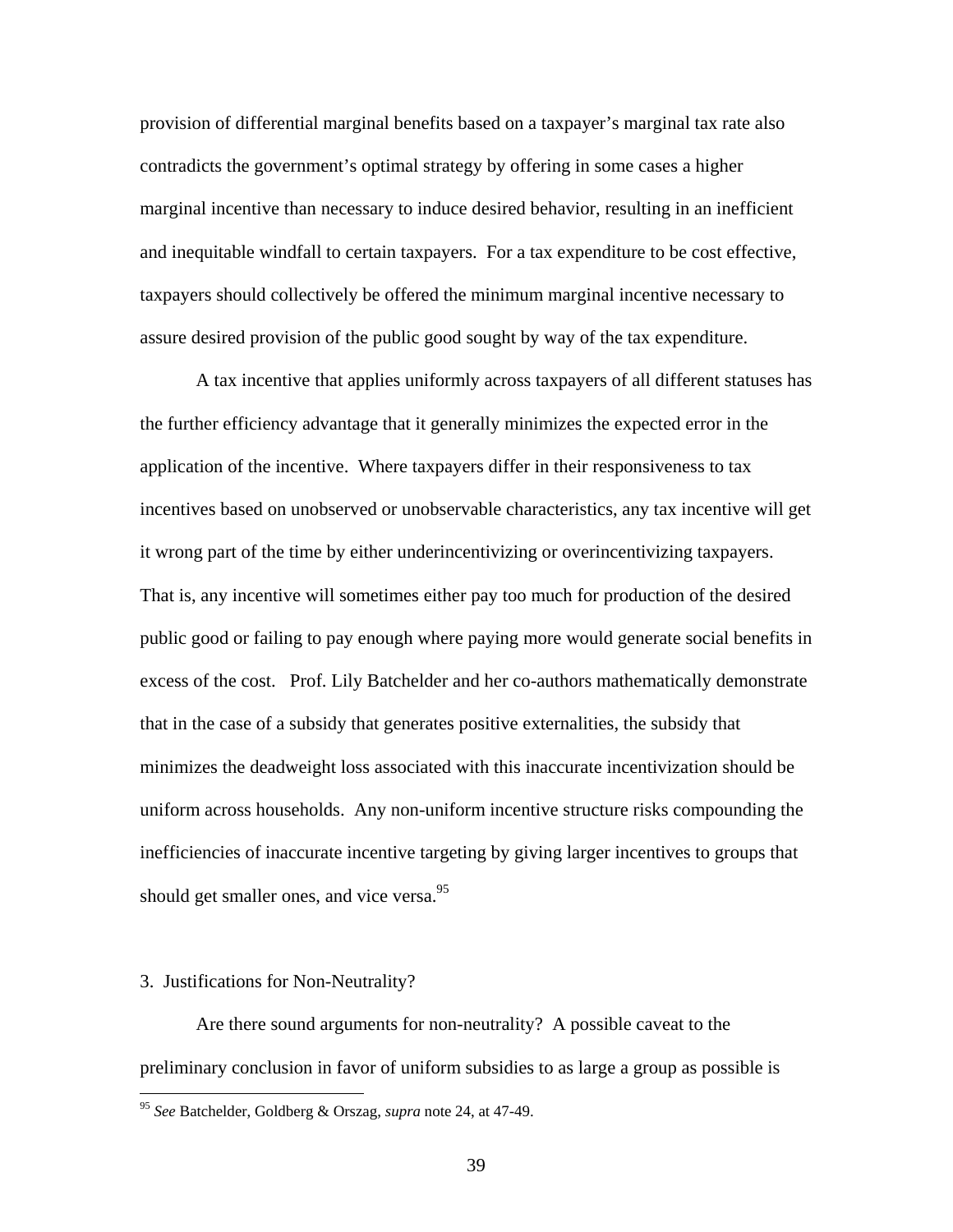that taxpayers may systematically vary by income class in their response to tax incentives—as some apparently believe is the case for charitable giving incentives.<sup>96</sup> As a theoretical matter, if taxpayers at higher income levels respond to incentives in systematically different ways than lower-income taxpayers, a pattern of tax incentives such as that generated by a deduction may be efficient. In support of the possibility of different levels of responsiveness, one might conjecture that lower-income taxpayers face tighter budget constraints and are consequently more price-sensitive than higher income taxpayers. In this case, a deduction would allow a very rough form of price discrimination, providing a lower marginal incentive to the lower-income taxpayers who will respond to that incentive and providing a higher marginal incentive to the higherincome taxpayers who need a greater degree of motivation to undertake the desired behavior. From a technical efficiency perspective, then, a deduction might even be superior to a credit that provides the same incentive to everyone even if that incentive is greater than necessary for some people.

 Another theoretical possibility justifying differential incentivization based on income levels is that certain behavior generates greater positive externalities when undertaken by higher-income individuals than lower-income individuals. This situation might arise if certain expenditures or investments have a higher social value when undertaken in larger discrete "chunks" that only higher-income taxpayers have the capacity to undertake. Consider, for example, a billionaire philanthropist who, like a venture capitalist does in the commercial context, provides seed money to new or innovative projects for which more conventional funding sources are unavailable. Positive externalities from a certain type of behavior might also vary if higher-income

<u>.</u>

<sup>&</sup>lt;sup>96</sup> See *infra* note 98 and accompanying text.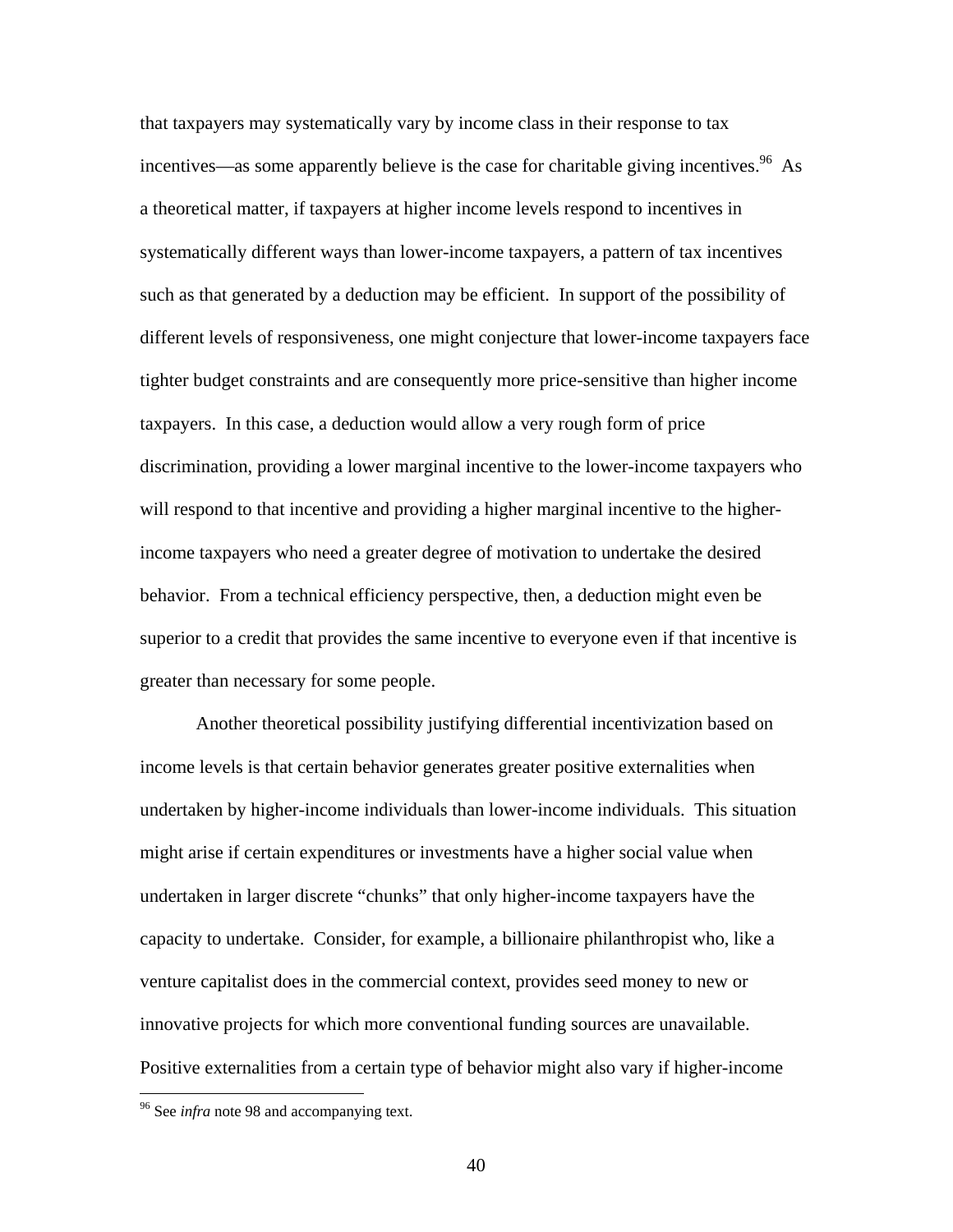individuals have information advantages that make their expenditure or investment more valuable from a social perspective.<sup>97</sup> In this case, a deduction would nominally be available to everyone but would provide the strongest incentives to those high-income taxpayers whose marginal contributions to the public good add the greatest social value.

 The President's Advisory Panel on Tax Reform, in recommending the retention of the current incentive for charitable giving in the form of a deduction instead of a credit, seems to have adopted some form of the assumption that "the rich really are different." How exactly the Panel thinks the rich are different is not clear from its final report, which offers only this hint of an explanation: "The Panel also recommends that the tax benefit be structured as a deduction to provide incremental incentives to higher-income donors, an important source of charitable donations."98 The Panel does not explain whether it believes that higher-income donors actually require greater incentives to contribute to charity or whether it believes contributions by higher-income individuals are more valuable because they generate greater social benefits. One possibility is that pre-existing charitable giving (i.e. giving absent any tax incentive) is substantially higher as a fraction of potential giving for lower-income individuals than higher-income individuals so that incentivizing lower-income individuals at the same high rate as their higher-income counterparts would merely reward existing giving rather than incentivize large amounts of new giving.

 Even if the rich really are different in either their responsiveness to tax incentives or the social benefits their behavior generates, however, the deduction is not clearly the right choice for tailoring incentives to responsiveness. A deduction provides a marginal

<sup>&</sup>lt;sup>97</sup> See *infra* note 137 and accompanying text for evidence about how taxpayers at different income levels give to different types of charitable beneficiaries.

<sup>98</sup> *See* TAX PANEL REPORT, *supra* note 1, at 75.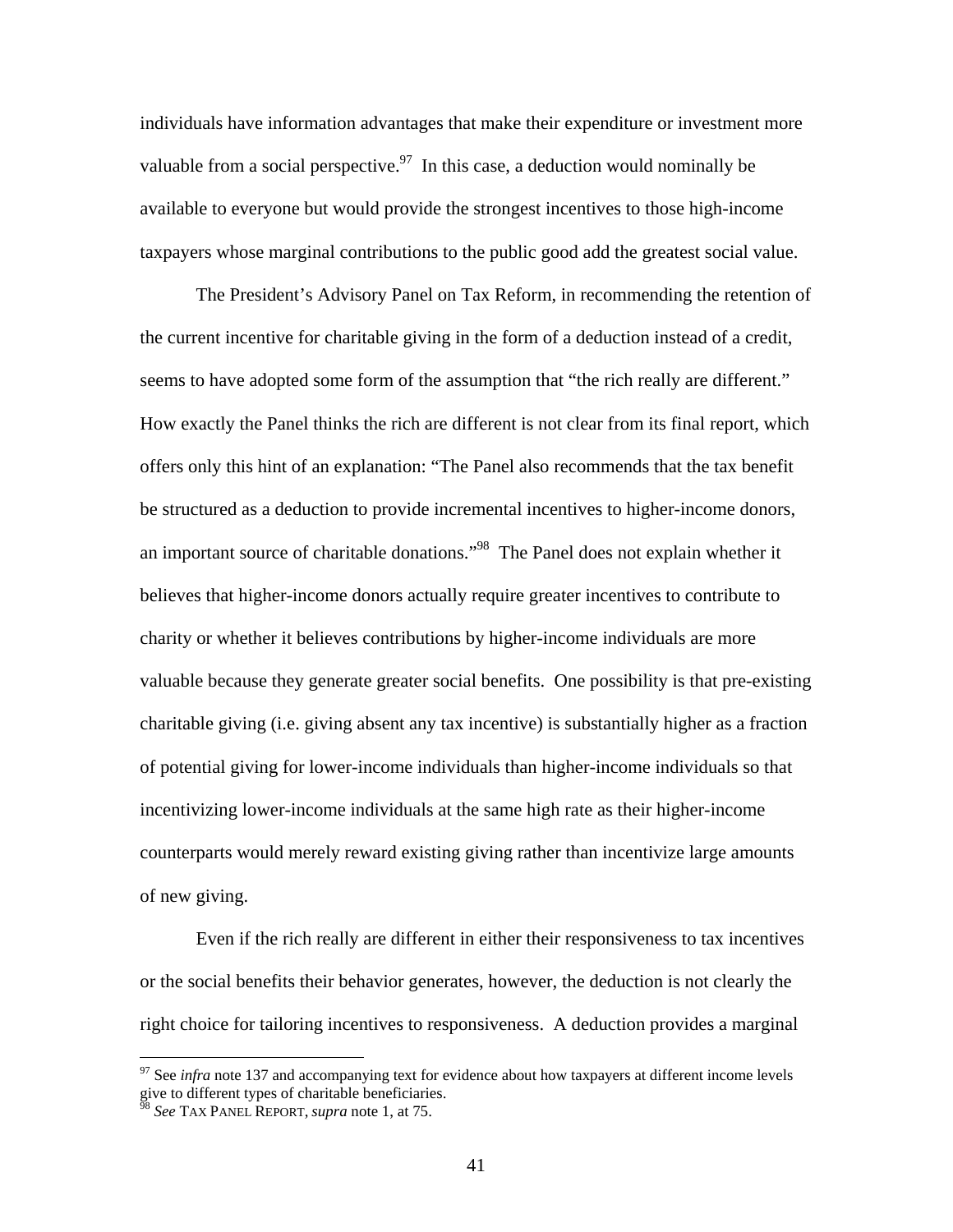incentive equal to a taxpayer's marginal tax rate, but the marginal tax rate itself is a highly arbitrary value, typically the result of political compromise and the federal government's revenue needs. A credit, by contrast, theoretically can be more precisely tailored by setting the credit rate based on information about the responsiveness of certain groups to marginal incentives. More realistically, however, economic science is simply not precise enough to measure fine variations in responsiveness based on income levels. Batchelder et al. have argued that in a case such as this, the burden of proof should be upon advocates of a non-uniform subsidy to show that demonstrate systematic difference across income classes.<sup>99</sup> Even if such variations exist, responsiveness is unlikely to vary in a discontinuous fashion as do marginal rate brackets. Ultimately, to presume that a tax incentive could be tailored to follow the contours of income-based variations in behavioral responses would seem to be an exercise in technocratic hubris.

 A stronger, albeit limited, case for the use of deductions over credits arises where the tax code provides a deduction or exclusion for a substitute activity. Frequently, such a deduction or exclusion may be implicit and exist for reasons of administrative necessity. In one example of such an administratively necessary exclusion, what economists refer to as home production—i.e. activities that would be compensated in a market context but are conducted in a non-market setting—is effectively excluded from income tax under the current system since such activity generates no actual cash income that can be taxed. Given that this effective exclusion exists, it must be taken into account when designing other tax incentives. This situation arises especially where policymakers seek to incentivize purchase in the market of some good or service that can be produced at home and enjoy the benefit of the effective exclusion.

<u>.</u>

<sup>99</sup> *See* Batchelder, Goldberg & Orszag, *supra* note 24, at 28.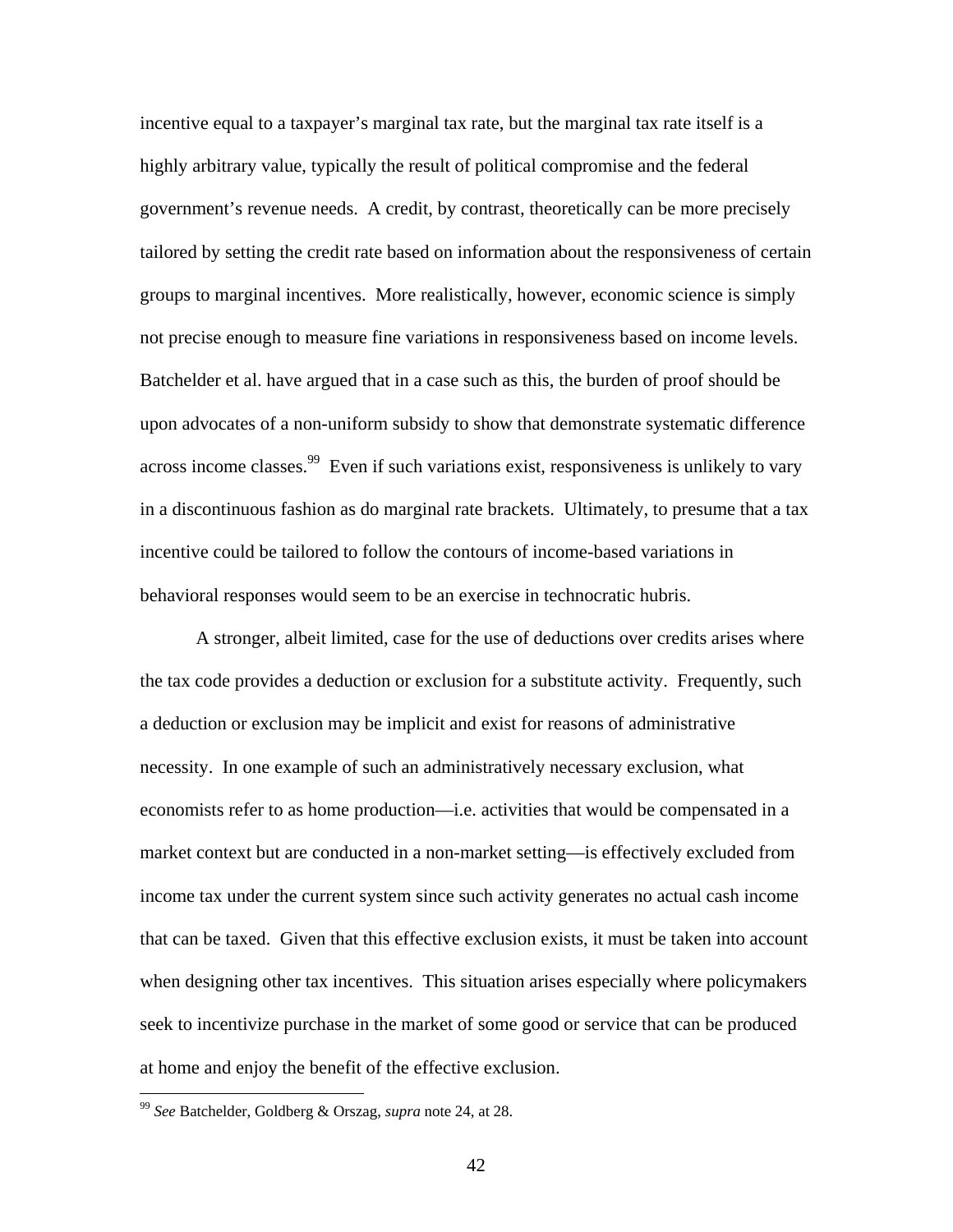Gene Steurle has used the example of incentives for child care to illustrate effects of a de facto exclusion on other areas of the tax code, noting that for the tax system to maintain neutrality between child care provided in the home and child care provided outside the home, a deduction is necessary for child care expenses purchased in the market.<sup>100</sup> If a credit were used for child care expenses instead of a deduction and if the credit rate were greater than the taxpayer's marginal tax rate, the tax system would favor purchase of childcare care outside the home rather than the "home production" alternative. If the credit rate were lower than the taxpayer's marginal tax rate, the tax bias would swing in the other direction so that on the basis of tax considerations alone, non-market alternatives to sending the kids to day care would be preferable. Other areas of the tax code are influenced by de facto exclusions as well, the charitable deduction being a prime example: the replacement of the charitable giving deduction with a comparable credit could shift the balance in favor of donation of time (i.e. services) for individuals in some tax brackets and in favor of donation of money or assets for individuals in other brackets.

While the use of credits in certain contexts may indeed shift the balance between do-it-yourself production and purchases in the marketplace, this consideration will generally not be completely determinative in any given context. The fact that tax expenditures implemented as credits generate biases along one dimension must be balanced against other biases generated by the use of deductions, which have a differential impact on filers vs. non-filers and on itemizers vs. non-itemizers. The comparative magnitudes of each of these biases must be considered when assessing

<sup>100</sup> *See* Gene Steurle, *The Problem With Converting Itemized Deductions to Credits*, 74 Tax Notes 427, 428 (1997).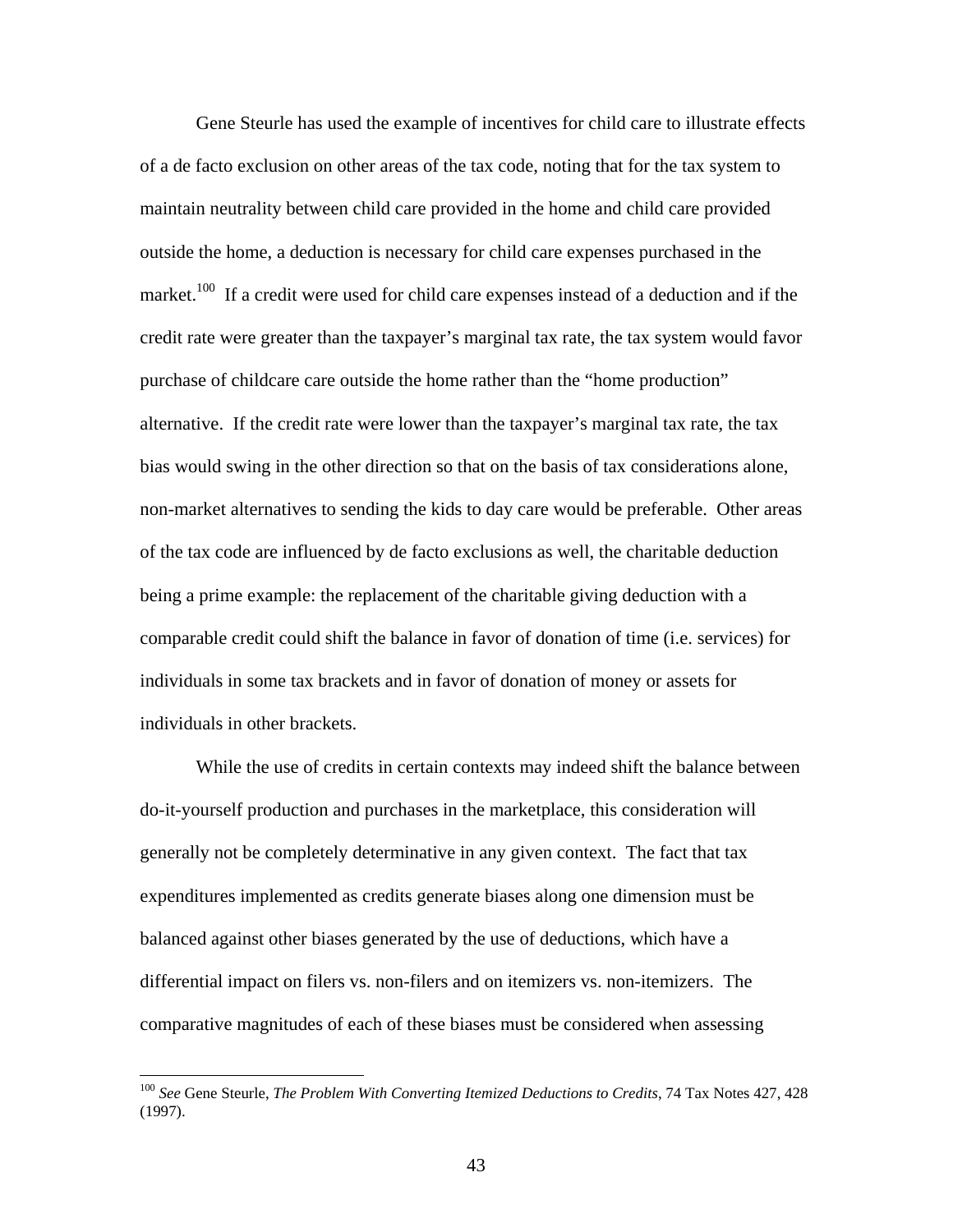whether a credit or deduction is superior from the standpoints of technical and sectoral efficiency.

# 4. The Efficiency Consequences of Credit Transparency

 The preceding discussion of the relative technical efficiency of credits and deductions presumes that taxpayers know their marginal tax rates and understand the effect of a deduction or a credit on their tax liability. For a variety of reasons discussed below, however, taxpayers may not know their marginal tax rates or may be mistaken about those rates. What are the implications of such information failures for the efficiency of tax expenditures? Do credits, which have a marginal value independent of a taxpayer's marginal tax rate, have an efficiency advantage over deductions by virtue of the greater transparency of their operation on final tax liability? This subsection will explore the accuracy of taxpayers' beliefs about their marginal tax rates and the consequences of those beliefs for the efficacy of tax incentives.

 There are many reasons to suppose that taxpayers may not be aware of their marginal income tax rates—assuming that the average taxpayer knows the difference between a marginal rate and an average rate. A prime reason for this ignorance is that relatively few taxpayers actually prepare their tax returns by themselves without any assistance. Over 62 percent of taxpayers used paid preparers in tax year 2003 while an additional 25 percent used tax preparation software, leaving only 13 percent of taxpayers who did it the old-fashioned way, sitting down with pen, calculator, tax forms, and a box of receipts to compute their tax liability.<sup>101</sup> Moreover, among taxpayers who did

<sup>&</sup>lt;sup>101</sup> John L. Guyton et al., The Effect of Tax Software and Paid Preparers on Compliance Costs 1 (2005), http://www.urban.org/publications/1000802.html.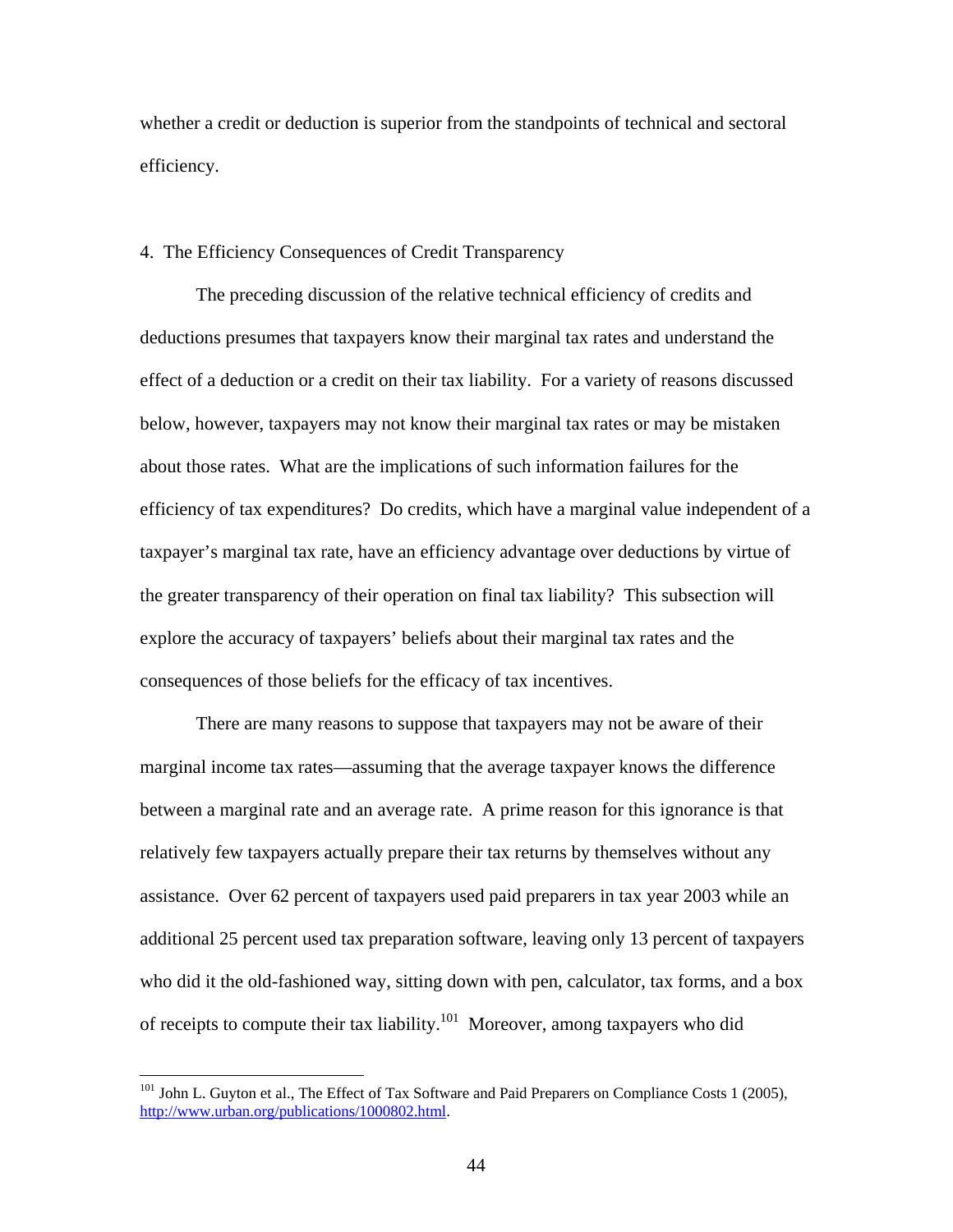compute their tax liability without outside assistance, those taxpayers with less than \$100,000 of taxable income never actually needed to know or use their marginal tax rate in computing their federal income tax liability since the IRS provides tax tables for those taxpayers to compute their liability from their taxable income. Additionally, even if a taxpayer does know her marginal tax rate when she computes her tax return once a year, there is no certainty that the taxpayer will remember their rate at any given point in the year.

 Perhaps the most significant reason an individual may not be aware of their marginal rate, however, is that for even the average taxpayer, the relationship between income and marginal tax rate can be extraordinarily complex. Due to particular features of the tax code, the statutory marginal tax rate is rarely the same as a taxpayer's effective marginal rate. Effective marginal tax rates do not move smoothly from lower to higher incomes; rather, there are a number of intermediate peaks or bubbles along the way that can result in taxpayers in the middle of the income distribution facing some of the highest marginal rates.<sup>102</sup> In concluding that the actual marginal rate schedule is highly complex, Professor Elliott Manning and Laurence Andress note the impact on marginal rates of the following bevy of tax code features: (i) the standard deduction, (ii) the personal exemptions and their phase-out, (iii) the overall limitation on itemized deduction, (iv) the floors on specified itemized deduction that are integral parts of the 'income' tax statutory structure, (v) the earned income tax credit (EITC) that, confusingly, is a direct part of the 'income' tax, (vi) the tax on social security benefits that is imposed by the income tax

<sup>102</sup> Elliott Manning & Laurence M. Andress, *The 1996 Marginal Federal Income Tax Rates: the Image and the Reality*, 73 Tax Notes 1585, 1586 (1996).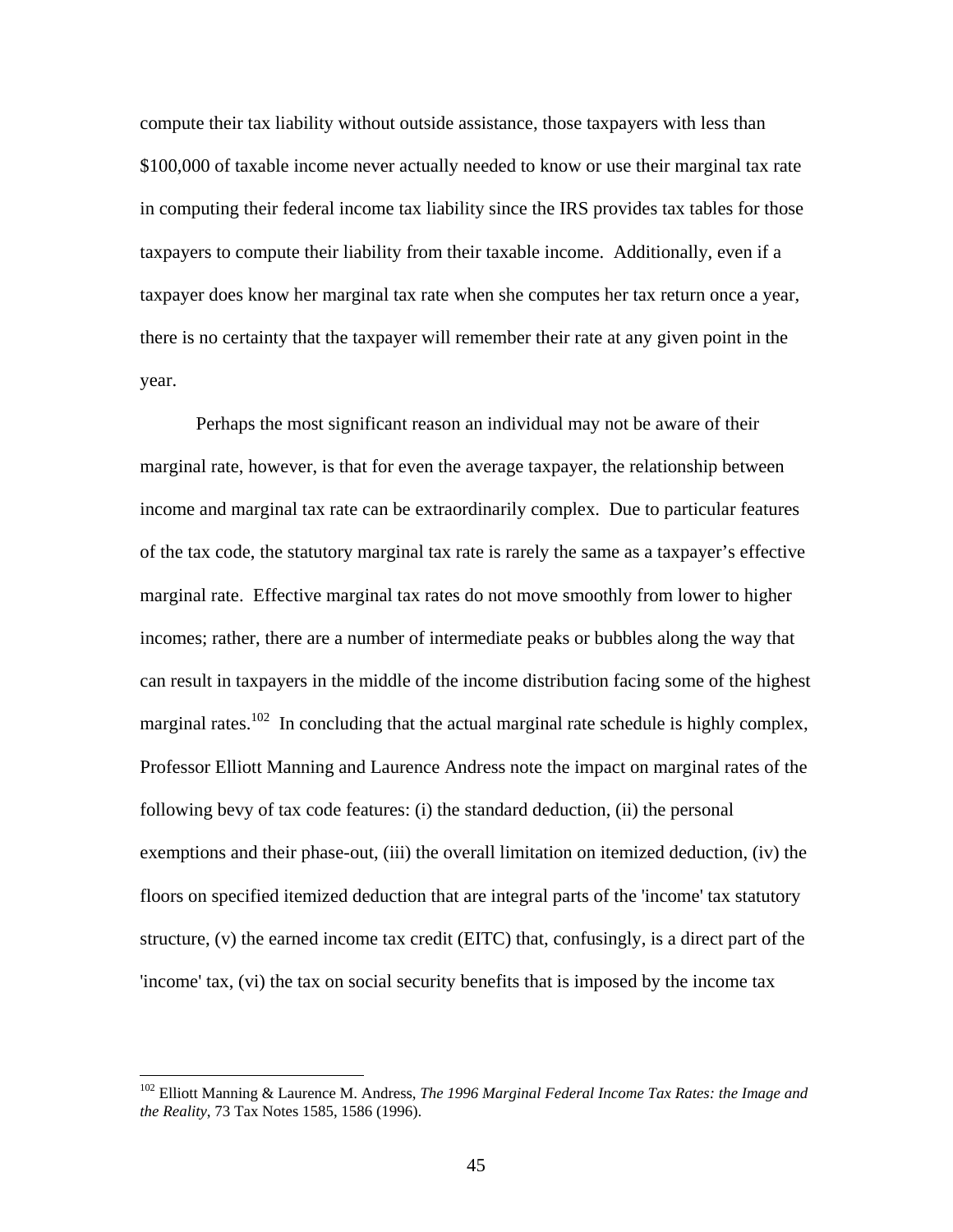system.<sup>103</sup> The complexity resulting from these complicated provisions would certainly obscure almost any taxpayer's perception of their marginal rate.

 Empirical investigation confirms that taxpayers' perceived marginal tax rates differ substantially from their actual rates. One study compared survey respondents' beliefs about their marginal tax rates with those respondents' actual tax returns and found that just less than a third of respondents could accurately cite their marginal tax rate within five percentage points.<sup>104</sup> Taxpayers who have higher incomes, who do not receive professional tax preparation assistance, and who do receive professional financial advice from a consultant were more likely to be accurate in their estimate.<sup>105</sup> Approximately twice as many of those who inaccurately recalled their marginal tax rate overestimated the rate in their response as underestimated the rate, with overestimators off target by 12 percentage points on average and underestimators off by 10 percentage points. $106$ 

Taxpayers' misapprehensions about their marginal tax rates may have implications for the effectiveness of deductions and credits as incentives to undertake certain behaviors. A person's marginal tax rate represents the price of—or, rather, the government-subsidized discount for—engaging in certain activities which the government has chosen to subsidize by means of a deduction. If that person's belief about their marginal tax rate is wrong—or if the person simply doesn't know their marginal tax rate—then that person is unlikely to respond to a deduction in the way the architect of the deduction may have intended. In contrast, the effect on final tax liability

 $103$  *Id.* 

<sup>&</sup>lt;sup>104</sup> Timothy J. Rupert & Carol M. Fischer, An Empirical Investigation of Taxpayer Awareness of Marginal Tax Rates, 17 J. Am. Tax. Ass'n 36, 49 (1995).<br><sup>105</sup> Id. at 52.

<sup>&</sup>lt;sup>106</sup> *Id.* at 49.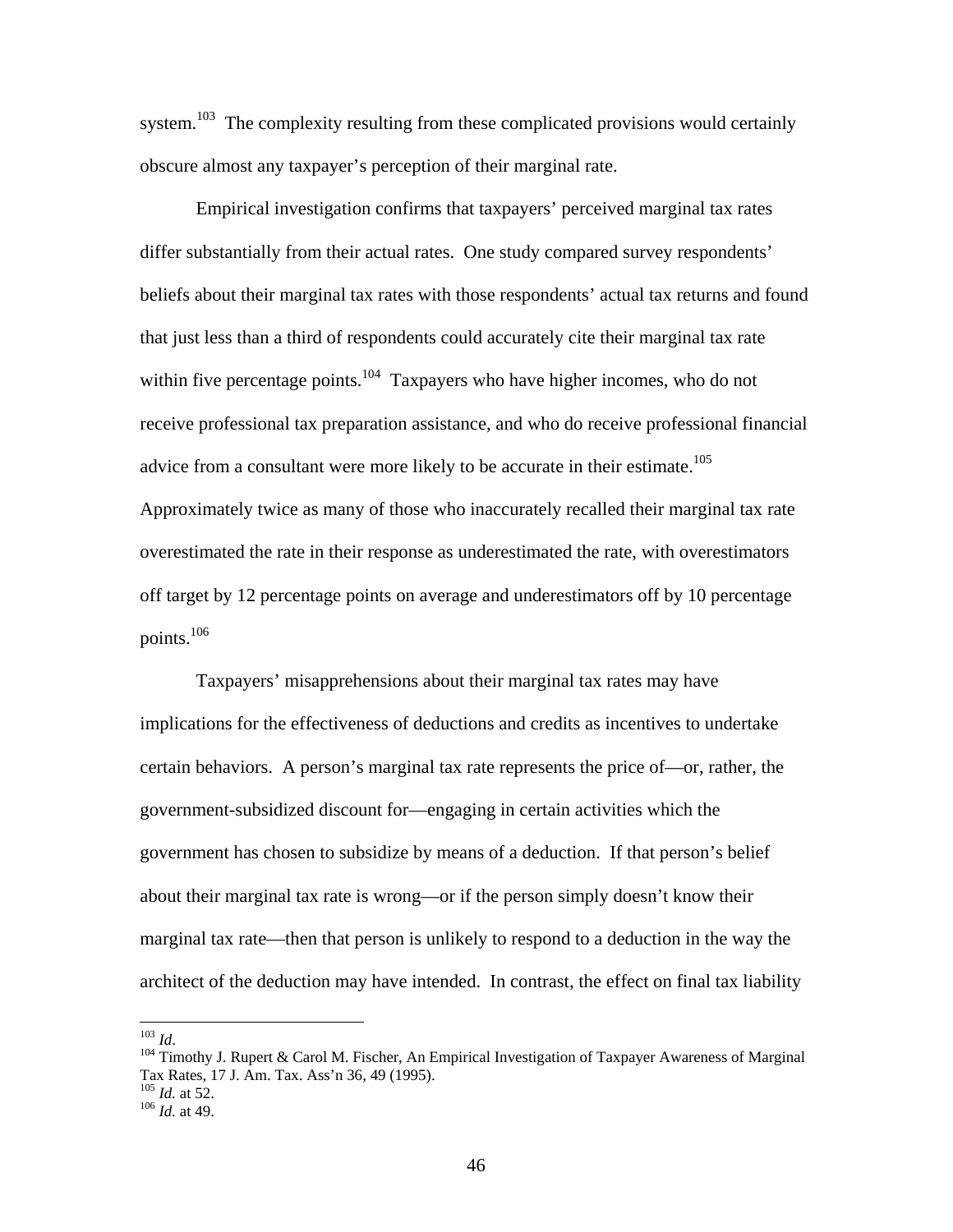of a tax incentive labeled as a "15 percent credit" is unlikely to be much of a mystery to taxpayers, who could reasonably be expected to respond to such an incentive in approximately the same way they would a 15 percent discount at the cash register. In this sense, the greater transparency of credits relative to deductions may be another point on which credits have a greater technical efficiency than deductions.

# III. Sizing Up The General Case for Credits

 To the extent that is possible to make general statements about the relative advantages of credits and deductions, the weight of the considerations seem to favor implementation of tax incentives as credits. The case for credits is generally powerful but is not completely without nuance, however, and in fact may admit exceptions in important cases.

When credits and deductions are measured against each other with equity as the primary criterion for evaluation, credits will generally produce a more vertically equitable pattern of benefits across income levels. Although the upside-down subsidy critique may where a deduction is but one tool among many in use in a particular sub-domain of public policy, in general dignitary values will weigh in favor of treating both rich and poor in a similar fashion. This is especially apparent in the case of the charitable deduction, which grants taxpayers effective power to direct government resources to private ends.

When efficiency is the touchstone for the comparison, credits also have a convincing advantage in most cases. Credits are more transparent in their operation than deductions, meaning that taxpayers are likely to respond to credits in a more predictable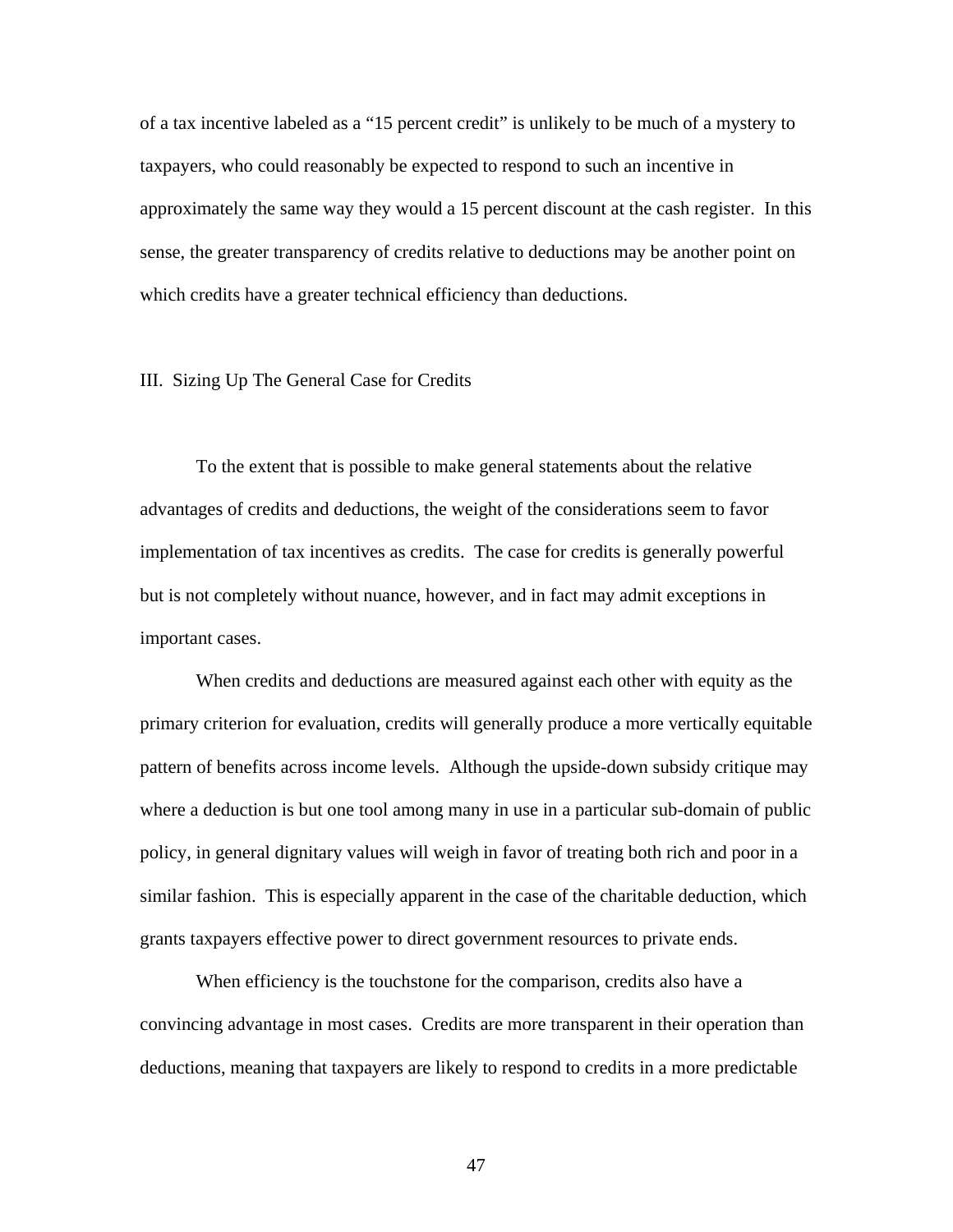way. Moreover, the pattern of marginal incentives generated by deductions—including the exclusion of non-filers and non-itemizers from the scope of the tax incentives and the differential incentives provided by marginal rate bracket—generally can't be justified as more technically efficient than credits that are neutral across all of these groups. Nonetheless, in certain circumstances where the tax system affords an exclusion for a substitute activity, as in the case of home production, a deduction corresponding to the exclusion may be justified on the grounds that it is the least distortionary alternative for the implementation of a particular tax expenditure.

 Fortunately for policymakers looking for direction on how to best design tax expenditures, the above considerations do provide some guidance—albeit guidance that may result in different conclusions from one tax expenditure to another and may not even offer a definitive answer in every case. In the easiest case, equity and efficiency will both favor the credit alternative. Nonetheless, there are situations in which the equity-based case for implementation of tax expenditures as credits may come into conflict with efficiency considerations,. In such an instance, whether equity or efficiency concerns prevail is a matter for policymakers to decide. In other cases, there may be conflicting efficiencies and inefficiencies associated with a particular policy choice, and the efficiency analysis will not even be clear-cut. Nonetheless, for purposes of analytical tractability, the policymaker's problem can be expressed as a presumption in favor of the use of credits coupled with two potential circumstances which might weigh against the presumption. Starting from a default position in favor of credits, then, the policymaker should ask of the following two questions: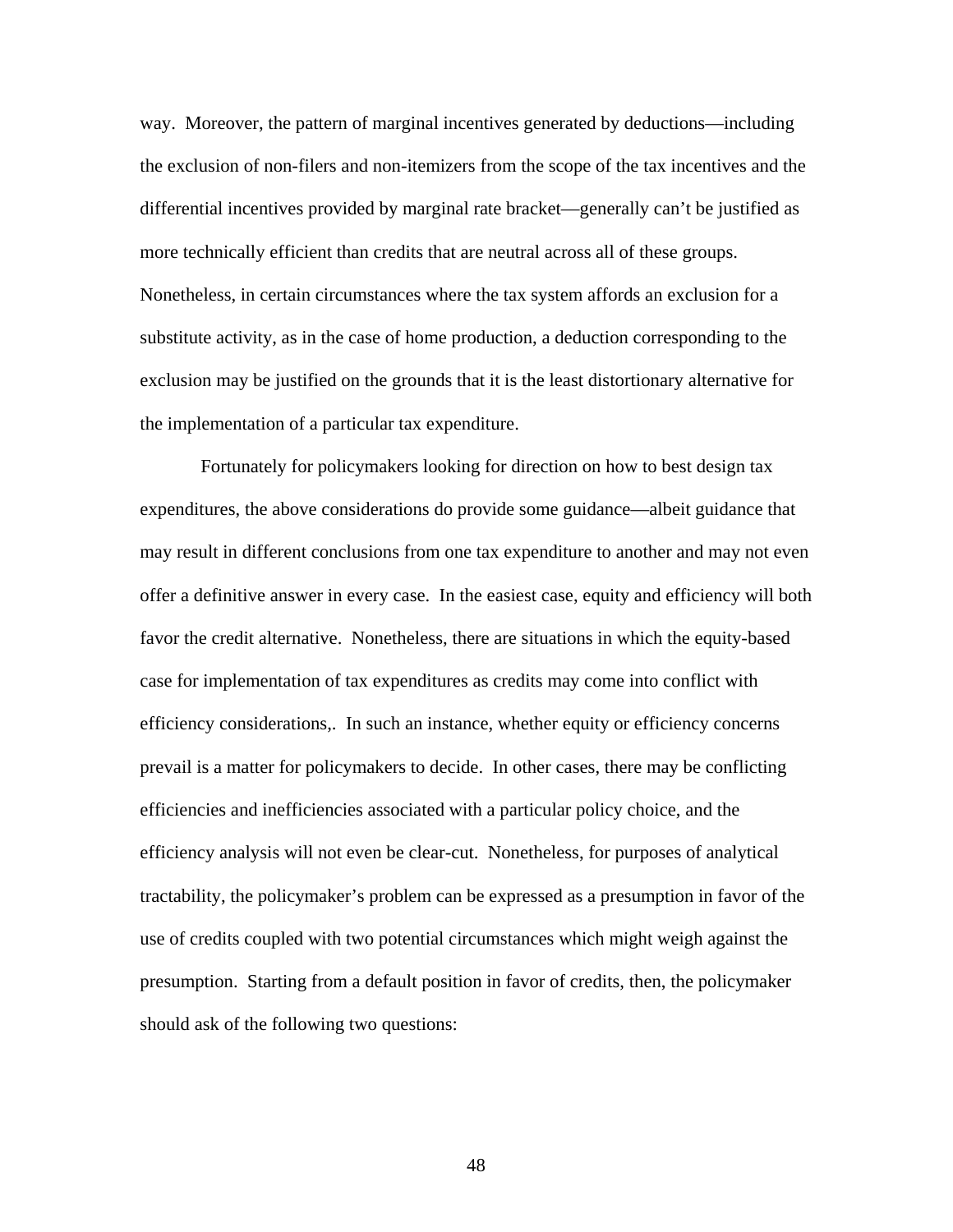# *1) Do individuals vary in their responsiveness to tax incentives in a fashion that would justify providing marginal incentives that increase with income?*

If taxpayers do systematically differ according to income, an attempt to tailor tax incentives to the responsiveness of those taxpayers might be justified. In this case, a deduction might be deemed the most politically feasible means of providing higher marginal incentives to higher-bracket taxpayers. For instance, if lower-income taxpayers are unlikely to be affected by charitable giving incentives since they are already giving as much as their budget allows, a below-the-line deduction that avoids subsidizing giving that those taxpayers would have undertaken anyways may have an advantage. Of course the same goal could be accomplished using a credit that applies only to giving over a specified floor if political difficulties allowed such a solution. A deduction with a floor has the additional efficiency advantage that it entails less "buying of the base" (i.e. tax benefits for behavior that would be undertaken in any case).

# *2) Is the activity intended to be incentivized a substitute for another activity the income from which is excluded from gross income?*

If a taxpayer can accomplish a particular goal by either of two methods, one of which is subject to an exclusion, offering a deduction for the other activity will avoid creating any bias in favor of one method over another. This scenario is likely to arise especially in situations where there is a home production alternative, as in the provision of child care or perhaps even the education of children. In such a case, a policymaker must weigh the effects of the bias created by the use of a credit against the biases along other dimensions that would be generated by the use of a deduction.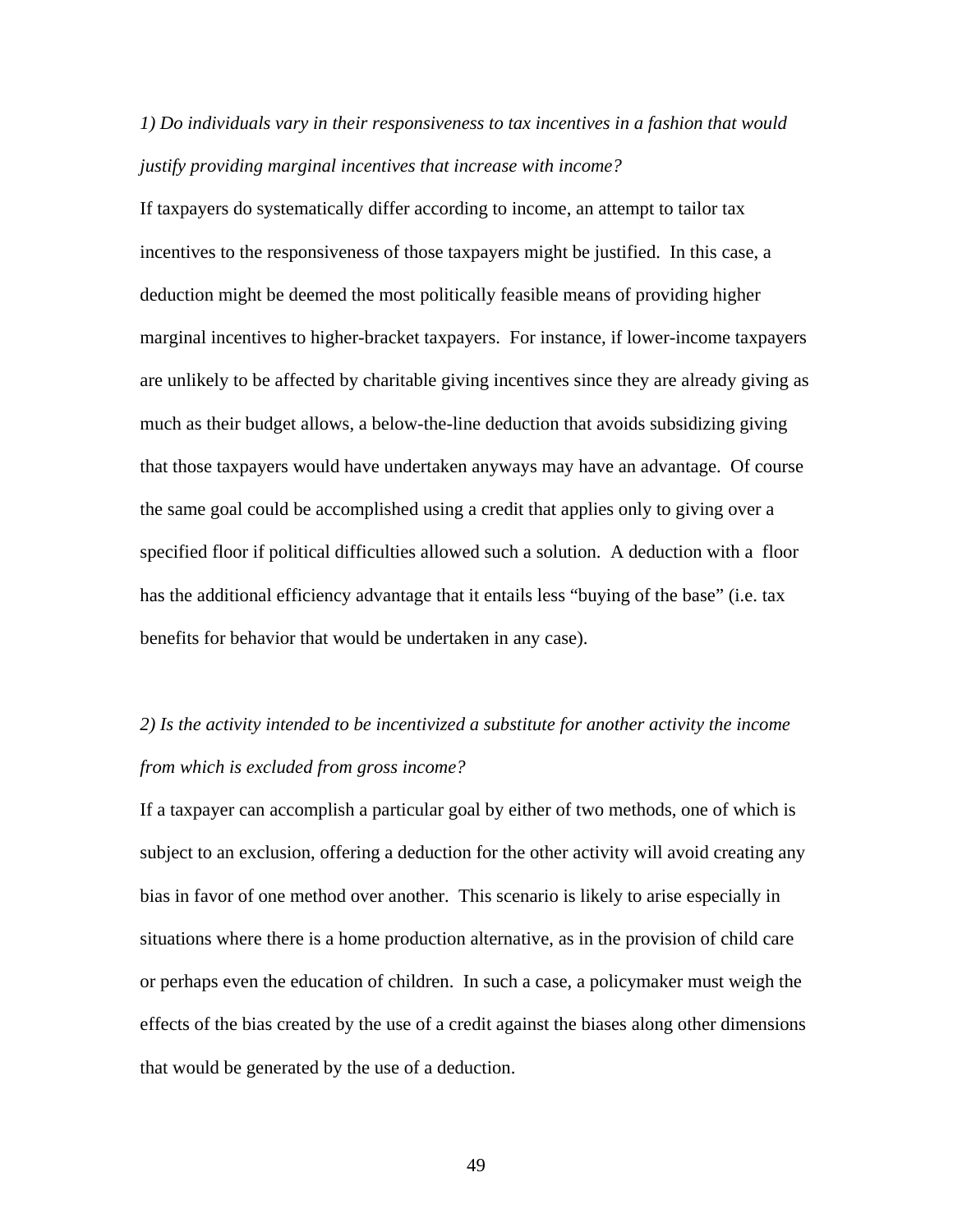Although the preceding discussion has focused solely on equity and efficiency criteria in evaluating credits and deductions, political considerations may come into play in practice, as well. For instance, conversion of existing deductions to partial credits may be able to be accomplished in the context of other reforms with an overall savings in revenue that would make credits especially attractive. On the other hand, below-the-line deductions may also be preferred to credits—especially refundable credits—by those who have concerns about an impact of removing taxpayers from the tax rolls on government spending. $107$ 

In another possibility, deductions might be relatively more attractive than credits if deductions allow politicians to provide a sort of covert tax rate relief to middle- and upper-income taxpayers. One could imagine that in the context of political class warfare, the statutory marginal rate structure might have particular symbolic significance or public salience. In particular, politicians could point to the high marginal rates faced by upperincome taxpayers as evidence that those taxpayers really are "paying their fair share." But since few lay people likely give much thought to the fact that marginal rates are imposed on taxable income rather than a more comprehensive income measure, deductions might allow politicians to reduce both average and marginal tax rates of higher-income taxpayers while maintaining the illusion that those taxpayers are subject to higher average tax rates than they really are. While credits reduce average effective tax

<sup>&</sup>lt;sup>107</sup> Some commentators have expressed concern that citizens who pay no taxes will fail to perceive a personal cost of higher government spending and will accordingly vote to support spending they would otherwise not support. *See The Non-Taxpaying Class*, WALL ST. J., Nov. 20, 2002, at A20.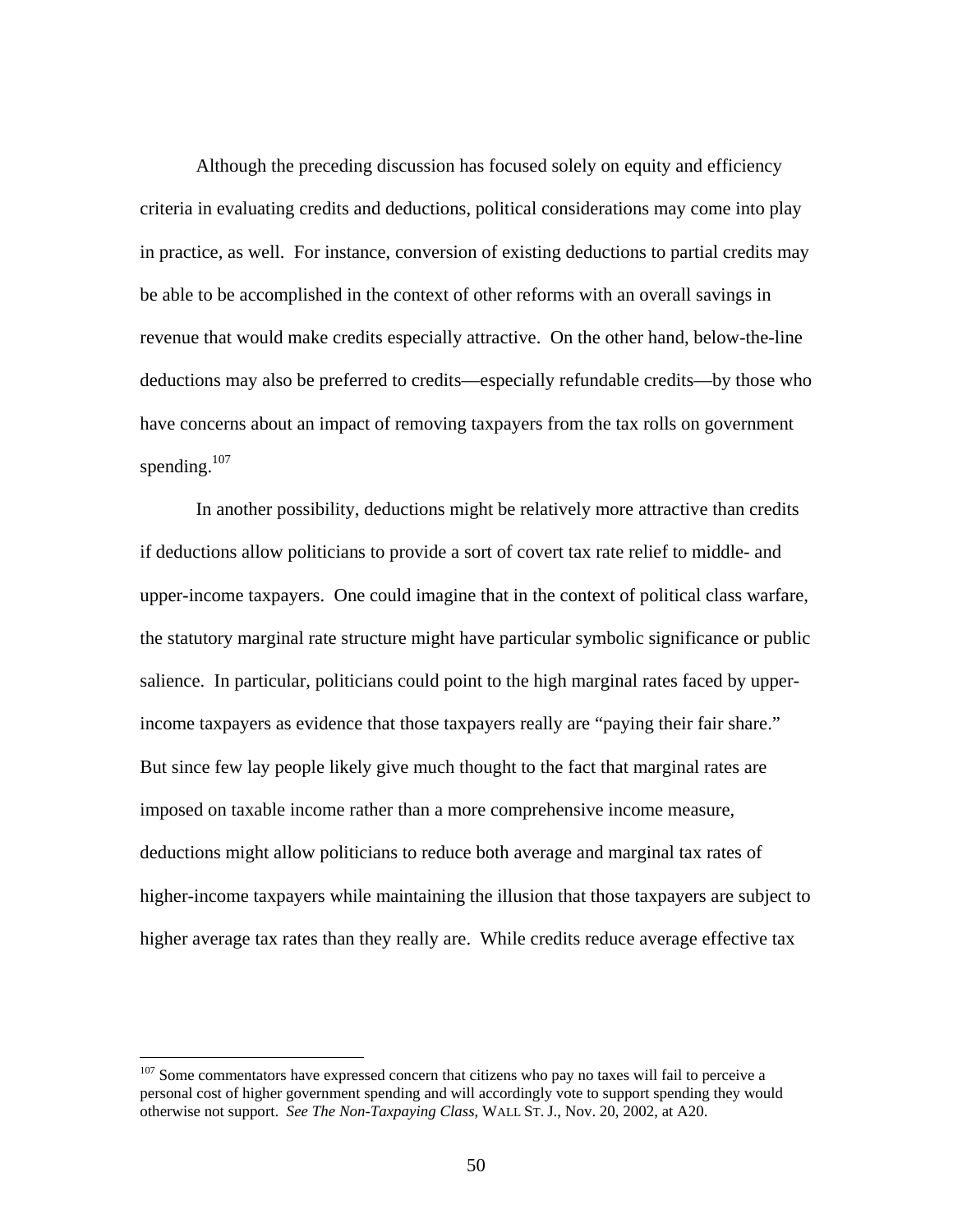rates, as discussed above<sup>108</sup>, only deductions or exclusions can reduce a taxpayer's marginal tax rate.

## IV. Re-evaluating the Largest Tax Expenditures

Having evaluated the general case for credits and set forth criteria for evaluating the appropriateness of credits and deductions in the context of particular tax expenditures, this Part will apply the foregoing considerations to six of the largest and most controversial tax incentives, all of which are currently implemented as deductions or exclusions. These tax expenditures include the employer-provided health insurance exclusion, the home mortgage interest deduction, the charitable deduction, the state and local tax deduction, the state and local bond interest exclusion, and various savings incentives.<sup>109</sup> In examining these tax preferences, the focus will be on the optimal design of the tax expenditure rather than whether the tax expenditure should exist at all. That is, it will be assumed that the tax preference seeks to encourage the production of an actual public good.

# A. Employer-Provided Health Insurance Exclusion

 As provided in Section 106 of the Internal Revenue Code, the gross income of an individual does not include the value of health or accident insurance provided by that

<sup>108</sup> *See infra* Section II.B.

<sup>109</sup> *See* FY2007 BUDGET, *supra* note 2, at 296.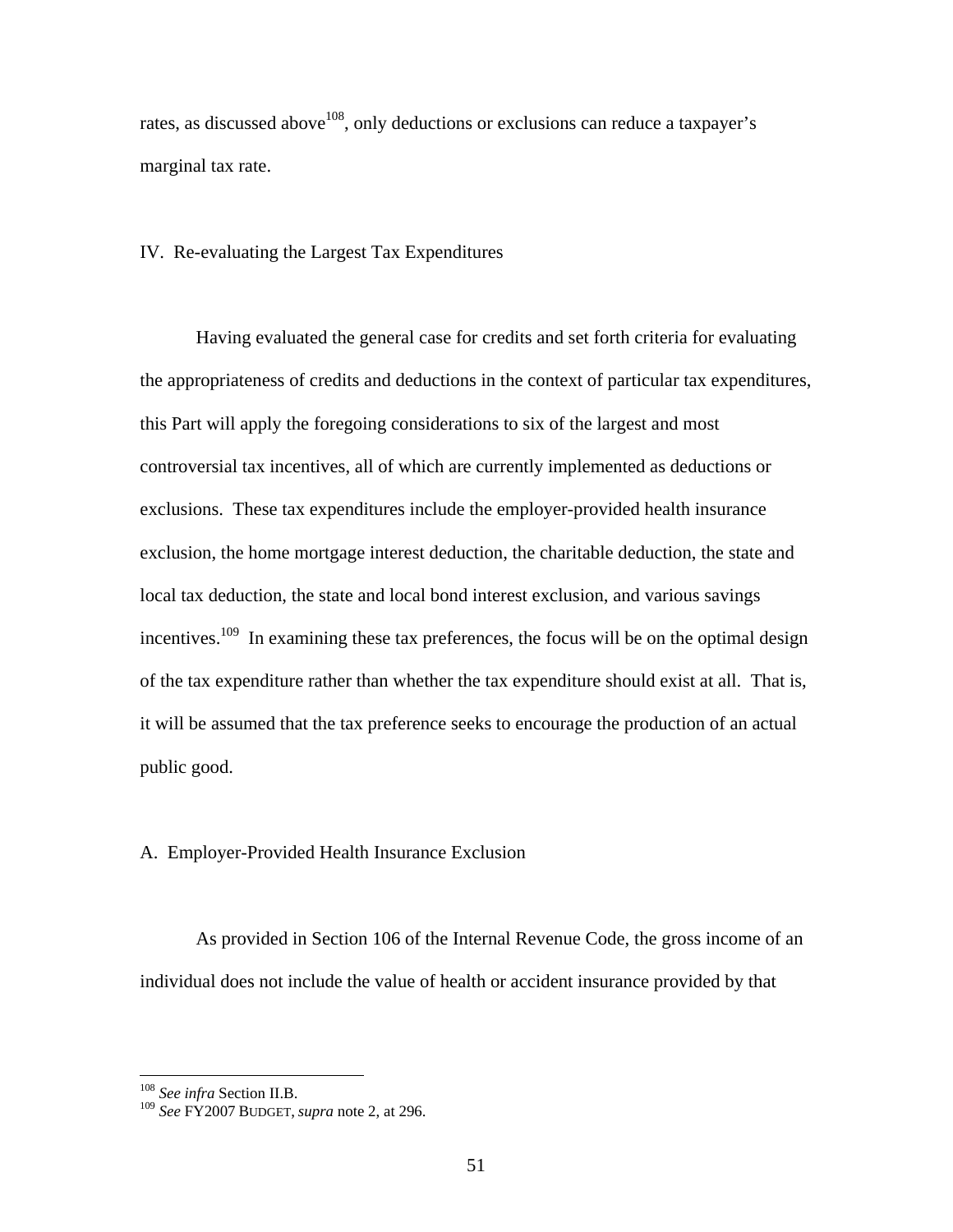individual's employer. $110$  This exclusion, which as the largest single tax expenditure will produce a foregone revenue cost of approximately \$147 billion in 2007, has been criticized from many directions.<sup>111</sup> Among criticisms of this provision, commentators have denounced the exclusion on the basis that it violates principles of vertical equity and that it generates inefficiencies along multiple dimensions.<sup>112</sup> In light of the analysis above, such criticisms have considerable merit. There is a strong case for including the value of employer-provided health insurance in gross income and allowing a partial credit for the purchase of health insurance, whether or not employer-provided.

 The main equitable criticism of the exclusion for employer-provided health care is that the benefits of the exclusion accrue primarily to certain taxpayers. One reason for this pattern of benefits is that the exclusion generates the "upside-down" pattern of benefits criticized by Surrey and which is common to deductions and exclusions that provide a marginal benefit equal to a taxpayer's marginal tax rate.<sup>113</sup> A second reason for the pattern is that higher-income individuals are more likely to be employed by employers who offer plans and are more likely to have more generous plans which make the exclusion more valuable. In addition to these vertical equity concerns, horizontal inequity results from the fact that large employers are more likely to offer health insurance—and thus the tax advantage of the exclusion—to their employees than are small employers.

 $110$  I.R.C. § 106(a) (2006).

<sup>&</sup>lt;sup>111</sup> See FY2007 BUDGET, *supra* note 2, at 296.<br><sup>112</sup> See, e.g., Bradley W. Joondeph, *Tax Policy and Health Care Reform: Rethinking the Tax Treatment of Employer-Sponsored Health Insurance*, 1995 B.Y.U.L. Rev. 1229 (1995); Gene Steurle, *The Case for a Tax Credit or Voucher for Providing Health Care to the Nonelderly*, 53 TAX NOTES 1219 (1991); TAX PANEL REPORT, *supra* note 1, at 78-82.

<sup>&</sup>lt;sup>113</sup> See Joondeph, *supra* note 112, at 1243; Steurle, *supra* note 112, at 1219.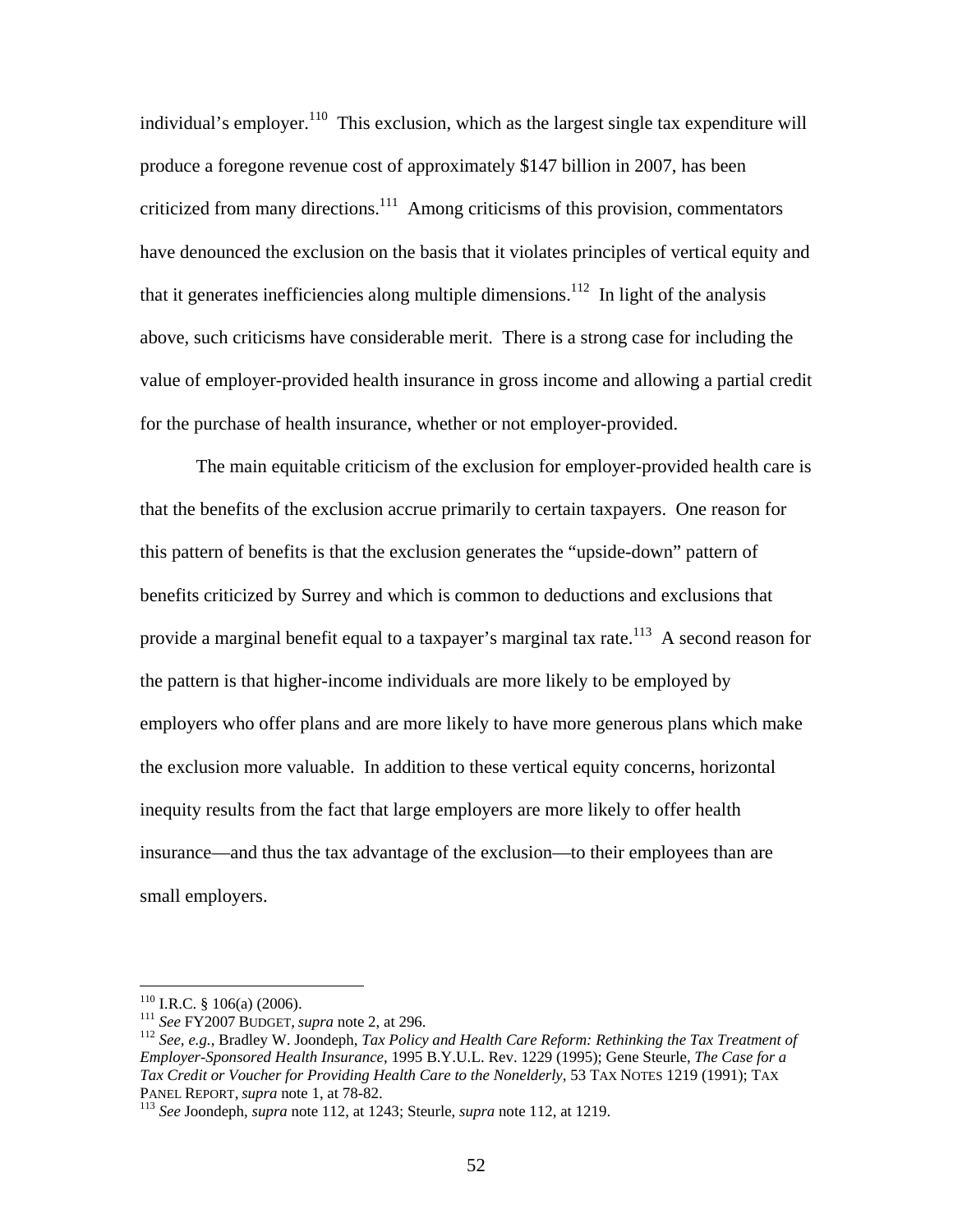The exclusion's creation of greater incentives for the purchase of health insurance by high-bracket taxpayers than by low-bracket taxpayers is difficult to justify. One might rationalize this pattern of benefits by appeal to programs such as Medicaid or federal funding of emergency room services that benefit the poor, but no such federal program that is available to all taxpayers is a meaningful substitute for a health insurance, which typically offers the taxpayer a range of private sector choices and provides a greater sense of independence and security. Moreover, unlike a credit, Medicaid imparts no benefit to ineligible individuals whose employers do not offer health insurance and little benefit on those in low marginal rate brackets even though no case can be made that only highbracket taxpayers can benefit from health insurance. The vertical inequities associated with incentivizing the purchase of health care only by the highest-income individuals are manifest.

 Efficiency criticisms of the exclusion for employer-provided health care tend to focus on the fact that the exclusion results in purchase of health insurance beyond what is needed to secure the government's objectives in promoting public health.<sup>114</sup> This observation may indeed be a valid efficiency criticism of the form of the preference for employer-provided health insurance, which provides a 35 percent incentive at the margin for the purchase of health insurance by employers for their employees and could induce the purchase of unnecessarily generous "Cadillac" plans.<sup>115</sup> Although accurate as far as it goes, this criticism is actually too narrow. While the exclusion may encourage some of the highest-bracket taxpayers to select excessively generous plans, other lower-bracket taxpayers may actually be under-purchasing health insurance for lack of sufficient

<sup>114</sup> *See, e.g.*, Joondeph, *supra* note 112, at 1243; TAX PANEL REPORT, *supra* note 1, at 79-80. 115 *See* TAX PANEL REPORT, *supra* note 1, at 82.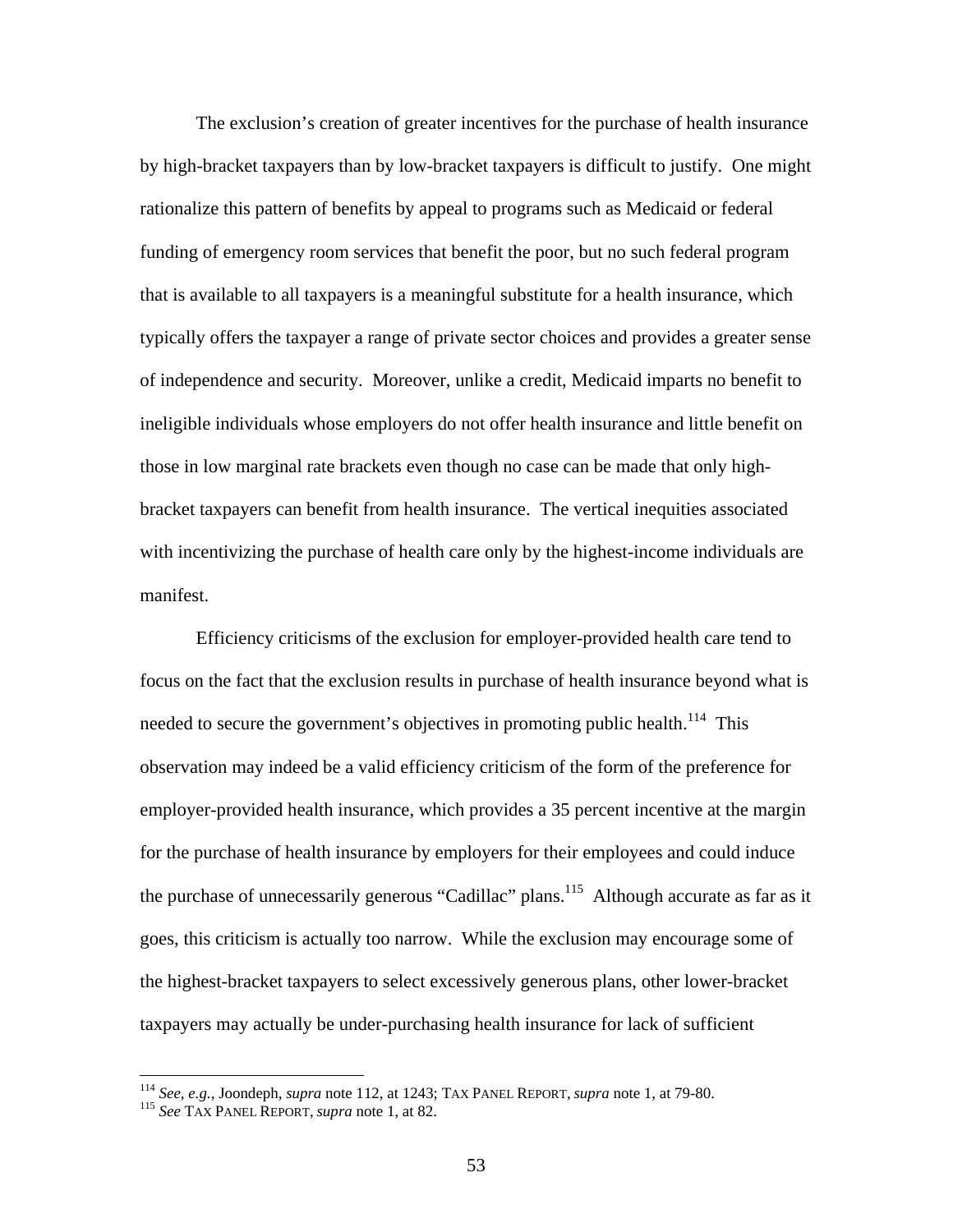incentive or not purchasing health insurance at all for lack of employer sponsorship. Presumably, the form of this particular public good—i.e. the public health—is nonadditive, meaning the public good is best advanced by as many people as purchasing health insurance, not a few people purchasing a great deal of health insurance. Yet, because the tax preference for health insurance takes the form of an exclusion, the marginal benefit of employer-provided health insurance to low-income individuals will be substantially less than for high-income individuals and will be non-existent where for the many low-income individuals whose employers who do not offer health insurance.<sup>116</sup>

 In contrast to the exclusion for employer-provided health insurance, inclusion of the value of employer-provided insurance coupled with a credit for some amount of health insurance, employer-provided or ortherwise, would more efficiently accomplish the government's goal of ensuring a high standard of public health. Looking to the conditions (described in the previous subsection) under which the presumption in favor of a credit could be overcome, neither appears to be satisfied in this case. In particular, there is no evidence that individuals differ in their responsiveness to marginal incentives for the attainment (via selection of a health plan at work or selection of an employer based on health plan offerings) of employer-provided health insurance. Additionally, there is no exclusion in the tax code for any activity that would constitute a close substitute for employer-provided health insurance.

A refundable credit for health insurance makes sense from a cost-effectiveness standpoint since a credit would apply the same marginal incentive to all taxpayers regardless of marginal rate bracket, filing status, or employment status. With a carefully

<sup>&</sup>lt;sup>116</sup> Note, however, that an exclusion does have an advantage over a deduction, at least, since the latter is unavailable to non-itemizers unless it is above-the-line.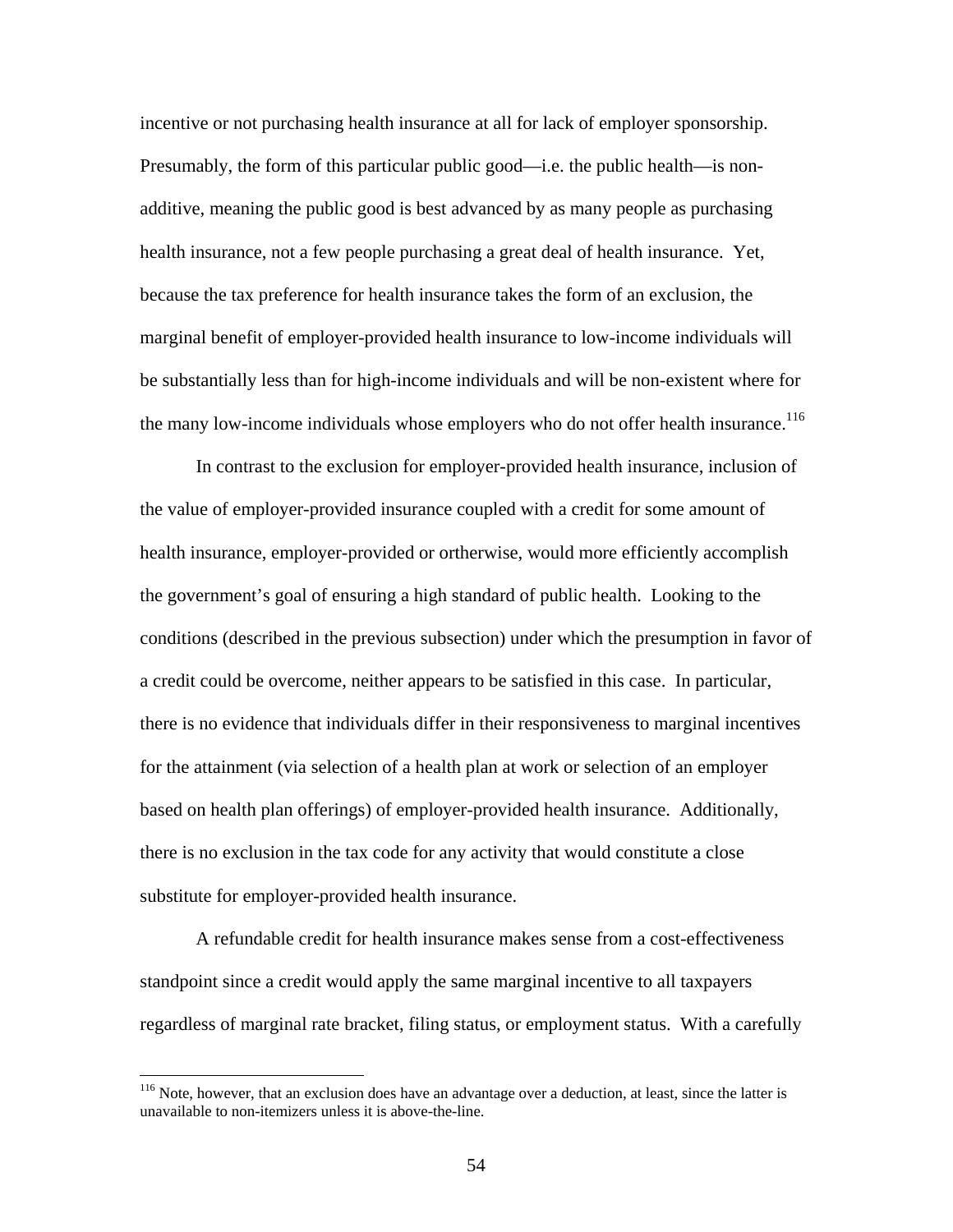chosen credit rate, the government can cost-effectively maximize the number of insured as opposed to merely providing higher-income individuals with an incentive to overinsure. The President's Panel on Tax Reform apparently rejected this option, albeit without explanation, electing instead to merely cap a version of the existing exclusion.<sup>117</sup> President Bush himself recently proposed to eliminate the exclusion but replace it with a "standard deduction" for the purchase of health insurance that would retain the pattern of greater marginal incentives for the highest earners.<sup>118</sup> One wonders whether the president and the Panel feared a credit would encourage employers to drop health insurance coverage, causing temporary dislocations. In any case, neither the Panel's proposal nor the president's proposal achieves the benefits of a refundable credit discussed above.

# B. Home Mortgage Interest Deduction

 The tax code contains a number of provisions designed to encourage homeownership, foremost among them a provision excepting interest on home mortgage indebtedness from the general rule of nondeductibility for personal interest. This exception, enshrined in Section 163(h) of the Code,<sup>119</sup> is the second largest tax expenditure in the federal income tax and will result in nearly \$80 billion in foregone revenue in 2007.<sup>120</sup> The deduction for interest on home mortgage indebtedness has been criticized on many of the same grounds on which the employer-provided health insurance

<sup>&</sup>lt;sup>117</sup> See TAX PANEL REPORT, supra note 1, at 78-82.

<sup>&</sup>lt;sup>118</sup> See Setting the Record Straight: President Bush's Standard Deduction for Health Insurance Would Save Money for More Than 100 Million Americans**,** 

**h**ttp://www.whitehouse.gov/news/releases/2007/01/20070122-9.html.

<sup>119</sup> I.R.C. § 163(h) (2006). 120 *See* FY2007 BUDGET, *supra* note 2, at 296.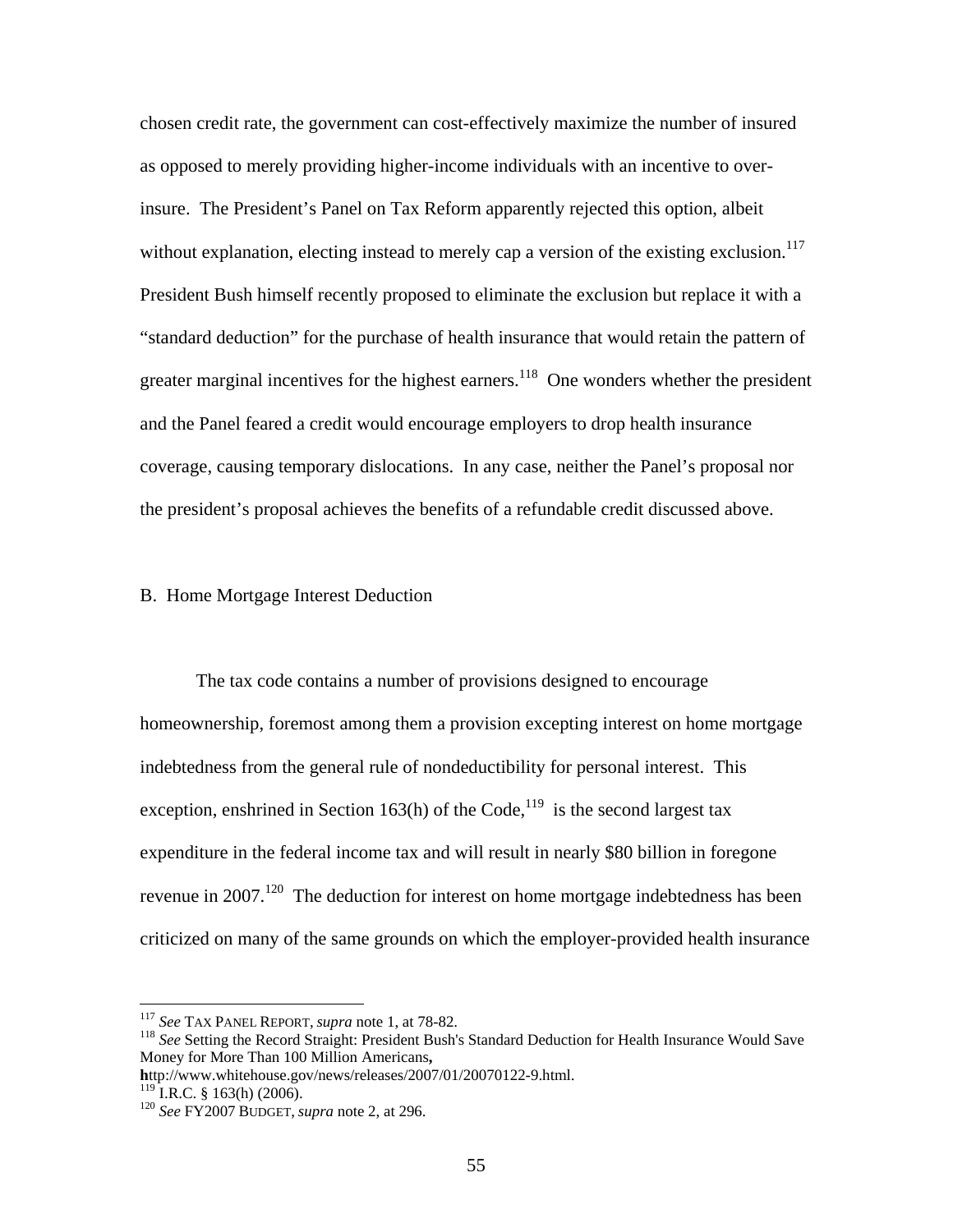has been criticized, namely that the pattern of benefits the deduction generates is inequitable and that the deduction encourages overinvestment in housing. The responses to the criticisms are familiar, as is the strength of the case for replacing the deduction with a credit. Apparently the political case for replacing the home mortgage interest deduction with a credit is stronger<sup>121</sup>, as well, since the President's Panel on Tax Reform proposed replacing the deduction with a credit while declining to do the same for the employer-provided health insurance exclusion.<sup>122</sup>

 Like many of the other major tax expenditures implemented as deductions, the home mortgage interest deduction has been widely criticized for its regressivity. In this case, the vertical inequity follows from the fact that the benefits of the deduction vary with a taxpayer's marginal tax bracket and the market value of their home, causing those benefits to accrue primarily to higher-income taxpayers who can afford to own homes and for whom the marginal value of the deduction is greatest.<sup>123</sup> Given the important dignitary benefits—most notably, independence and security—associated with homeownership, the reservation of the largest benefits to those whose incomes already afford them independence and security and permit them to own homes even without a subsidy seems violative of basic fairness norms. Federal housing assistance is not a substitute for the security or sense of independence generated by homeownership and does not justify the exclusion of lower-earners from homeownership tax subsidies. By contrast, a credit—particularly a refundable credit—would generate no such inequities.

<sup>&</sup>lt;sup>121</sup> An alternate rationale for the Panel's different treatment of these two tax expenditures is that the Panel was motivated to retain a deduction for health insurance out of a concern that employers would drop coverage under a credit.<br><sup>122</sup> See TAX PANEL REPORT, supra note 1, at 61.

<sup>&</sup>lt;sup>123</sup> See, e.g., William F. Hellmuth, *Homeowner Preferences*, in COMPREHENSIVE INCOME TAXATION 163, 194 (Joseph A. Pechman ed., 1977); Roberta F. Mann, *The (Not So) Little House on the Prarie: The Hidden Costs of the Mortgage Interest Deduction*, 32 Ariz. St. L.J. 1347, 1361-62 (2000); TAX PANEL REPORT, *supra* note 1, at 72.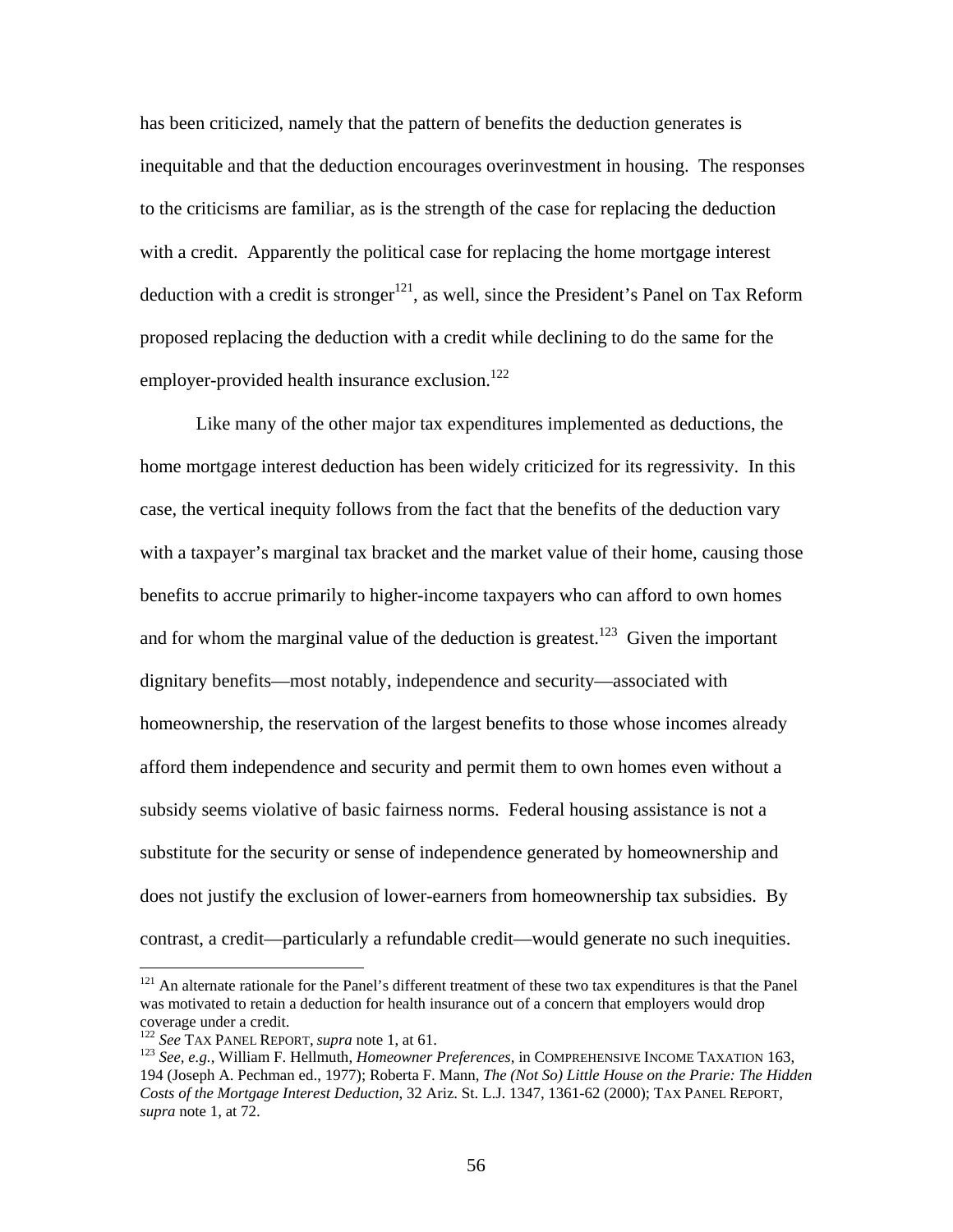On the efficiency side, the home mortgage interest deduction is also charged with overincentivizing investment in residential housing. Again, however, the more accurate criticism seems to be both under-incentivization and over-incentivization. As affirmed by the President's Panel on Tax Reform, homeownership is a public value measured by the number of households who own their own homes rather than by the size of the homes owned by a few people.<sup>124</sup> Research generally supports the proposition that homeownership encourages individuals to invest more time and effort in their homes and communities, thereby generating positive externalities.<sup>125</sup> Accordingly, it is unclear why this tax incentive's effectiveness would be maximized by providing the highest marginal incentives to the highest earners and little or no incentive to non-filers, non-itemizers, and low-bracket taxpayers—the pattern of benefits generated by the current deduction.

Although a credit would appear better-targeted than a deduction for mortgage interest, the case is not so clear cut. The first possible ground for overcoming the presumption in favor of credits—that taxpayers differ by tax bracket in their responsiveness to homeownership incentives—indeed seems to have no empirical basis in reality. If anything, one might argue that the public good is better promoted by boosting homeownership among lower-income individuals than higher-income individuals; lower-income individuals arguably have the most to gain from the supposed social and psychological benefits of homeownership.<sup>126</sup>

<sup>&</sup>lt;sup>124</sup> *See* TAX PANEL REPORT, *supra* note 1, at 73.<br><sup>125</sup> *See, e.g.*,Glaeser & Shapiro, *supra* note 90, at 5-6 (finding evidence that homeowners take better care of their property, thereby generating positive externalities for their neighborhood, and that homeowners are more likely to participate in local politics, supporting long-term investments in the community); Denise Dipasquale et al,, *Incentives and Social Capital: Are Homeowners Better Citizens?*, 50 J. Int'l Econ. 497, 499 (2000) (finding evidence of a causal relationship between homeownership and investment in social capital).

<sup>126</sup> *See* William M. Rohe & Victoria Basolo, *Long-Term Effects of Homeownership on the Self-Perceptions and Social Interaction of Low-Income Persons*, 29 ENV'T & BEHAV. 793 (1997).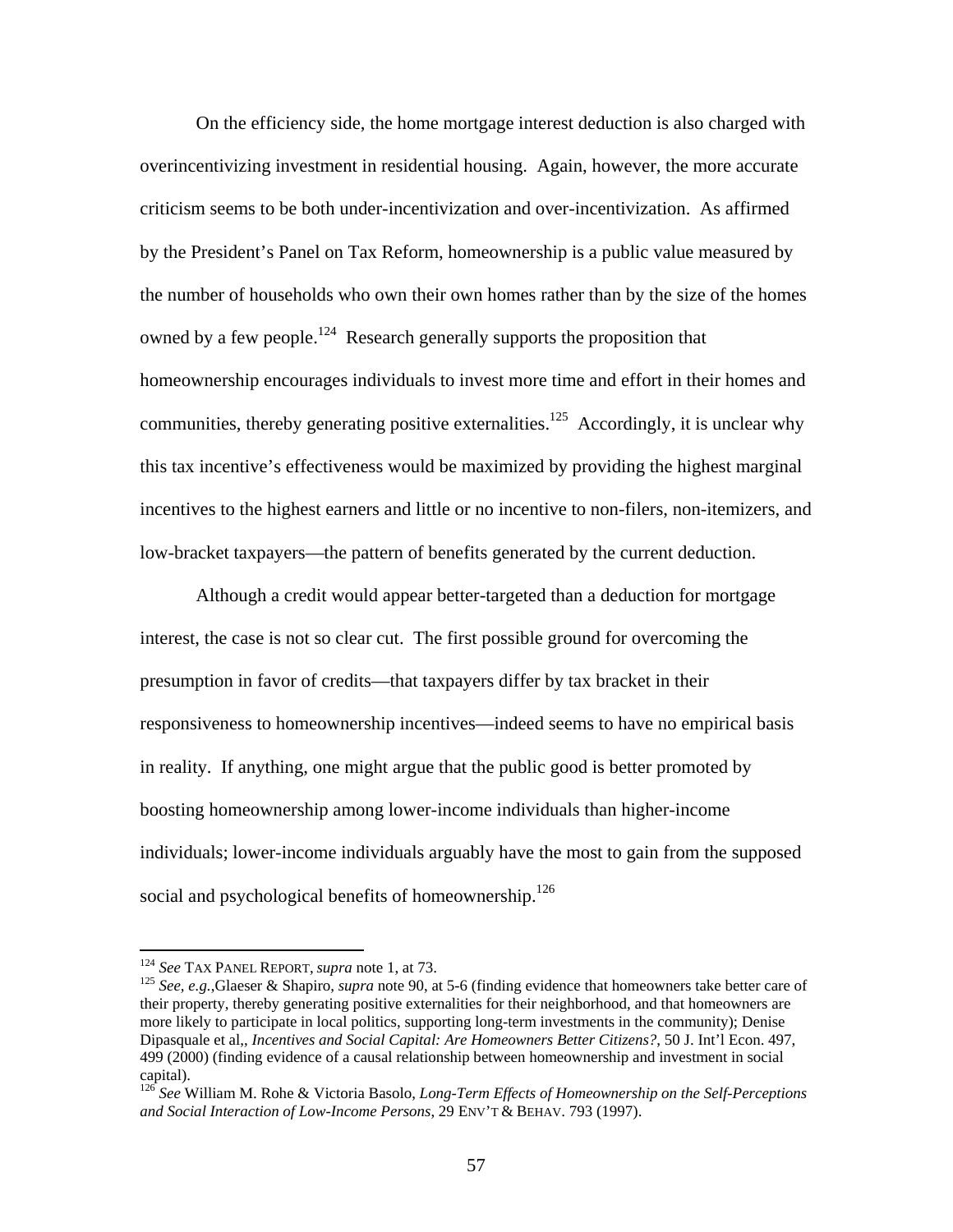The second possible ground for overcoming the presumption in favor of credits that a deduction is needed to correspond to a deduction or exclusion for a substitute activity—has some traction in the case of tax benefits for mortgage interest. In particular, only a deduction makes a taxpayer with assets indifferent between investing in home equity and the alternative of taking out a mortgage on a home and purchasing some alternative investment.  $127$  To see this logic concretely, consider a taxpayer with \$100k in assets, a home, and two scenarios: (1) putting the \$100k equity in the home, or (2) taking a \$100k mortgage at 6% on the home and buying a bond with a 6% coupon. Because a taxpayer who finances a home with assets instead of borrowing is untaxed on the hypothetical interest paid to "borrow" his own assets, only a deduction for the mortgage interest payments equalizes the tax treatment of the two scenarios, making a taxpayer indifferent between investing in housing or alternative assets.<sup>128</sup>

In light of the competing efficiency issues, there is no clear case for replacing the home mortgage interest deduction with a credit. A credit for interest on home mortgage indebtedness would more effectively expand the circle of homeownership than does the current law deduction. It would do so by improving the incentives for homeownership at lower income levels while mitigating the incentives for overinvestment in housing at high income levels. For these reasons, the President's Panel on Tax Reform recommended replacing the mortgage interest deduction with a Home Credit subject to a regionally-

 $127$  There is also a more general argument that interest deductibility is necessary for equity between individuals who finance equity with debt and those who finance with assets and are consequently untaxed on the foregone interest income. *See* MICHAEL J. GRAETZ, FEDERAL INCOME TAXATION 451 (2d ed. 1988); M.I. White, *Proper Income Tax Treatment of Deductions for Personal Expense*, *in* TAX REVISION COMPENDIUM, COMMITTEE ON WAYS AND MEANS 365 (1959). Under this view, a deduction rather than a credit is the appropriate treatment for interest used to finance all expenses, including homeownership. 128 Special thanks go to Prof. Michael Graetz for this example.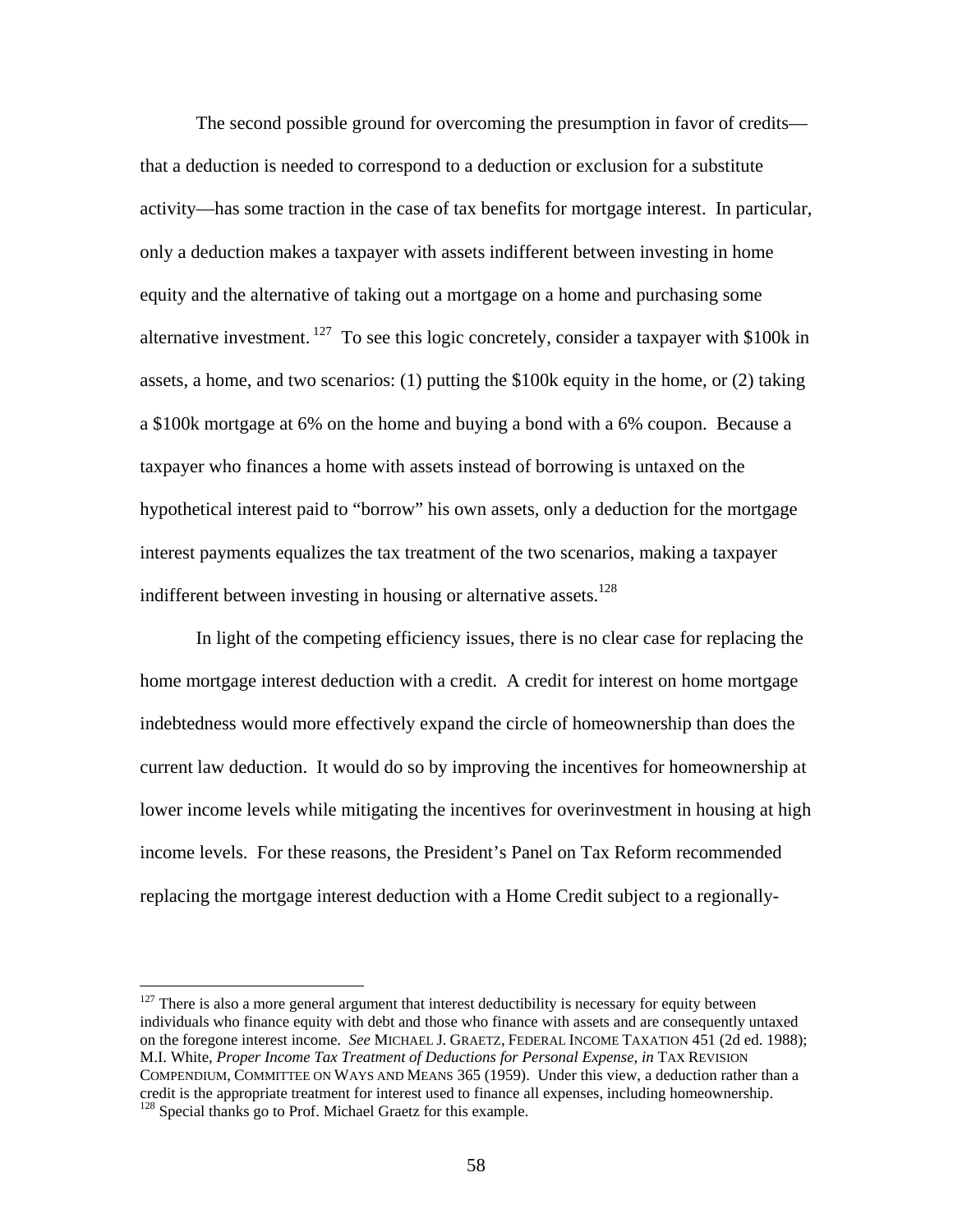varying cap on benefits. <sup>129</sup> On the other hand, the use of a credit rather than a deduction could distort investors' decisions as between home equity and other asset classes—a factor that the Panel did not note as a factor in recommending the Home Credit. The magnitude of the distortion and its consequences for the economy are difficult empirical questions and must be balanced with equity considerations favoring a credit.

## C. Charitable Contribution Deduction

 A distinctive quality of American society as compared to that of other countries is reliance on the voluntary sector for the provision of many services and commodities that could be provided by the government. The income tax—especially the deduction for contributions to charitable and other tax-exempt organizations<sup>130</sup>—plays a central role in this schema, effectively delegating to individual taxpayers the power to direct a government subsidy to a third party engaged in activity generating public benefits. Like many other tax incentives, the charitable giving deduction has been criticized for producing inequitable and inefficient results. In this case, the critics may have a strong case on both counts. A charitable giving credit has been proposed as an alternative,  $^{131}$ but because of interactions with other parts of the tax system, replacing the deduction with a credit may eliminate some inefficiencies while at the same time producing others. The policymaker deciding on the appropriate form of the tax incentive for charitable

<u>.</u>

<sup>129</sup> *See* TAX PANEL REPORT, *supra* note 1, at 72-75. Although with the assumption of inter-regional migration, the regionally varying cap on mortgage interest is unnecessary for alleviating horizontal inequities, dividing each taxpayer's income by the region's pre-tax salary level may enhance tax system efficiency. Knoll & Griffith, *supra* note 66, at 989.<br><sup>130</sup> I.R.C. § 170 (2006).<br><sup>131</sup> Todd Izzo, *A Full Spectrum of Light: Rethinking the Charitable Contribution Deduction*, 141 U. Pa. L.

Rev. 2371 (1993).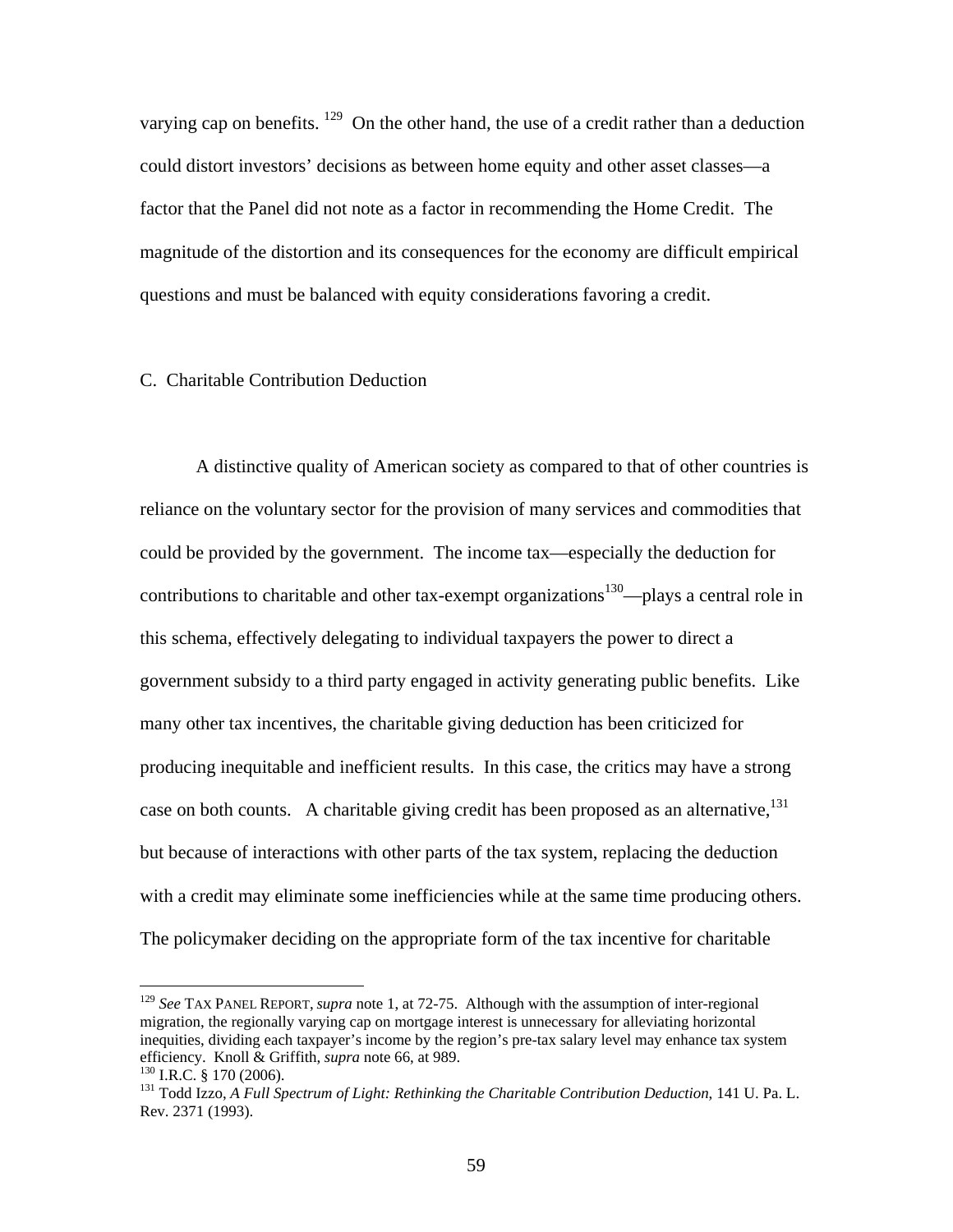giving consequently must weigh different public values, some pertaining to equity and others to efficiency. A case can be made for replacing the deduction with a credit, but any case for a deduction or credit will be less than perfect.<sup>132</sup>

 Given the democratic values associated with a system of government subsidy for charitable giving, equity considerations may have special force in the decision of whether to design the charitable giving incentive as a deduction or a credit. In reference to the pattern of tax benefits that Surrey termed an "upside-down" subsidy, the criticism leveled against the charitable deduction is not only that the deduction is regressive, but also that it gives higher-income taxpayers a disproportionately large power to direct government resources to charities of their choice.<sup>133</sup> Specifically, a high bracket taxpayer receives a larger "discount" or "matching grant" for every dollar of charitable contribution than does a low bracket taxpayer or non-itemizer, who may receive no benefit at all from a charitable giving deduction.<sup>134</sup> If the charitable contribution deduction is a form of democratic decision-making and taxes are "ballots", as Prof. Levmore has argued, $135$  then the deduction could be said to disenfranchise many lower-income individuals.

 The disenfranchisement of lower-income taxpayers is not just an equitable consideration, however, but potentially has efficiency consequences, as well. If the

<sup>&</sup>lt;sup>132</sup> Prof. William Andrews made a case that progressive personal taxation should be applied only to the "private consumption of goods and services whose consumption by one household precludes their direct enjoyment by others," and, accordingly, that a deduction should be allowed for charitable contributions that preclude the donor's private consumption, William D. Andrews, *Personal Deductions in an Ideal Income Tax*, 86 HARV. L. REV. 309, 346 (1972). Such considerations based on the controversial question of the proper measurement of net income are beyond the scope of this paper. *Cf*. Mark G. Kelman, *Personal Deductions Revisited; Why They Fit Poorly in an "Ideal" Income Tax and Why They Fit Worse in a Far From Ideal World*, 31 STAN. L. REV. 831, 831 (1979) (arguing in response to Andrews that "the tax system ought to treat taxpayers who use their money for charitable contributions or medical care as if they had never received that money at all").<br>
<sup>133</sup> See Izzo, *supra* note 131, at 2374-75; Levmore, *supra* note 56, at 404-06.

<sup>&</sup>lt;sup>134</sup> Paul McDaniel actually proposed a government matching grant for private charitable contributions as an alternative to the charitable deduction. Paul R. McDaniel, *Federal Matching Grants for Charitable Contributions: A Substitute for the Income Tax Deduction*, 27 TAX L. REV. 377 (1972). 135 *See* Levmore, *supra* note 56, at 404-09.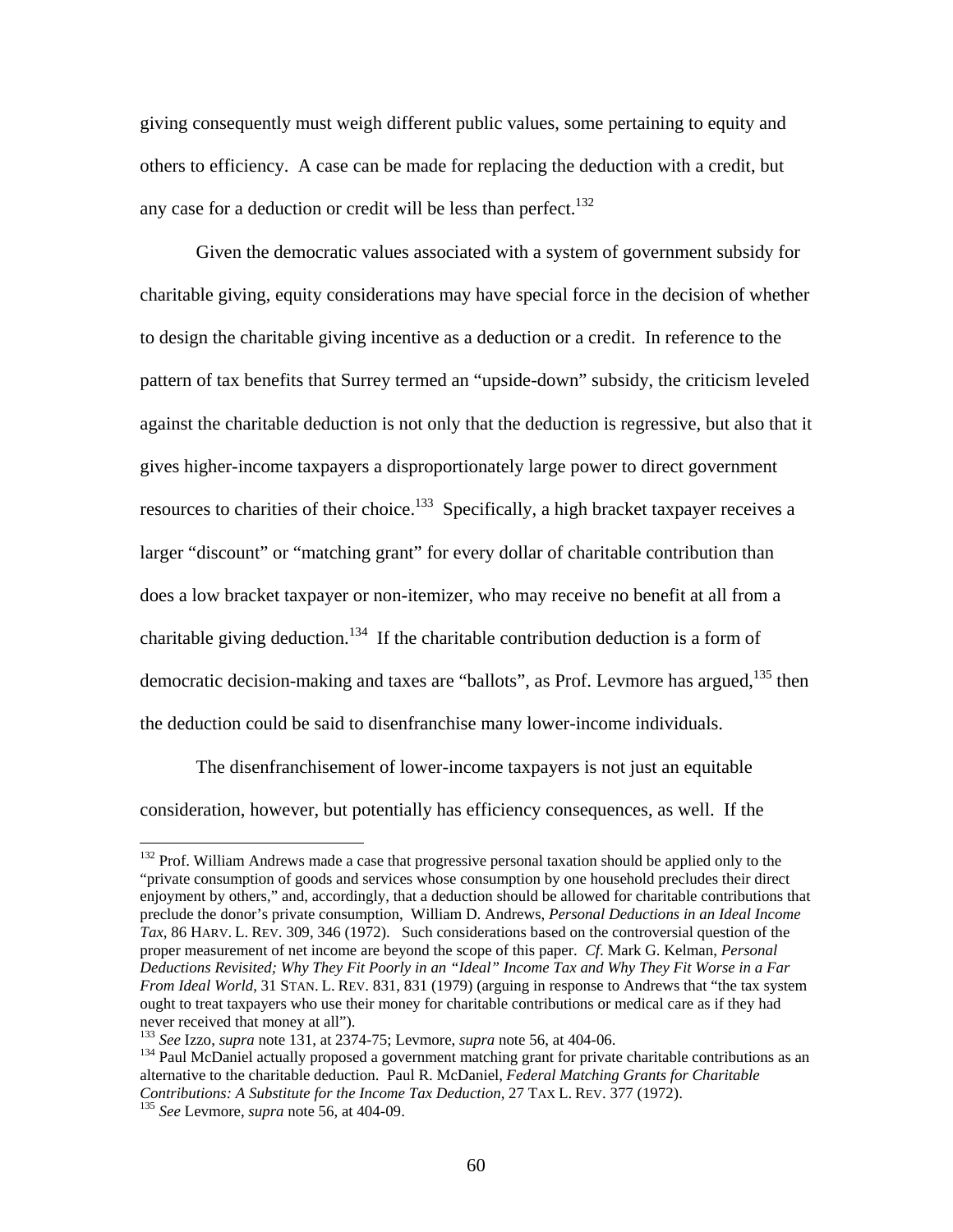purpose of charitable giving incentives is to provide a public good,  $136$  and if higherincome and lower-income individuals contribute to that good in different but equally meritorious ways, then the public good is inefficiently secured by a device that only creates incentives for higher-income individuals to contribute. In fact, research indicates that taxpayers tend to favor charitable causes from which they personally derive a benefit. Thus, wealthy taxpayers disproportionately support cultural institutions such as museums, public television, and the performing arts while less well-off taxpayers tend to donate to religious institutions and social welfare organizations.<sup>137</sup> This "plutocratic bias," to use William Vickrey's phrase, $138$  means that a deduction for charitable giving may be an inefficient means of using government resources to foster a cultural pluralism in the non-government sector. The preferred charitable receipients of the wealthiest individuals benefit from proportionally larger government subsidies than the causes favored by lower-income taxpayers.

 The foregoing equity and efficiency considerations suggest replacing the charitable giving deduction with a credit that equalizes marginal incentives across taxpayers, but before leaping to that conclusion, one must consider whether charitable giving is a case in which countervailing considerations qualify the case for a credit. One such consideration that may work to overcome the normal presumption in favor of a credit is the possibility that taxpayers systematically differ in their responsiveness to marginal incentives for charitable giving. On this point, nearly all of the researchers who have approached the question have assumed the price elasticity of charitable giving does

<sup>136</sup> *See* Charles T. Clotfelter, *Tax-Induced Distortions in the Voluntary Sector*, 39 CASE W. RES. 663 (1989).<br><sup>137</sup> See Izzo, supra note 131, at 2391-92.

<sup>&</sup>lt;sup>138</sup> William Vickrey, Agenda for Progressive Taxation 131 (1947).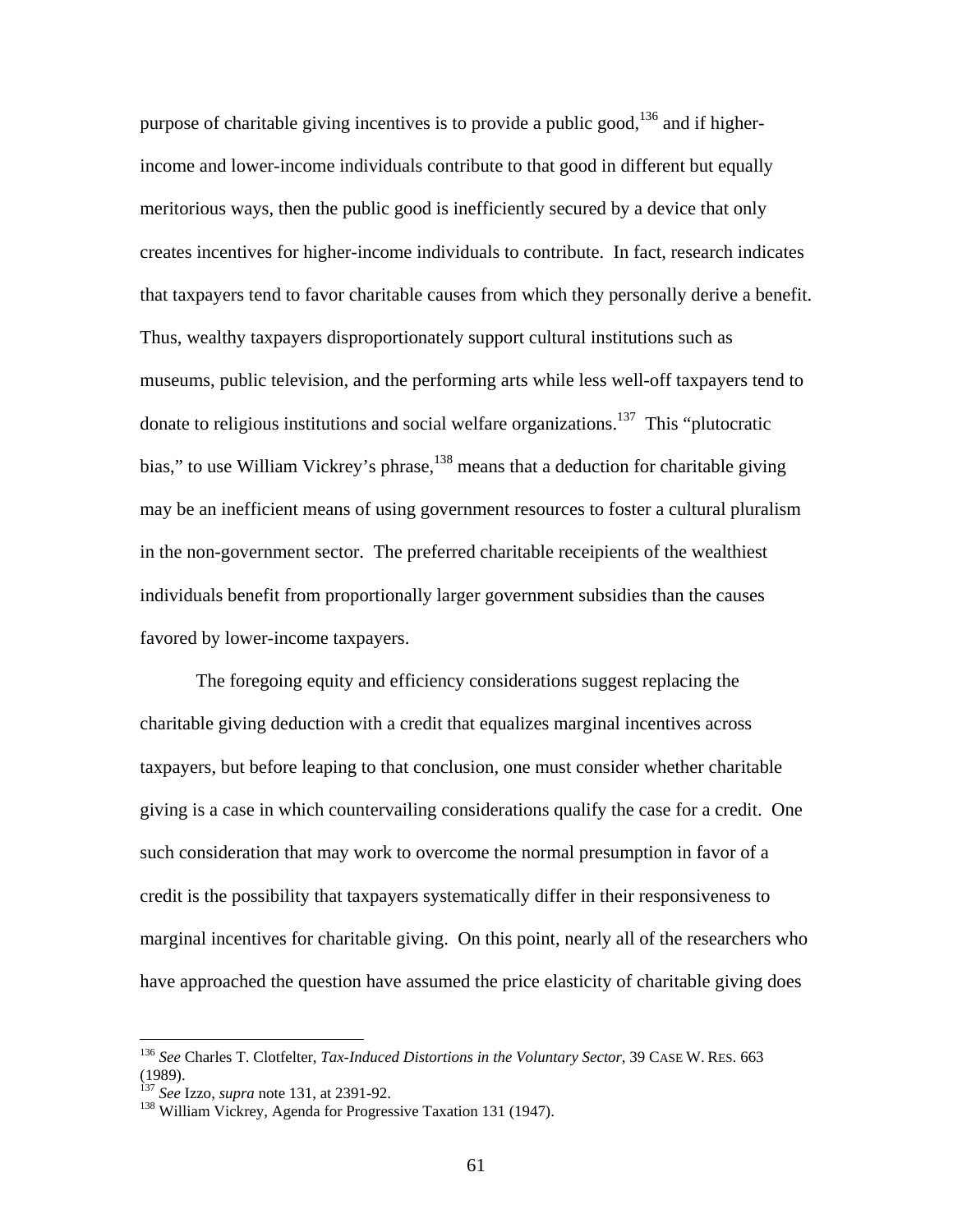not vary across income groups.<sup>139</sup> While this assumption may not be entirely accurate, income-dependent differences in elasticity are unlikely to be empirically important.<sup>140</sup> Price elasticities do not tell the entire story of taxpayer responsiveness to charitable giving incentives, however. As noted earlier, taxpayers at different income levels do favor very different types of charitable recipients. If policymakers also prefer the beneficiaries favored by high-income taxpayers, a deduction might be preferable to a credit on efficiency grounds.

 The second possible factor weighing against the presumption in favor of a credit—that a deduction is appropriate to match a deduction or exclusion elsewhere in the Code for a substitute activity—may actually have traction in this context. Recognizing the charitable giving can take the form of gifts of money or gifts of time, it becomes clear that gifts of time are subject to an effective exclusion. As opposed to a situation in which an individual would be taxed on the imputed value of services provided to a charity, the value of that contribution of time is effectively excluded from gross income. Thus, the use of a credit for contributions of money and property coupled with the use of an exclusion for contributions of time could, depending on a taxpayer's marginal tax rate, create a bias in favor of one form of contribution over another.<sup>141</sup>

 The optimal design of incentives for charitable giving thus requires a weighing of the inequities and inefficiencies associated with the use of a credit and the use of a deduction. While there are democratic concerns associated with the use of a deduction, a

<sup>139</sup> *See generally* Gerald E. Auten, Holger Sieg & Charles T. Clotfelter, *Charitable Giving, Income, and* 

*Taxes: An Analysis of Panel Data*, 92 AM. ECON. REV. 371 (2002).<br><sup>140</sup> *See* Martin S. Feldstein & Charles T. Clotfelter, *Tax Incentives and Charitable Contributions in the United States: A Microeconomic Analysis, 5 J. P* 

<sup>&</sup>lt;sup>141</sup> See Gene Steurle, *The Problem With Converting Itemized Deductions to Credits*, 75 TAX NOTES 585, 586 (1997).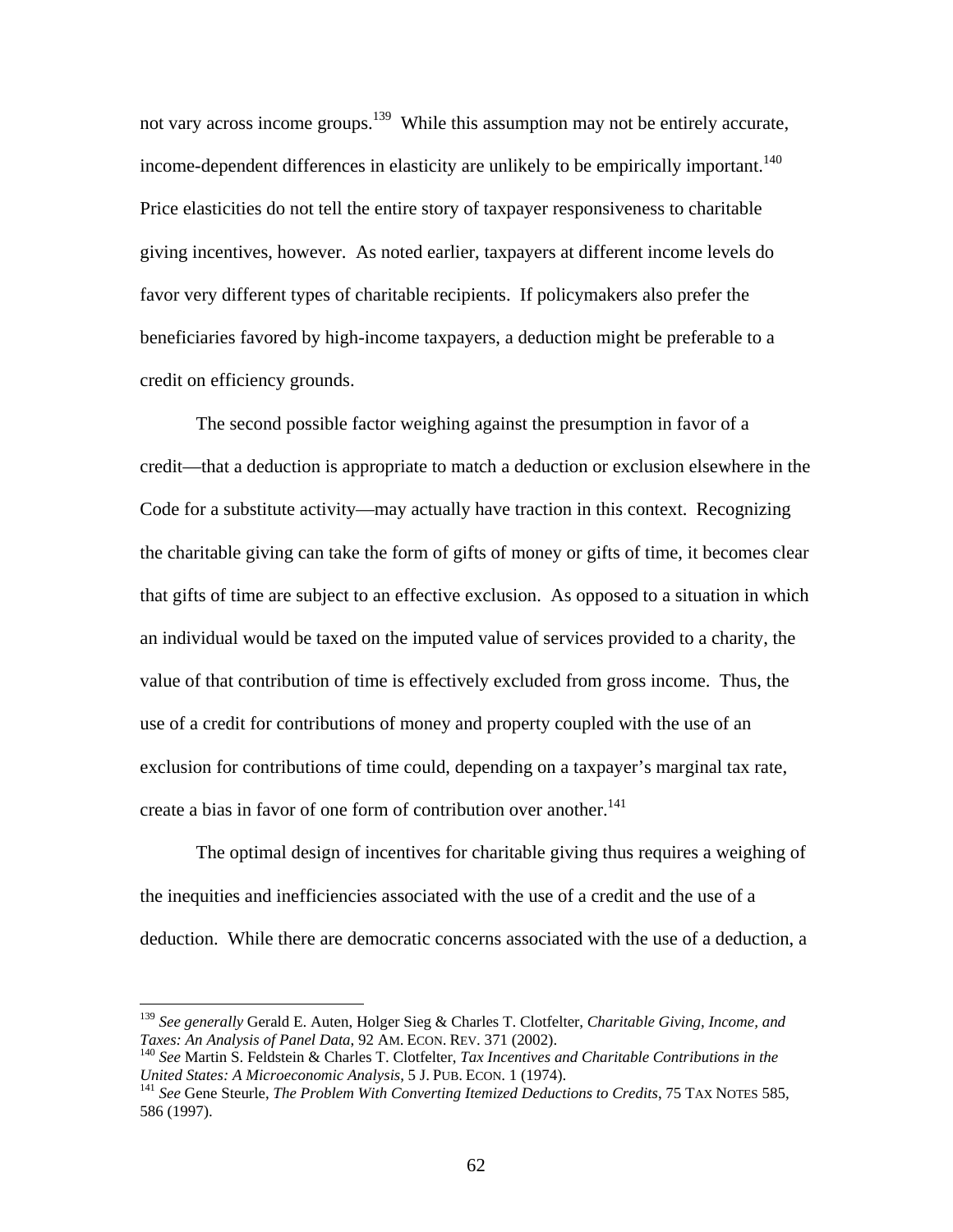credit would introduce a distortion into the choice between gifts of time and gifts of cash or property. Moreover, policymakers may actually prefer to offer greater giving incentives to high-income taxpayers whose charitable causes they also favor.

In its recommendations, the President's Panel on Tax Reform opted to preserve the charitable deduction while extending it to non-itemizers, but in doing so the Panel did not deal directly with any of the considerations discussed here.<sup>142</sup> Instead, the Panel merely cited the importance of providing incremental incentives to higher-income taxpayers without noting that the same goal could be accomplished with a credit.<sup>143</sup> Given this explanation, one wonders whether the Panel is merely recognizing an unarticulated congressional preference for the type of giving undertaken by higherbracket taxpayers.

## D. State and Local Tax Deduction

 Under Section 164 of the Internal Revenue Code, individual taxpayers are permitted an itemized deduction for taxes paid to states and localities.<sup>144</sup> This state and local tax deduction can be understood in a number of ways. To the extent that this provision is justified as an adjustment necessary to properly measure income<sup>145</sup>, the question is whether there should be a deduction or no deduction—not whether a credit is a preferable alternative—and is beyond the scope of this paper.<sup>146</sup> To the extent that the

<sup>&</sup>lt;sup>142</sup> See TAX PANEL REPORT, supra note 1, at 75-78.

<sup>143</sup> *Id.* at 75.<br><sup>143</sup> *Id.* at 75. 144 Note that § 164 applies different rules for sales tax deductibility than for deductibility of income and property taxes. I.R.C. § 164. (2006).<br><sup>145</sup> Such a rationale would not justify a deduction for sales taxes as under current § 164.

<sup>&</sup>lt;sup>146</sup> See Edward A. Zelinsky, *The Deductibility of State and Local Taxes: Income Measurement, Tax Expenditures and Partial, Functional Deductibility*, 6 AM. J. TAX POL'Y 9, 9-10 (1987). The case that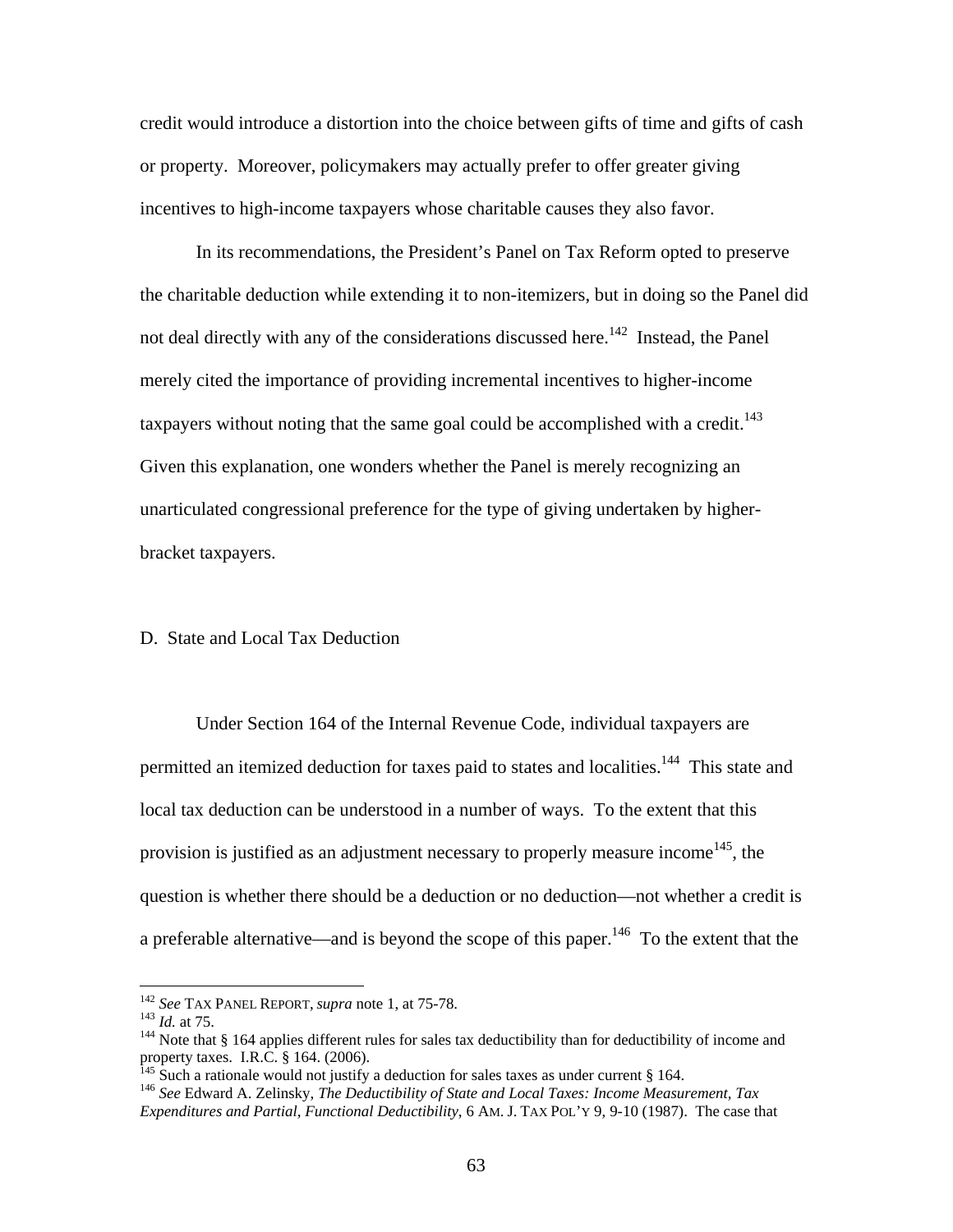provision is regarded as an incentive or subsidy for state and local services that may or may not be substitutes for national services, however, the question is whether or not an incentive for such activities should be structured as a deduction or a credit and is amenable to the analysis undertaken in this paper.

 Unlike the other tax expenditures examined here, the state and local tax deduction understood as an incentive for local provision of services appears to be aimed not so much at the taxpayer who directly benefits from the deduction but rather at the state or local entity whose taxes are deductible. The deductibility of state and local taxes effectively reduces the final cost to taxpayers of those taxes, allowing sub-national government entities to impose higher taxes than they would be able to impose in the absence of the deduction. With the governmental entity as the focus of the analysis, the equity and efficiency considerations undertaken in the analysis of other tax expenditures take on a different hue.

 To the extent the concept of inequities as between states has any meaning, the main question is whether the regional distribution of federal tax benefits resulting from the state and local tax deduction is equitable. In particular, should high cost-of-living states receive the largest benefit from the state and local tax deduction, as they do? In fact, taxpayers in just two states—California and New York—representing 18 percent of the U.S. population and 22 percent of federal income taxes paid accounted for almost 30 percent of the total value of total federal deductions for state and local taxes in 2004.<sup>147</sup> The disparity between taxes paid by taxpayers in those states and the value of deductions

deduction for state income taxes is required for proper income measurement is stronger than for local taxes since the latter are more typically used to finance services for taxpayers.

<sup>&</sup>lt;sup>147</sup> Statistics based on authors' calculations from IRS Statistics of Income—Individual Income Tax Return Statistics, http://www.irs.gov/taxstats/indtaxstats/article/0,,id=98123,00.html. *See also* Kim Reuben, *The Impact of Repealing State and Local Tax Deductibility*, 37 STATE TAX NOTES 497, 499 (2005).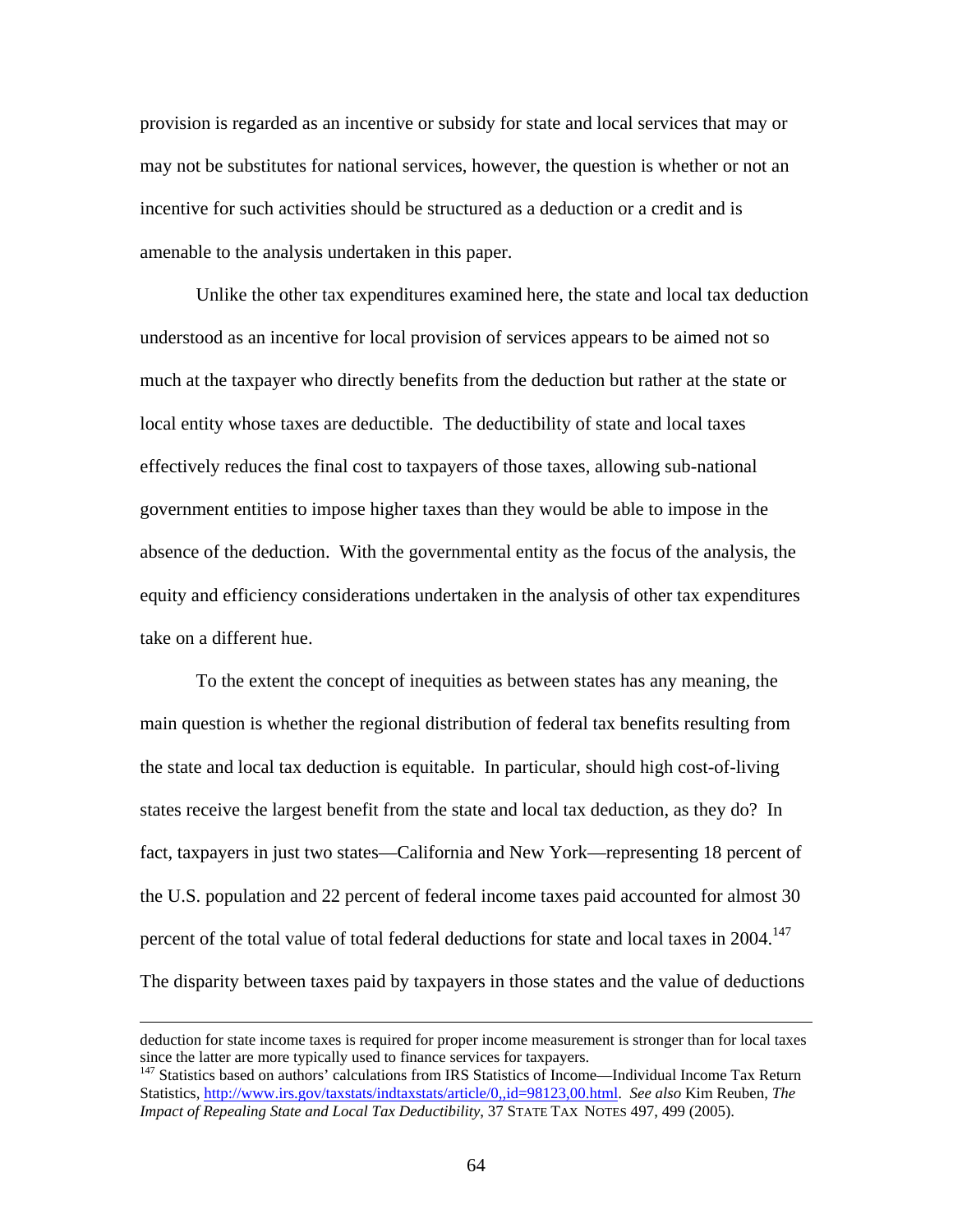attributable to those same taxpayers is due in part to the fact that, as noted above, the proportion of itemizers and high-bracket taxpayers is higher where the regional cost of living is higher. States with a larger share of itemizing high-bracket taxpayers receive a larger effective marginal federal subsidy for the taxes they impose on their citizens.

 Moving from equity to efficiency considerations, the question to be addressed is whether the regional pattern of marginal benefits generated by the state and local tax deduction is efficient in light of the federal government's purpose in allowing the deduction. If the purpose of the deduction is to promote activity at the sub-national level that might otherwise happen at the national level, it is unclear why states with relatively more taxpayers in high marginal rate brackets should have their taxing activities subsidized at a greater rate. Presumably, the public good of sub-national provision of services is of a form such that the public welfare is no more advanced by an additional dollar spent in California than in Montana. Moreover, the federal government has a variety of means—including block grants and earmarked spending—by which it can direct federal resources to the states for their use. Yet, the effect of the state and local tax deduction is to provide a greater marginal incentive for California to raise taxes than for Montana to do so.

 Unlike the current deduction, a credit for state and local taxes paid would equalize the marginal subsidy for state and local taxes across regions. Such a credit would be neutral as between regions in the sense that when Montana and California raise a citizen's income tax by a dollar, the effect on the citizen's combined federal and state tax liability is the same in each state, unlike under the current deduction. Assuming Montana's and California's marginal spending has the same social value to the nation as a whole, a credit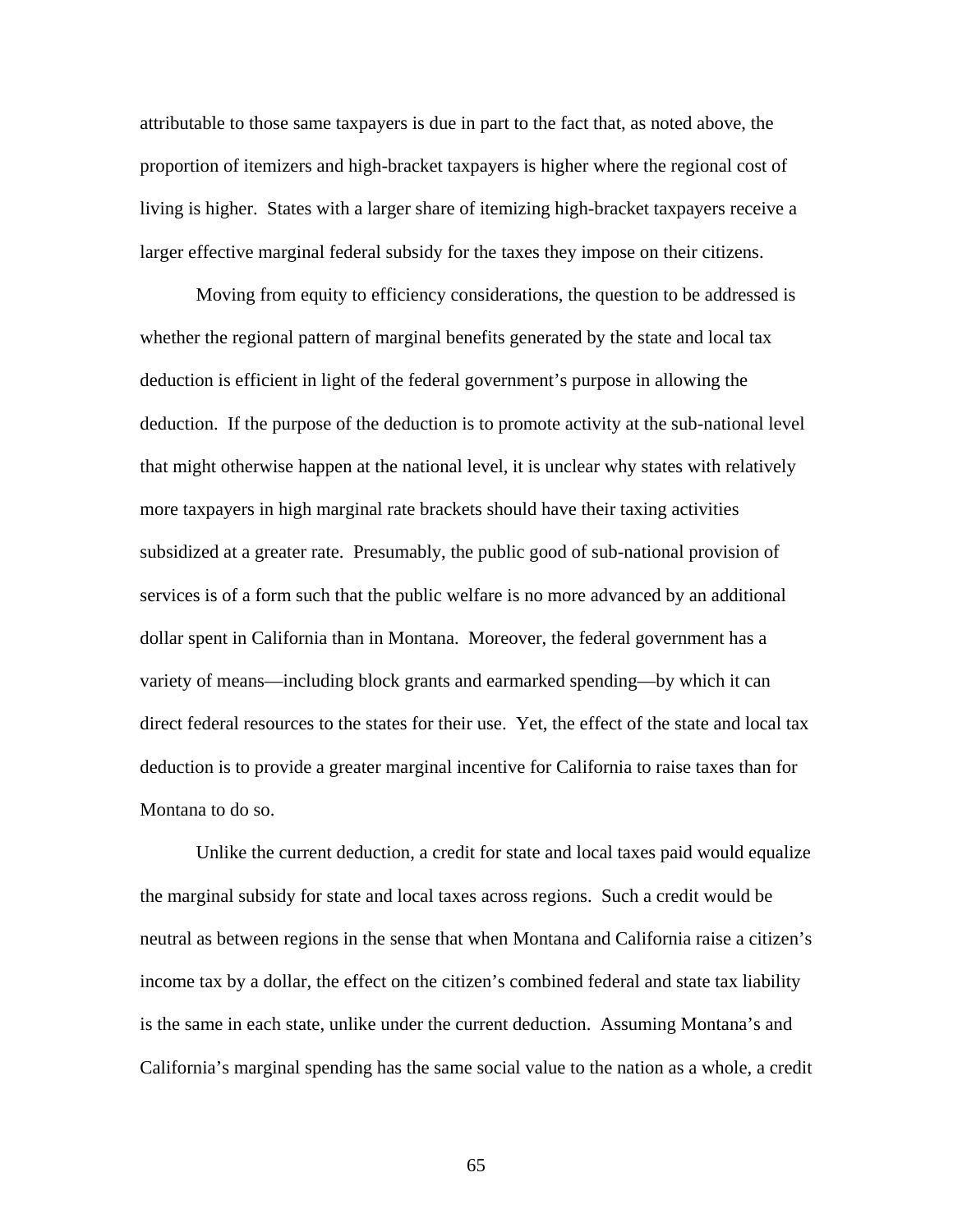is consequently a more cost-effective means of securing sub-national provision of services than a deduction that subsidizes states at differential rates unrelated to their contribution to the public good.

## E. State and Local Bond Interest Exclusion

 In addition to the deduction for state and local income taxes, the government subsidizes the activities of sub-national governmental entities by excluding from individuals' gross income all interest received on debt obligations of those entities.<sup>148</sup> The purpose of this exclusion is to allow state and local governments to finance investments in projects such as highways, stadiums, bridges, schools, and other facilities that would otherwise not be funded or would require current increases in state or local taxes.<sup>149</sup> In contrast to a direct subsidy from the federal government to the states, no direct federal intervention is necessary when the subsidy occurs through the state and local interest exclusion. Because the interest on state and local debt instruments is excludable from taxpayers' gross income, those taxpayers are willing to accept a lower interest rate on such an instrument than on an instrument that generates taxable interest. Thus, a taxpayer in the 35 percent bracket who would normally require a 10 percent pretax return on a safe bond would be willing to invest in a state bond that has only a 6.5 percent interest rate since, after 35 percent tax on the interest from the 10 percent bond, the returns on the two investments are equivalent. The effect of the exclusion for state and local interest, then, is to lower the borrowing cost of state and local entities.

<sup>&</sup>lt;sup>148</sup> I.R.C. § 103 (2006).

<sup>149</sup> *See* Kevin M. Yamamoto, *A Proposal for the Elimination of the Exclusion for State Bond Interest*, 50 FLA. L. REV. 145, 147 (1998).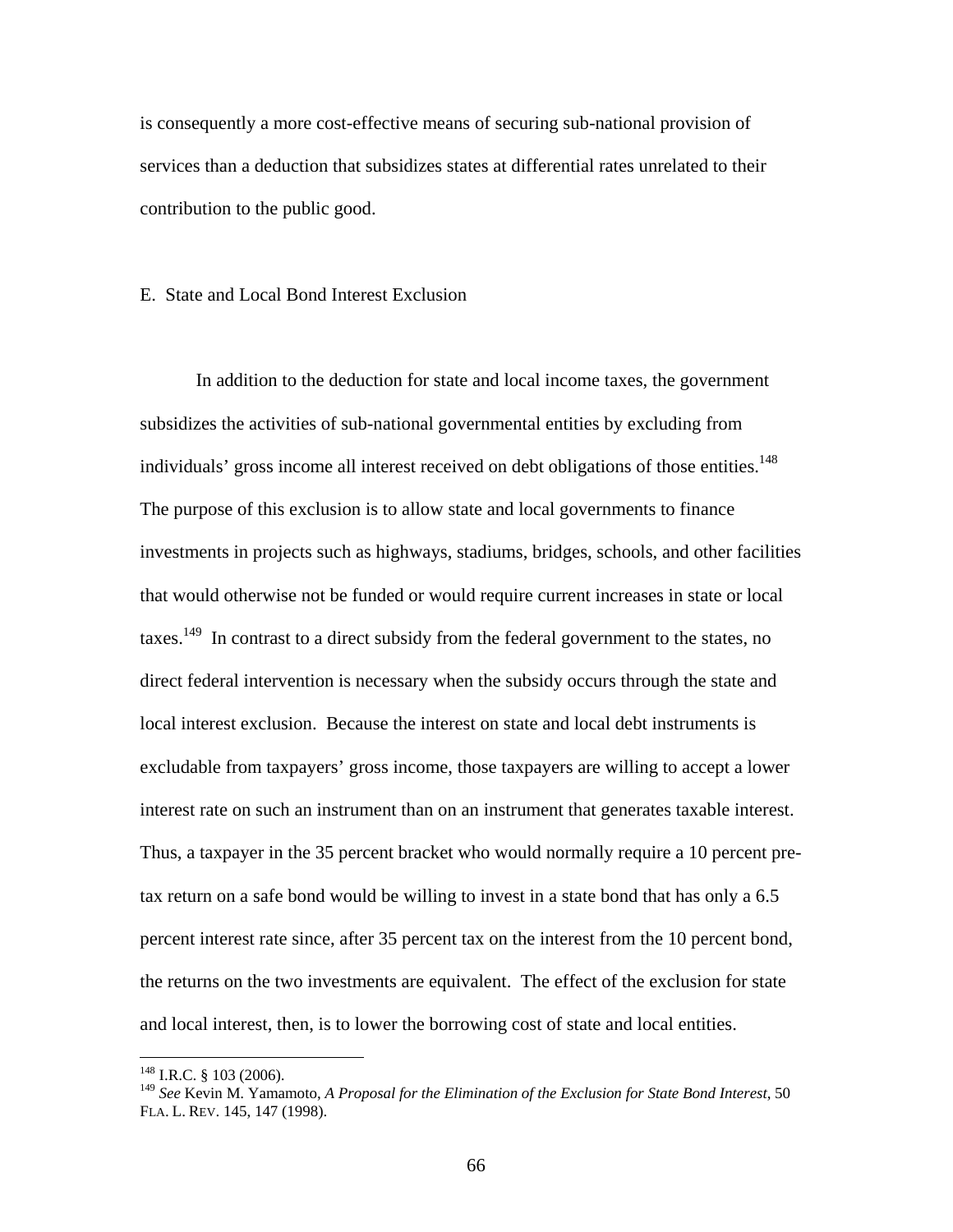As have all of the other tax expenditures discussed here, the state and local interest exclusion has been criticized as both inequitable and inefficient. The vertical equity criticism follows from the fact that top bracket taxpayers often derive a tax benefit from investment in state and local bonds that is greater than the benefit received by the entity issuing the bond.<sup>150</sup> Prof. Bittker made this criticism clearly when he pointed out that two taxpayers will both receive the same yield on a state or local bond regardless of their tax rate.<sup>151</sup> This criticism may be tempered by the insight that much of the benefit of the current deduction may be shared by lower-bracket taxpayers if the revenue generated by favorable borrowing costs would otherwise be raised by generally applicable taxes.<sup>152</sup> Nonetheless, the fact that high-bracket taxpayers with substantial resources can invest in state and local obligations and reap the windfall of the differential between his marginal tax rate and that of the marginal investor is a serious equity issue that could be resolved through appropriate use of a credit.

 The heart of the efficiency argument against the state and local interest exclusion is the fact that certain taxpayers are able to capture a portion of the subsidy intended for state and local governments. This circumstance arises because in general there are not enough taxpayers in the 35 percent bracket who are willing to purchase state and local bonds. Consequently, states must set interest rates on their bonds high enough to make them attractive not only to 35 percent bracket taxpayers but also to taxpayers in lower tax brackets. The result is that tax-free bonds may trade at a discount of less than 35 percent off the taxable bond interest rate, allowing taxpayers in the 35 percent bracket to receive

 $150$  See id. at 179.

<sup>&</sup>lt;sup>151</sup> *See* Boris I. Bittker, *Equity, Inefficiency, and Income Tax Theory: Do Misallocations Drive Out Inequities?, 16 San Diego L. Rev. 735, 742-44 (1979). See also* 

<sup>&</sup>lt;sup>152</sup> See Michael J. Graetz, *Assessing the Distributional Effects of Income Tax Revision: Some Lessons From Incidence Analysis*, 4 J. LEGAL STUD. 351, 359-62 (1975).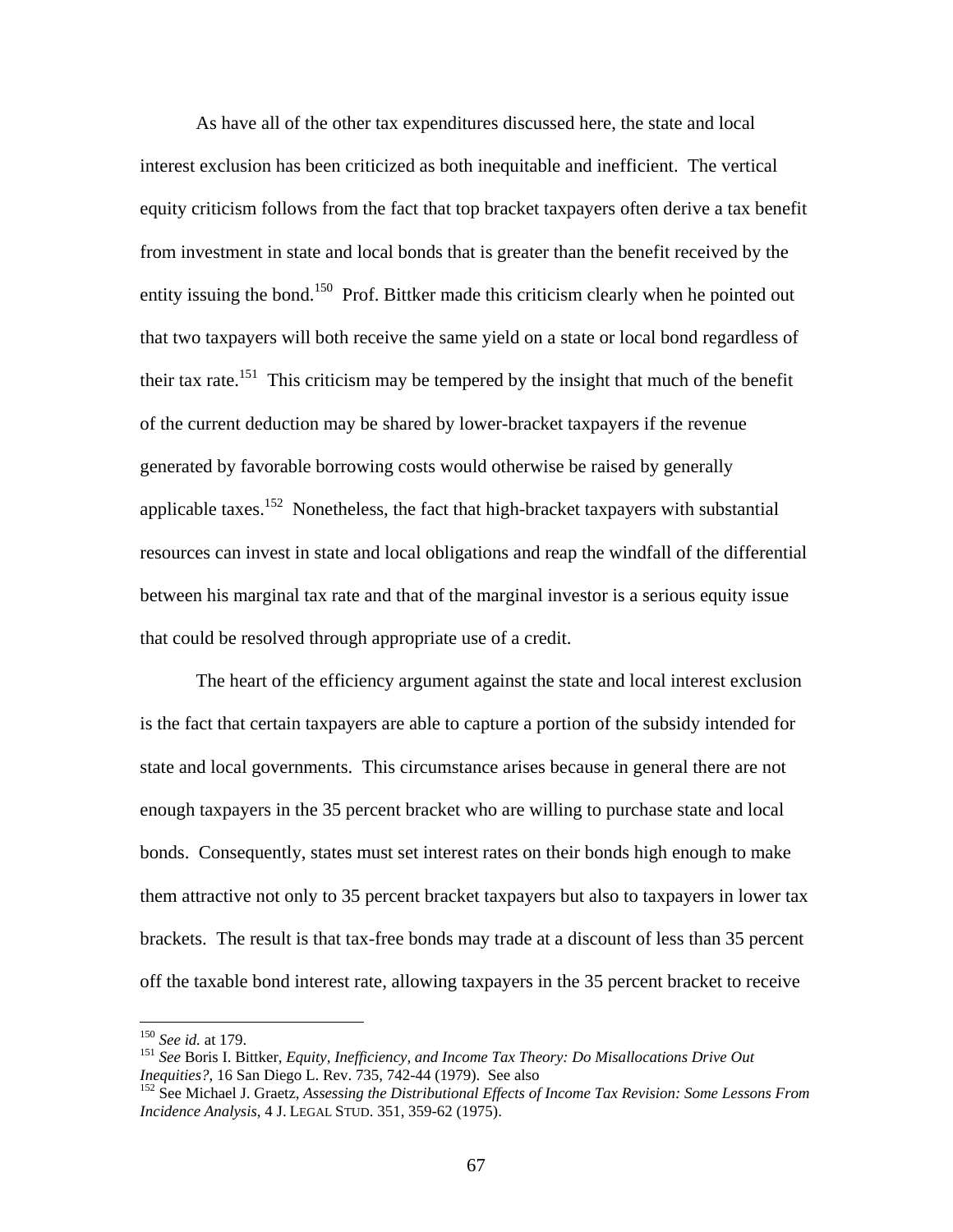a 35 percent tax benefit while suffering a less-than-35 percent foregone interest loss from investing in lower-interest tax-free bonds. In this case, the state and local deduction causes the federal government to lose more in foregone revenue than the state saves in interest cost; a direct subsidy would be more cost efficient.

 Although a direct subsidy to states would cost the federal government less, ceteris paribus, than the existing deduction, the question this paper addresses is not whether the tax expenditure should exist, but whether the expenditure could be more efficiently designed as a credit than a deduction.<sup>153</sup> In the methodology of Part III, the starting point for addressing this question is a presumption in favor of implementing a tax incentive as a credit. The principle behind that presumption—that the government's optimal strategy for incentivizing taxpayers is to equalize marginal incentives at the lowest possible rate to attain the desired behavior—applies quite naturally where the policy goal is purchase of state and local government bonds. Moreover, the grounds for overcoming the presumption are unpersuasive in this case. First, there is no reason to believe rational investors would differ based on non-tax factors in their responsiveness to incentives to purchase such bonds or that purchases by some investors have a greater social benefit than purchases by other investors. Second, although there are exclusions in the tax code for substitute activities—i.e. there are other tax-advantaged investments there remains a market for taxable investments, and there would also remain a market for state and local bonds.

<sup>&</sup>lt;sup>153</sup> Indeed, there may be substantial reasons to prefer subsidizing state and local borrowing via a tax expenditure than a direct subsidy. One possibility is that the use of a tax expenditure better promotes principles of federalism by avoiding direct federal involvement in state projects. Another possibility is that the cost or other burdens of a direct subsidy program would be much higher than those related to the tax expenditure.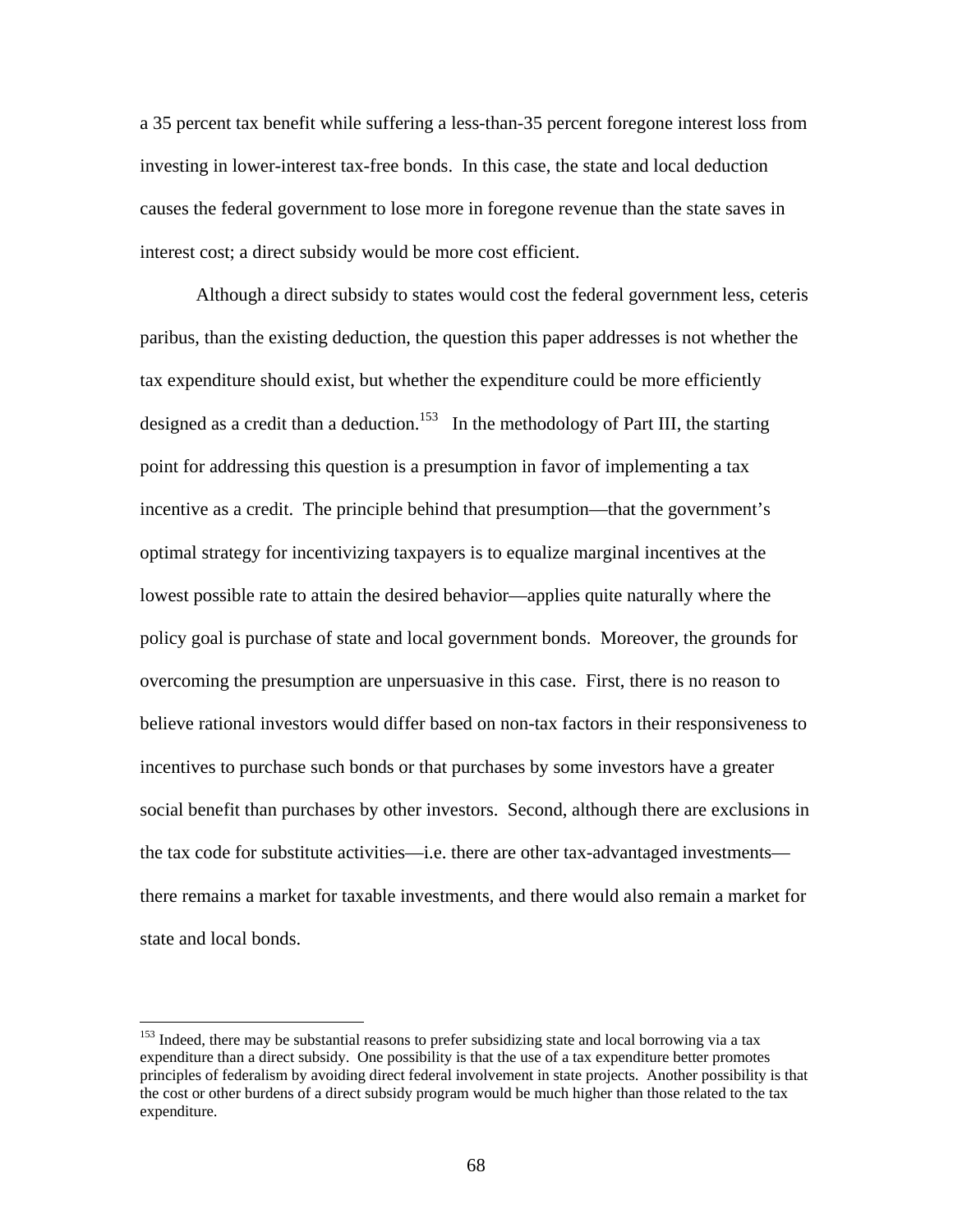Implementing the subsidy for state and local borrowing as a credit rather than a deduction would improve the technical efficiency of the subsidy, eliminating "leakage" of tax benefits to high-bracket taxpayers. The interest rate on state and local obligations would fall by exactly the amount of the credit rate and would not depend on the number of willing investors in each bracket, as it does under the current deduction. Since all taxpayers would receive the same marginal tax benefit from investing in state and local bonds—and that benefit would be exactly offset by the lower-than-market interest rate on such bonds—the entire benefit to taxpayers of investing in such bonds would be passed on to the states. Thus, as a matter of technical efficiency, a partial credit for state and local bond interest would be superior to the current deduction.

 The idea of a credit for state bond interest has surfaced numerous times over the last several decades, including in the Carter Administration's 1978 tax proposals.<sup>154</sup> Under such a plan, the state and local governments would issue bonds at interest rates comparable to rates for debt of similar risk and maturity, and the interest from such bonds would be included in the bondholder's income. To maintain the desirability of state and local bonds, a credit would be allowed with a credit rate set such that the marginal taxable bond investor would be indifferent between a credit and a deduction.<sup>155</sup> Due to the relative efficiency and equity of these so-called "tax-credit bonds," there recently have been a number of proposals that various non-federal, non-private entities be allowed to issue bonds eligible for such tax credits.<sup>156</sup>

<sup>&</sup>lt;sup>154</sup> CONGRESSIONAL BUDGET OFFICE, TAX CREDIT BONDS AND THE FEDERAL COST OF FINANCING PUBLIC EXPENDITURES 5-6 (2004). 155 *Id*. 156 *Id.* at 2-3/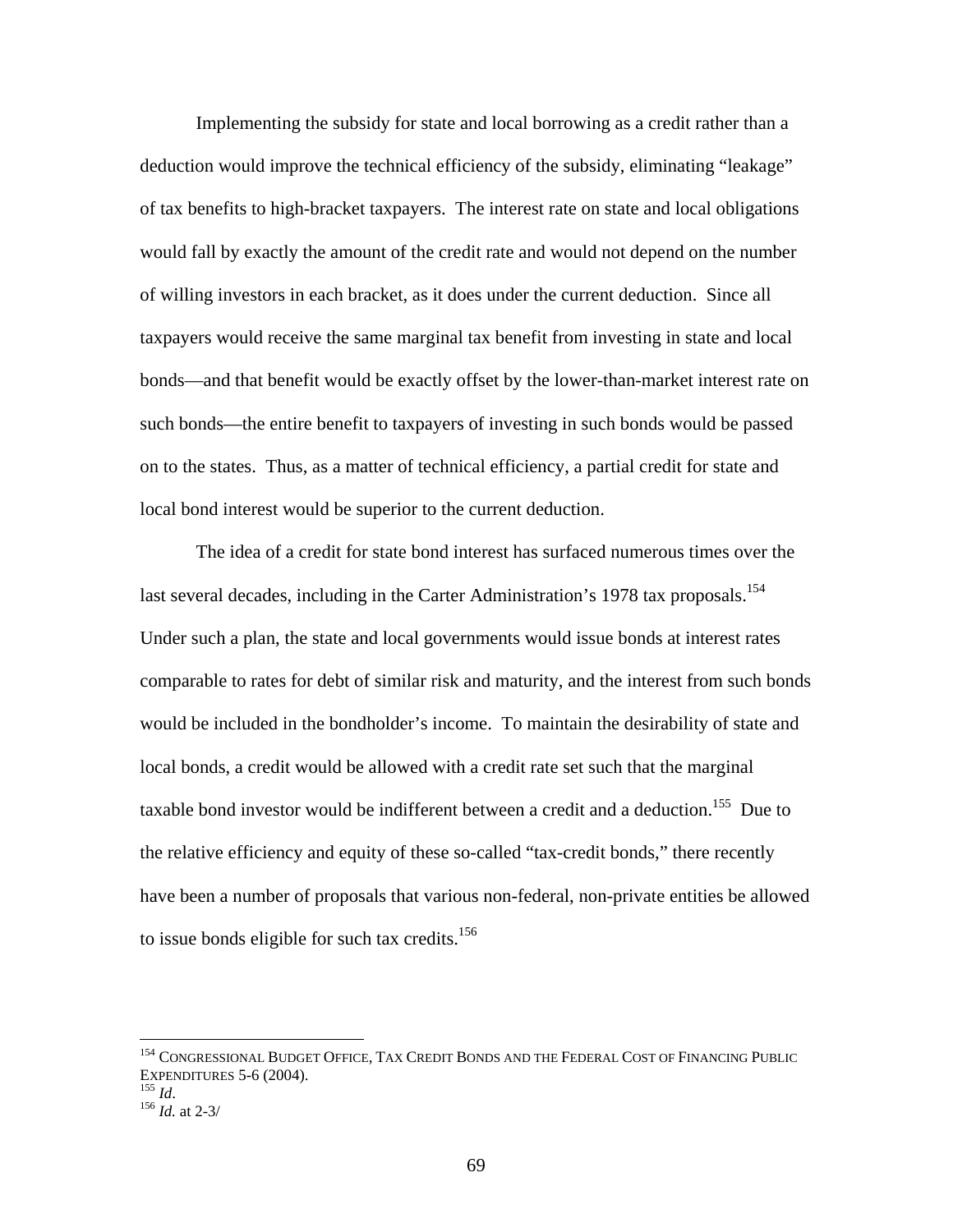# F. Savings Incentives

 The federal income tax contains a variety of incentives for individuals to engage in long-term saving for retirement or other special purposes. As measured by the tax expenditure budget, the largest such saving incentive by far is embodied in employersponsored  $401(k)$  plans,<sup>157</sup> which in 2007 are projected to cost the government approximately  $$40$  billion in foregone revenue.<sup>158</sup> Many other saving incentives exist, as well, including options such as Individual Retirement Accounts (IRAs) for taxpayers who are not employed or whose employers don't sponsor a retirement saving plan.<sup>159</sup> Typically, such saving incentives permit the taxpayer either to deduct the contribution to the tax-preferred savings account at the time of contribution or, as in the case of the Roth IRA,160 permit exclusion of amounts distributed from the account. Assuming tax rates are the same at the time of contribution and the time of distribution<sup>161</sup>, the tax benefit of both treatments are equivalent in present value terms. This tax treatment of capital income is equivalent to treatment under a consumption tax, a fact that has prompted the observation that the federal individual income tax is actually a hybrid incomeconsumption tax.162

 Whether a credit is an appropriate alternative to deductions and exclusions for saving depends on policymakers' intentions for the current tax system. If the current

<sup>&</sup>lt;sup>157</sup> I.R.C. § 401(k) (2006).<br><sup>158</sup> *See* FY2007 BUDGET, *supra* note 2, at 296.<br><sup>159</sup> I.R.C. § 408 (2006); I.R.C. § 219 (2006).

<sup>&</sup>lt;sup>160</sup> I.R.C. § 408A (2006). <sup>161</sup> One must also ignore contribution limits, which are typically the same for Roth and traditional IRAs even though the Roth IRA limits should be lower for the two vehicles to provide the same maximum benefit.

<sup>162</sup> *See generally* William D. Andrews & David F. Bradford, *Savings Incentives in a Hybrid Income Tax*, *in* UNEASY COMPROMISE 269 (Henry J. Aaron et al. eds., 1988).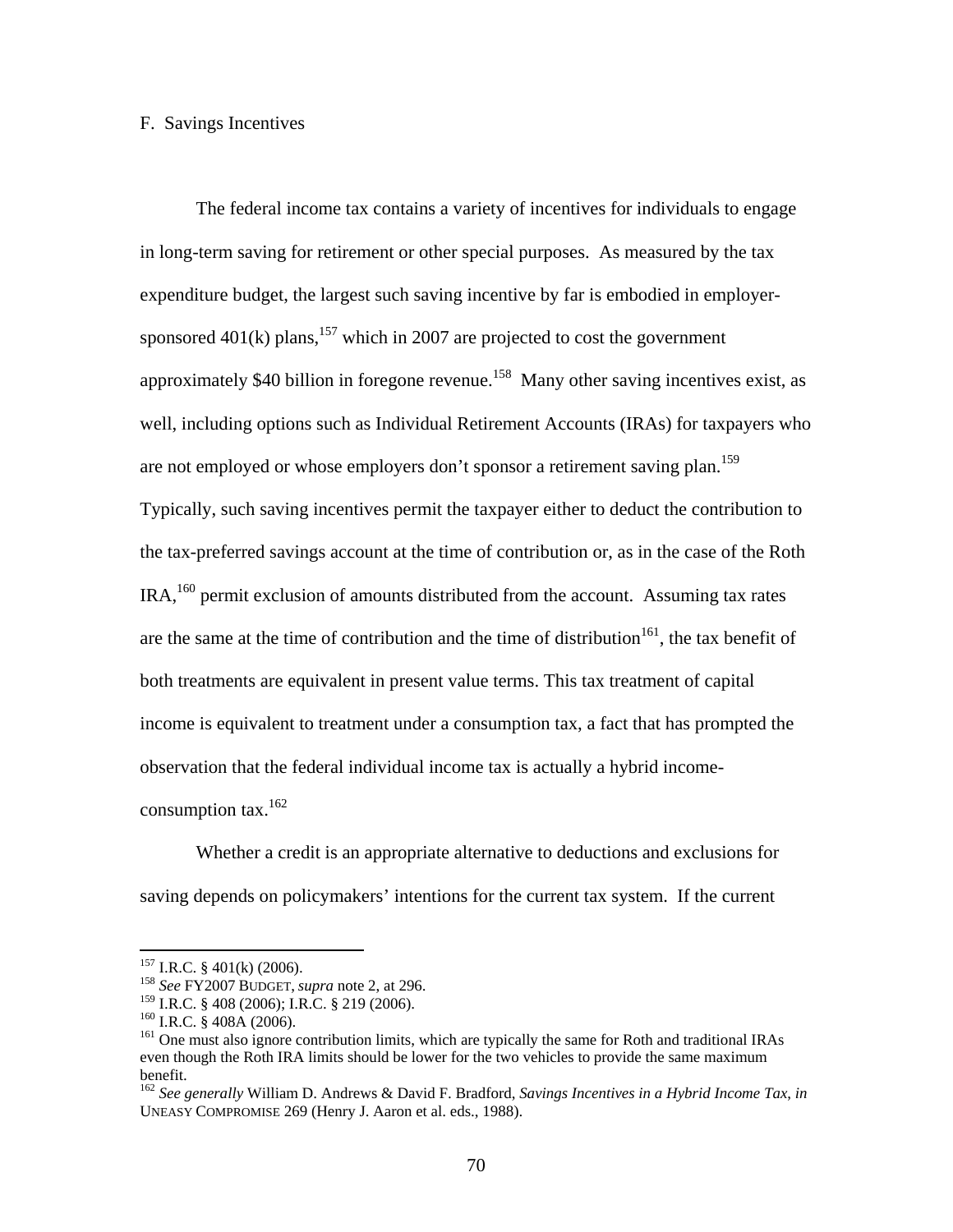system represents a conscious policy judgment to meld elements of consumption and income tax systems into a hybrid, or represents a phase along a progression toward a consumption tax, a deduction or exclusion is the only principled tax treatment for saving. It is only by one of these methods that the supranormal return on capital can be excluded from taxation—the defining feature of a consumption tax.<sup>163</sup> If, on the other hand, the current system is aspirationally a pure income tax but happens to be speckled with deviations designed to promote saving, it is appropriate to analyze savings incentives through the framework adopted in this paper. For the sake of discussion, the latter assumption will be adopted, but one should not lose sight of the fact that tax-preferred savings accounts may have a larger role in the tax system than merely incentivizing individual saving.

 If tax-preferred savings vehicles are viewed purely as saving incentives, deductions and exclusions may not be the most efficient forms for such incentives. In principle, the goal of a policymaker in enacting saving incentives might be either to raise total national saving or to encourage households individually to set aside resources for their own future. Given the contribution limits on all available tax-preferred saving vehicles, however, it seems more than likely these vehicles were intended to promote individual saving for retirement. In other words, the public good sought is widespread retirement security rather than a higher capital stock. As commentators have noted, deductions and exclusions that create the greatest marginal incentives for high-bracket

<sup>&</sup>lt;sup>163</sup> By exempting the yield on invested amounts, a Roth IRA excludes the supranormal return on capital from taxation.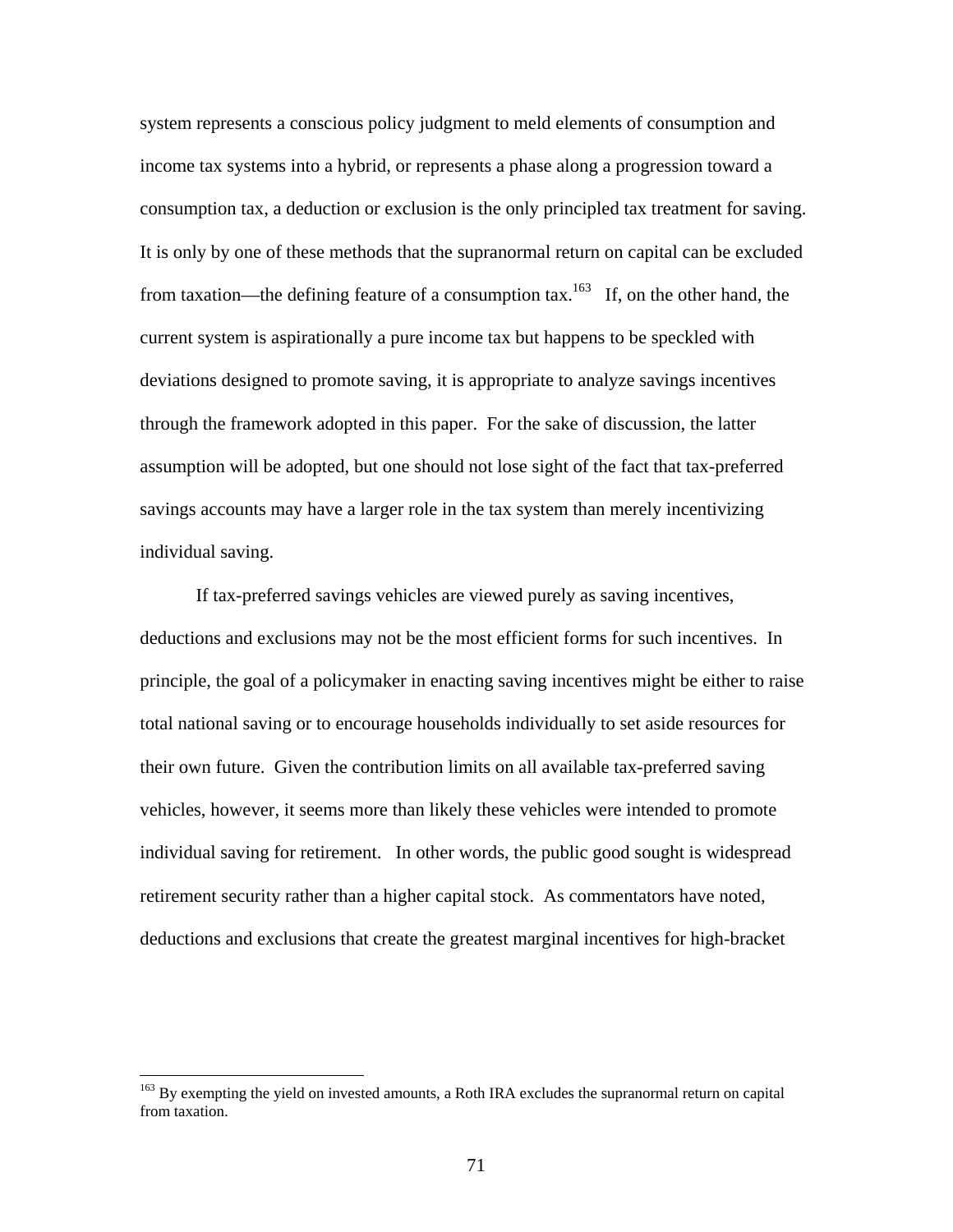taxpayers to save but create little or no incentive for low-bracket taxpayers are an inefficient means to the goal of widespread financial security in retirement.<sup>164</sup>

 Once again, the presumption in favor of a tax credit over a deduction for efficiently providing a public good is a reasonable starting point. Unlike the existing deductions and exclusions, a credit for saving would generate the same marginal incentive for saving regardless of tax bracket or itemization status rather than providing the largest incentives for high-bracket taxpayers.<sup>165</sup> There is no reason to believe that high-income taxpayers need greater incentives to undertake saving for their retirement; if anything, it would be more reasonable to assume that lower-income individuals facing liquidity constraints need the greatest marginal motivation. Moreover, although there are various tax-preferred financial instruments such as life insurance, annuities, and state and local bonds that are subject to effective exclusion on all or part or their return, there is no close substitute for tax-preferred saving that would make a deduction or exclusion a more appropriate incentive for encouraging long-term saving.

### V. Conclusion

 $\overline{a}$ 

 Over the last few decades, tax credits have been increasingly relied upon as an alternative to deductions and exclusions in the implementation of tax expenditures, particularly those meant to incentivize certain behaviors. The Earned Income Tax Credit is perhaps the most prominent example, but it is far from the only one. In fact, the tax

<sup>164</sup> *See* Gary Koenig & Robert Harvey, *Utilization of the Saver's Credit: An Analysis of the First Year*, 58 NAT'L TAX J. 787 (2005).<br><sup>165</sup> Although there is no general credit for saving, the Saver's Credit is a non-refundable credit for

contributions to existing tax-preferred accounts. The Saver's Credit is subject to income limits and is aimed at low- and middle-income taxpayers.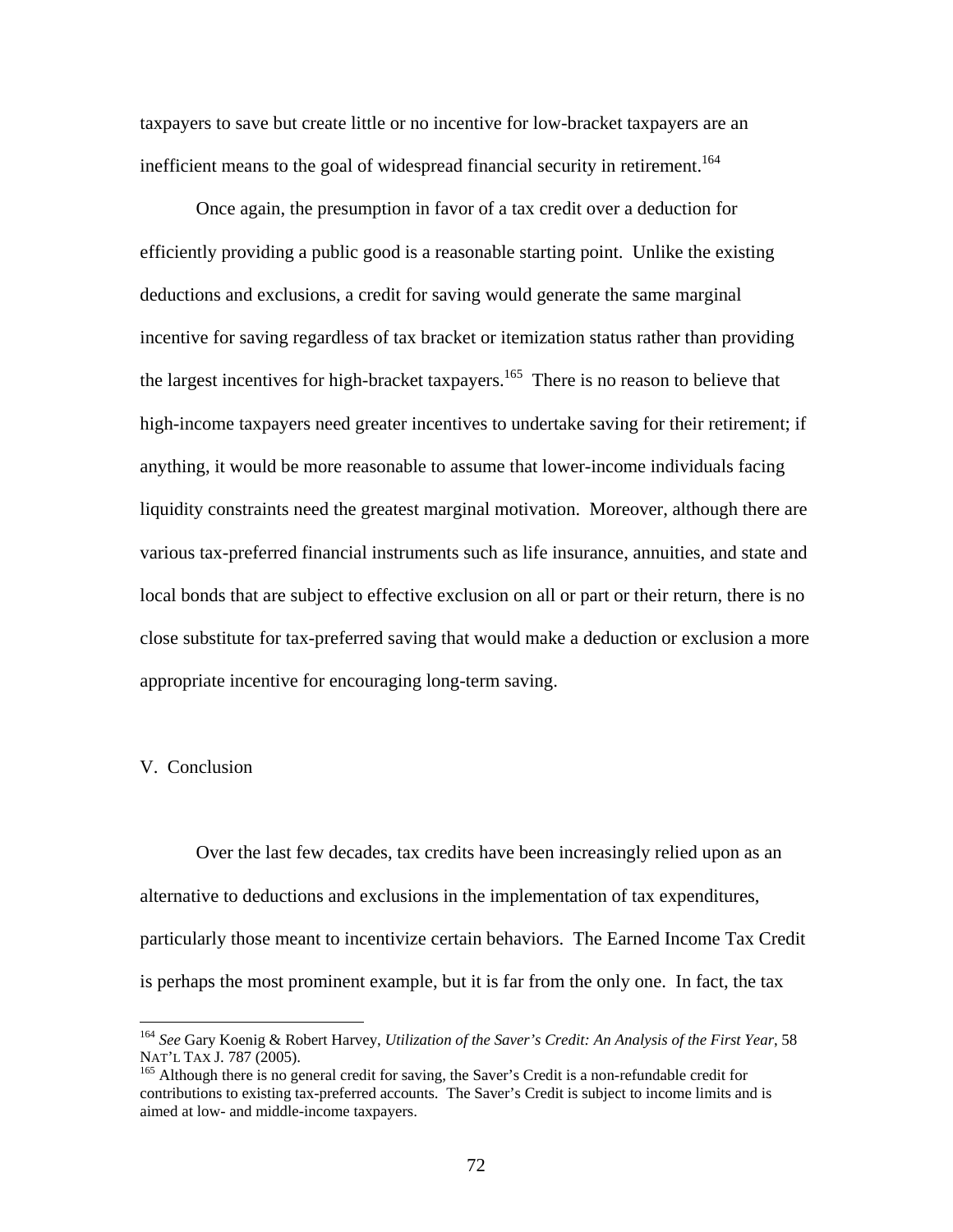code contains a whole constellation of less significant credits aimed at encouraging individuals to engage in a variety of different behaviors from adopting children to purchasing alternative fuel vehicles. Nonetheless, the largest tax expenditures affecting the greatest number of people continue to take the form of deductions and exclusions from gross income.

 This paper has relied on equity and efficiency criteria to analyze whether existing credits and deductions would more effectively implement the government's goals if they were replaced with comparable credits. In the most general case, credits seem more vertically equitable than deductions and generally exhibit superior technical efficiency properties. With uniform marginal incentives across taxpayers regardless of tax bracket, itemization status, and possibly filing status (if credits are refundable), a credit can give the government its greatest "bang for the buck" of foregone revenue. In constrast, devices that create marginal incentives based on taxpayer's marginal tax rate are more likely to inefficiently overincentivizing some taxpayers while underincentivizing others. These efficiency advantages are general enough to justify a presumption in favor of designing tax incentives as credits, a presumption that seems to hold in the case of benefits for health insurance, state and local taxes, and state and local bond interest—all of which could be more equitably and efficiently implemented as credits. Nonetheless, the presumption in favor of credits is by no means insurmountable. In fact, based on the criteria developed in this paper, there is only a mixed case for converting the home mortgage interest deduction and charitable contribution deduction into credits. In light of these conclusions, it is interesting to note that the President's Advisory Panel on Federal

73